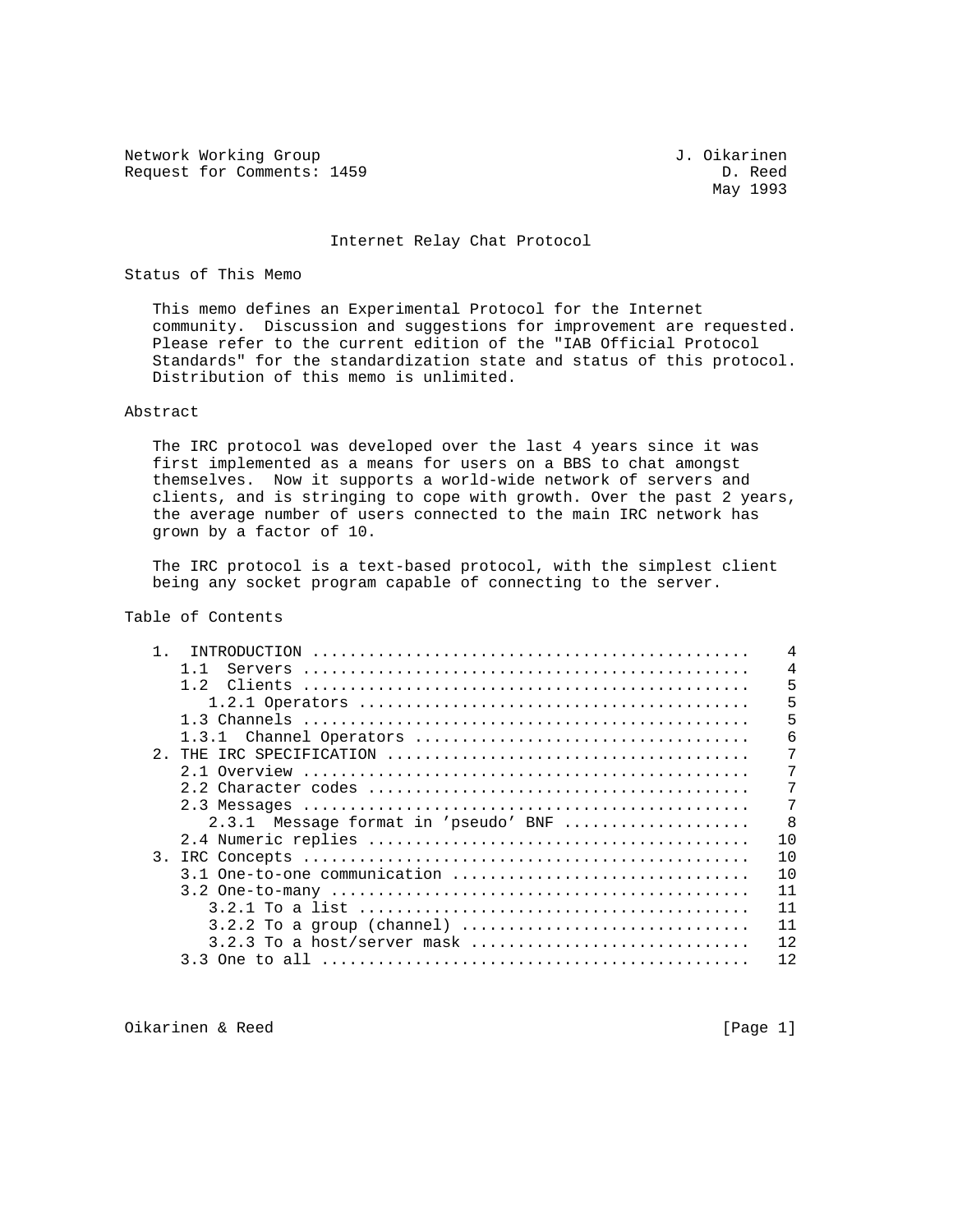|                                 | 12 |
|---------------------------------|----|
|                                 | 12 |
|                                 | 12 |
|                                 | 13 |
| 4.1 Connection Registration     | 13 |
|                                 | 14 |
|                                 | 14 |
|                                 | 15 |
|                                 | 16 |
|                                 | 17 |
|                                 | 17 |
| 4.1.7 Server Quit message       | 18 |
|                                 | 19 |
|                                 | 19 |
|                                 | 20 |
|                                 | 21 |
|                                 | 21 |
|                                 | 22 |
|                                 | 23 |
|                                 | 24 |
|                                 | 24 |
|                                 | 25 |
|                                 | 25 |
| 4.3 Server queries and commands | 26 |
|                                 | 26 |
|                                 | 27 |
|                                 | 28 |
|                                 | 29 |
|                                 | 29 |
|                                 | 30 |
|                                 | 31 |
|                                 | 31 |
|                                 | 32 |
| $4.4.1$ Private messages        | 32 |
|                                 | 33 |
|                                 | 33 |
|                                 | 33 |
|                                 | 34 |
|                                 | 35 |
| 4.6 Miscellaneous messages      | 35 |
|                                 | 36 |
|                                 | 37 |
|                                 | 37 |
|                                 | 38 |
|                                 | 38 |
|                                 | 38 |
|                                 | 39 |
|                                 | 39 |
|                                 |    |

Oikarinen & Reed [Page 2]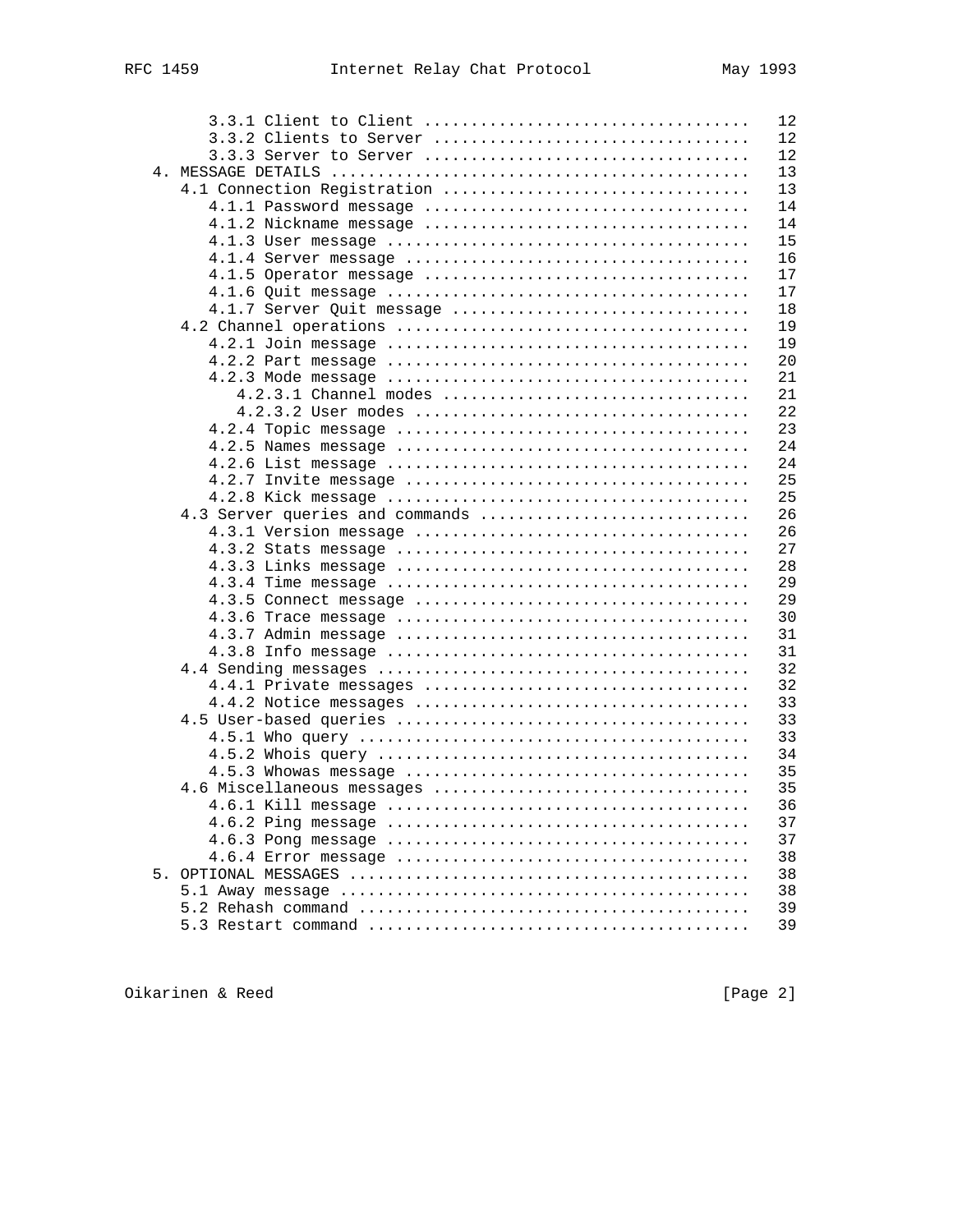|  | 40                                                     |  |
|--|--------------------------------------------------------|--|
|  | 40                                                     |  |
|  | 41                                                     |  |
|  | 42                                                     |  |
|  | 42                                                     |  |
|  | 43                                                     |  |
|  | 43                                                     |  |
|  | 48                                                     |  |
|  | 56                                                     |  |
|  | 7. Client and server authentication<br>56              |  |
|  | 56<br>8. Current Implementations Details               |  |
|  | 57                                                     |  |
|  | 57<br>8.1.1 Support of Unix sockets                    |  |
|  | 57                                                     |  |
|  | 57                                                     |  |
|  | 58                                                     |  |
|  | 8.5 Establishing a server-client connection<br>58      |  |
|  | 58                                                     |  |
|  | 8.6 Establishing a server-server connection            |  |
|  | 59<br>8.6.1 State information exchange when connecting |  |
|  | 59<br>8.7 Terminating server-client connections        |  |
|  | 59<br>8.8 Terminating server-server connections        |  |
|  | 60<br>8.9 Tracking nickname changes                    |  |
|  | 60<br>8.10 Flood control of clients                    |  |
|  | 61                                                     |  |
|  | 8.11.1 Hostname (DNS) lookups<br>61                    |  |
|  | 61<br>8.11.2 Username (Ident) lookups                  |  |
|  | 61                                                     |  |
|  | 8.12.1 Allowing clients to connect<br>62               |  |
|  | 62                                                     |  |
|  | 62<br>8.12.3 Allowing servers to connect               |  |
|  | 63                                                     |  |
|  | 63                                                     |  |
|  | 63                                                     |  |
|  | 63                                                     |  |
|  | 63                                                     |  |
|  | 63                                                     |  |
|  | 64                                                     |  |
|  | 64                                                     |  |
|  | 64                                                     |  |
|  | 64                                                     |  |
|  | 65                                                     |  |
|  | 65                                                     |  |
|  |                                                        |  |

Oikarinen & Reed [Page 3]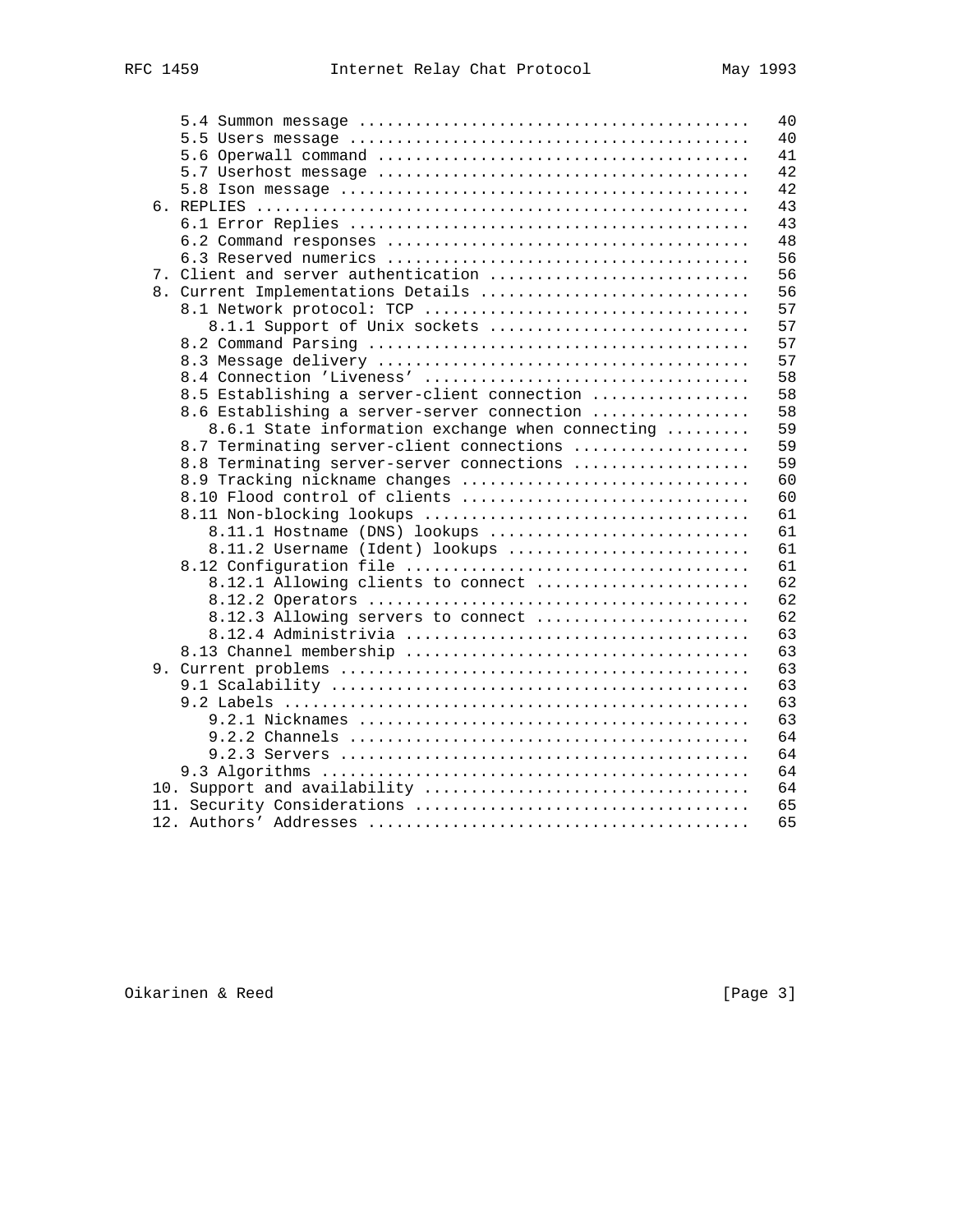### 1. INTRODUCTION

 The IRC (Internet Relay Chat) protocol has been designed over a number of years for use with text based conferencing. This document describes the current IRC protocol.

 The IRC protocol has been developed on systems using the TCP/IP network protocol, although there is no requirement that this remain the only sphere in which it operates.

 IRC itself is a teleconferencing system, which (through the use of the client-server model) is well-suited to running on many machines in a distributed fashion. A typical setup involves a single process (the server) forming a central point for clients (or other servers) to connect to, performing the required message delivery/multiplexing and other functions.

#### 1.1 Servers

 The server forms the backbone of IRC, providing a point to which clients may connect to to talk to each other, and a point for other servers to connect to, forming an IRC network. The only network configuration allowed for IRC servers is that of a spanning tree [see Fig. 1] where each server acts as a central node for the rest of the net it sees.



[ Fig. 1. Format of IRC server network ]

Oikarinen & Reed [Page 4]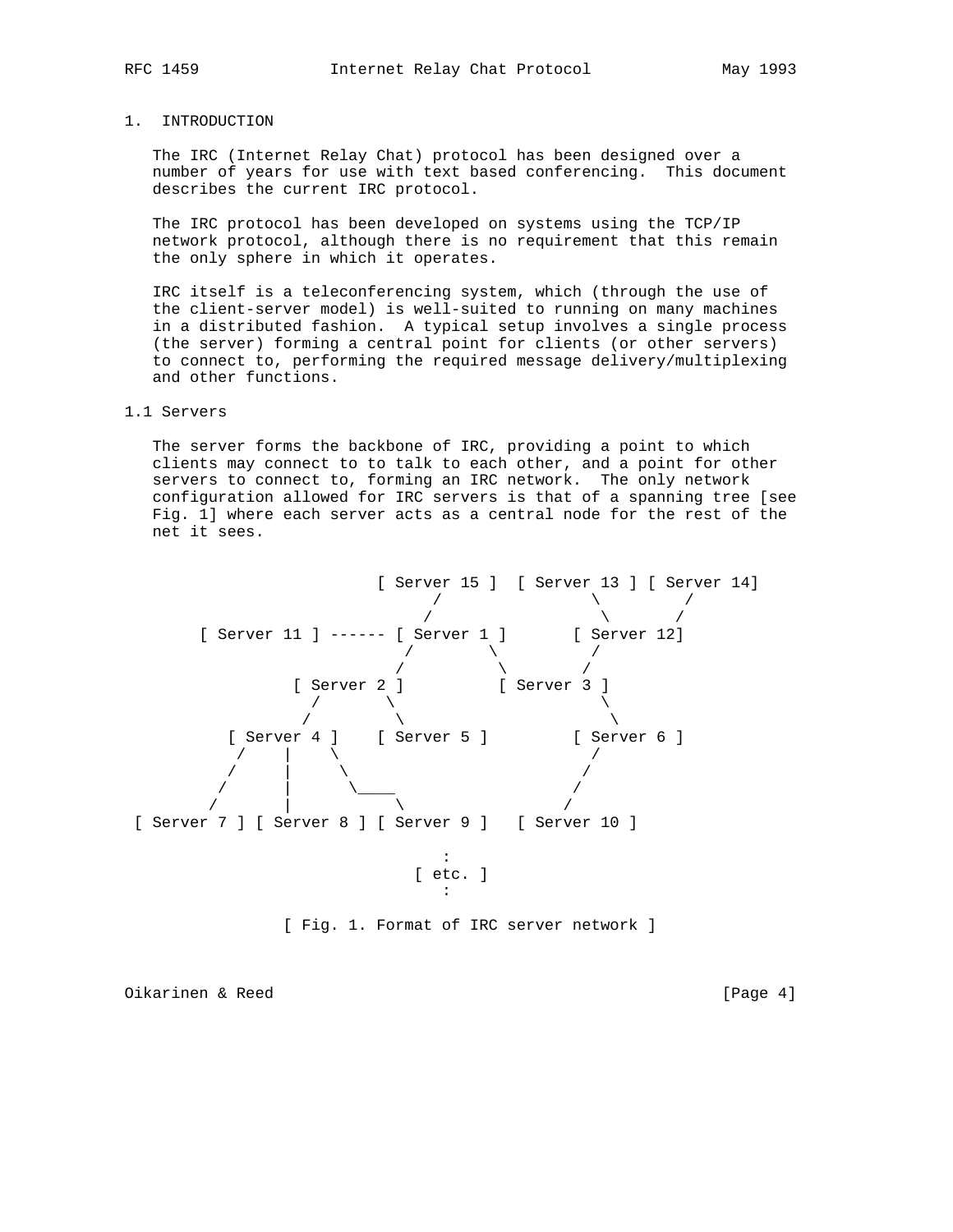# 1.2 Clients

 A client is anything connecting to a server that is not another server. Each client is distinguished from other clients by a unique nickname having a maximum length of nine (9) characters. See the protocol grammar rules for what may and may not be used in a nickname. In addition to the nickname, all servers must have the following information about all clients: the real name of the host that the client is running on, the username of the client on that host, and the server to which the client is connected.

# 1.2.1 Operators

 To allow a reasonable amount of order to be kept within the IRC network, a special class of clients (operators) is allowed to perform general maintenance functions on the network. Although the powers granted to an operator can be considered as 'dangerous', they are nonetheless required. Operators should be able to perform basic network tasks such as disconnecting and reconnecting servers as needed to prevent long-term use of bad network routing. In recognition of this need, the protocol discussed herein provides for operators only to be able to perform such functions. See sections 4.1.7 (SQUIT) and 4.3.5 (CONNECT).

 A more controversial power of operators is the ability to remove a user from the connected network by 'force', i.e. operators are able to close the connection between any client and server. The justification for this is delicate since its abuse is both destructive and annoying. For further details on this type of action, see section 4.6.1 (KILL).

### 1.3 Channels

 A channel is a named group of one or more clients which will all receive messages addressed to that channel. The channel is created implicitly when the first client joins it, and the channel ceases to exist when the last client leaves it. While channel exists, any client can reference the channel using the name of the channel.

 Channels names are strings (beginning with a '&' or '#' character) of length up to 200 characters. Apart from the the requirement that the first character being either '&' or '#'; the only restriction on a channel name is that it may not contain any spaces (' '), a control G (^G or ASCII 7), or a comma (',' which is used as a list item separator by the protocol).

 There are two types of channels allowed by this protocol. One is a distributed channel which is known to all the servers that are

Oikarinen & Reed [Page 5]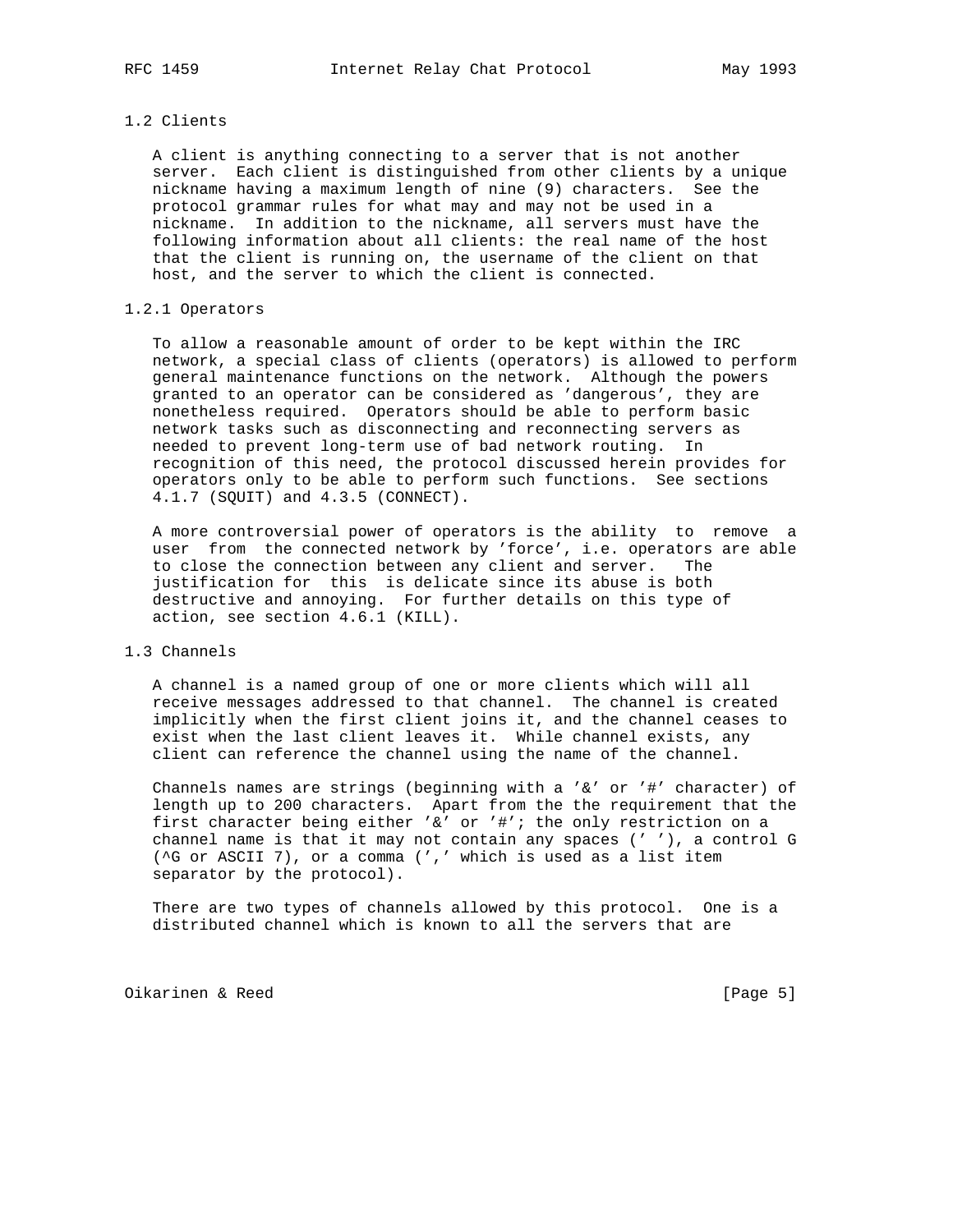connected to the network. These channels are marked by the first character being a only clients on the server where it exists may join it. These are distinguished by a leading '&' character. On top of these two types, there are the various channel modes available to alter the characteristics of individual channels. See section 4.2.3 (MODE command) for more details on this.

 To create a new channel or become part of an existing channel, a user is required to JOIN the channel. If the channel doesn't exist prior to joining, the channel is created and the creating user becomes a channel operator. If the channel already exists, whether or not your request to JOIN that channel is honoured depends on the current modes of the channel. For example, if the channel is invite-only, (+i), then you may only join if invited. As part of the protocol, a user may be a part of several channels at once, but a limit of ten (10) channels is recommended as being ample for both experienced and novice users. See section 8.13 for more information on this.

 If the IRC network becomes disjoint because of a split between two servers, the channel on each side is only composed of those clients which are connected to servers on the respective sides of the split, possibly ceasing to exist on one side of the split. When the split is healed, the connecting servers announce to each other who they think is in each channel and the mode of that channel. If the channel exists on both sides, the JOINs and MODEs are interpreted in an inclusive manner so that both sides of the new connection will agree about which clients are in the channel and what modes the channel has.

### 1.3.1 Channel Operators

 The channel operator (also referred to as a "chop" or "chanop") on a given channel is considered to 'own' that channel. In recognition of this status, channel operators are endowed with certain powers which enable them to keep control and some sort of sanity in their channel. As an owner of a channel, a channel operator is not required to have reasons for their actions, although if their actions are generally antisocial or otherwise abusive, it might be reasonable to ask an IRC operator to intervene, or for the usersjust leave and go elsewhere and form their own channel.

The commands which may only be used by channel operators are:

| KICK | - Eject a client from the channel                               |  |
|------|-----------------------------------------------------------------|--|
| MODE | - Change the channel's mode                                     |  |
|      | INVITE - Invite a client to an invite-only channel (mode $+i$ ) |  |
|      | TOPIC - Change the channel topic in a mode +t channel           |  |

Oikarinen & Reed [Page 6]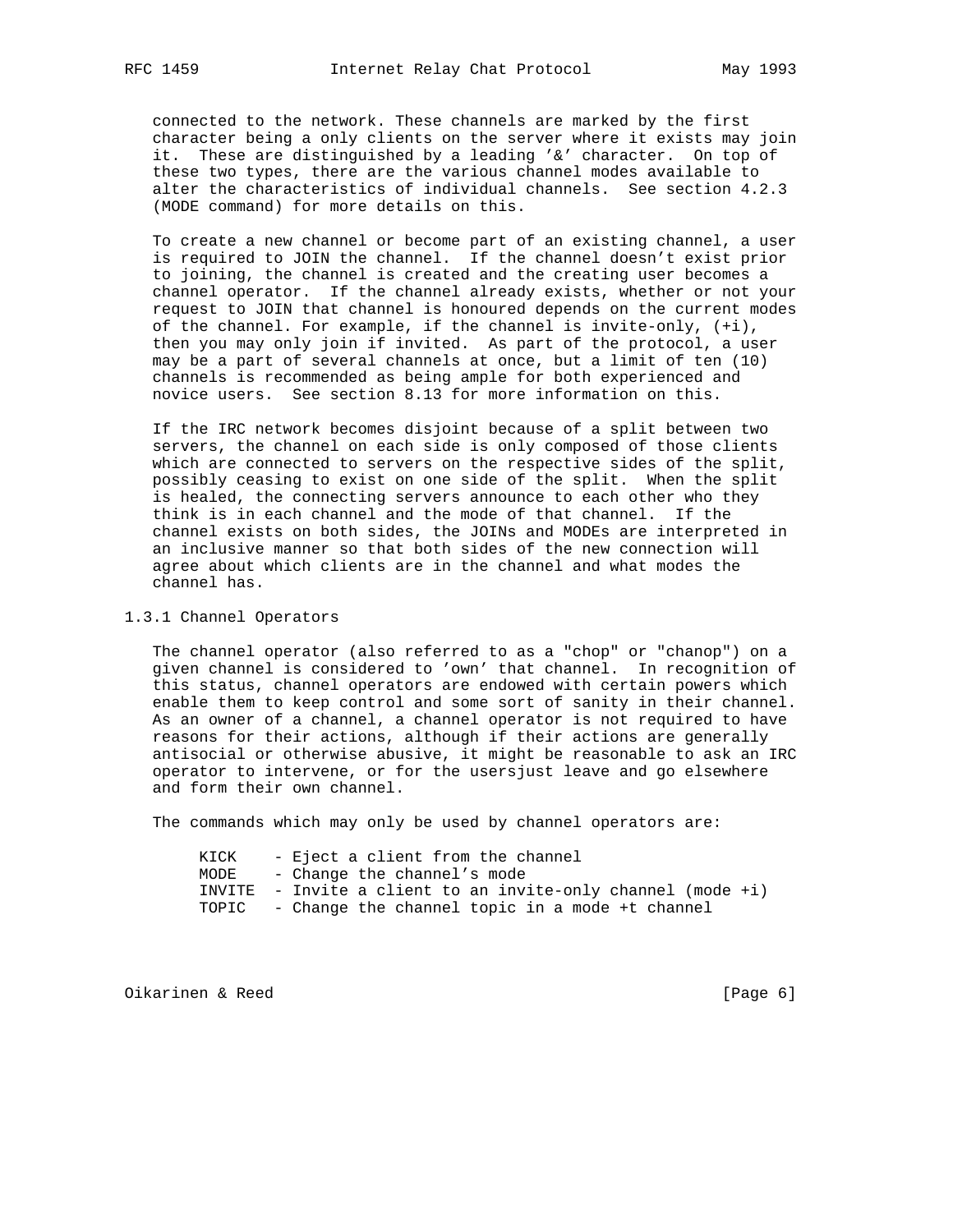A channel operator is identified by the '@' symbol next to their nickname whenever it is associated with a channel (ie replies to the NAMES, WHO and WHOIS commands).

- 2. The IRC Specification
- 2.1 Overview

 The protocol as described herein is for use both with server to server and client to server connections. There are, however, more restrictions on client connections (which are considered to be untrustworthy) than on server connections.

2.2 Character codes

 No specific character set is specified. The protocol is based on a a set of codes which are composed of eight (8) bits, making up an octet. Each message may be composed of any number of these octets; however, some octet values are used for control codes which act as message delimiters.

 Regardless of being an 8-bit protocol, the delimiters and keywords are such that protocol is mostly usable from USASCII terminal and a telnet connection.

Because of IRC's scandanavian origin, the characters  $\{ \} |$  are considered to be the lower case equivalents of the characters  $| \cdot | \cdot \rangle$ , respectively. This is a critical issue when determining the equivalence of two nicknames.

### 2.3 Messages

 Servers and clients send eachother messages which may or may not generate a reply. If the message contains a valid command, as described in later sections, the client should expect a reply as specified but it is not advised to wait forever for the reply; client to server and server to server communication is essentially asynchronous in nature.

 Each IRC message may consist of up to three main parts: the prefix (optional), the command, and the command parameters (of which there may be up to 15). The prefix, command, and all parameters are separated by one (or more) ASCII space character(s) (0x20).

 The presence of a prefix is indicated with a single leading ASCII colon character (':', 0x3b), which must be the first character of the message itself. There must be no gap (whitespace) between the colon and the prefix. The prefix is used by servers to indicate the true

Oikarinen & Reed **in the example of the example of the example of the example of the example of the example of the example of the example of the example of the example of the example of the example of the example of the ex**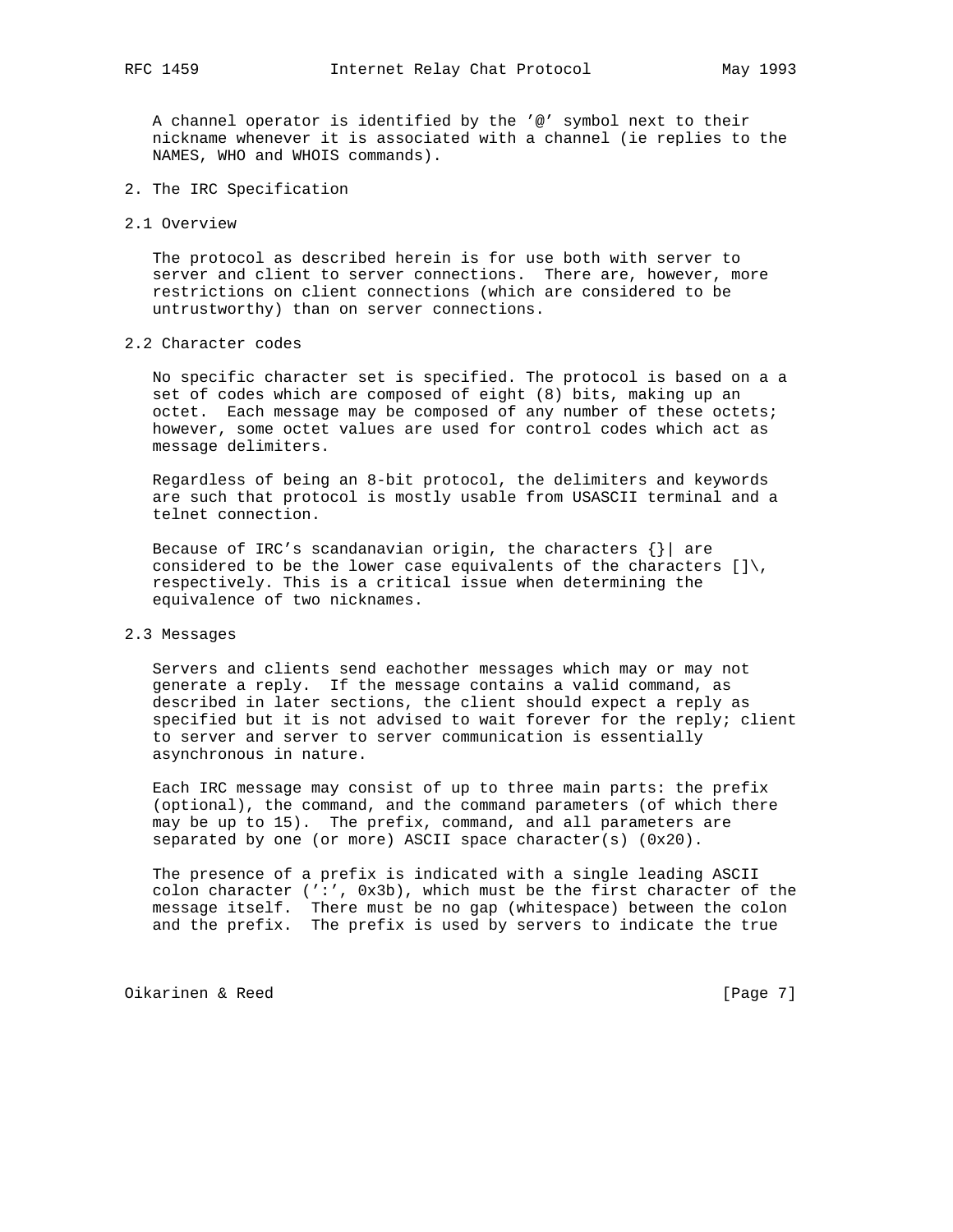origin of the message. If the prefix is missing from the message, it is assumed to have originated from the connection from which it was received. Clients should not use prefix when sending a message from themselves; if they use a prefix, the only valid prefix is the registered nickname associated with the client. If the source identified by the prefix cannot be found from the server's internal database, or if the source is registered from a different link than from which the message arrived, the server must ignore the message silently.

 The command must either be a valid IRC command or a three (3) digit number represented in ASCII text.

 IRC messages are always lines of characters terminated with a CR-LF (Carriage Return - Line Feed) pair, and these messages shall not exceed 512 characters in length, counting all characters including the trailing CR-LF. Thus, there are 510 characters maximum allowed for the command and its parameters. There is no provision for continuation message lines. See section 7 for more details about current implementations.

2.3.1 Message format in 'pseudo' BNF

 The protocol messages must be extracted from the contiguous stream of octets. The current solution is to designate two characters, CR and LF, as message separators. Empty messages are silently ignored, which permits use of the sequence CR-LF between messages without extra problems.

The extracted message is parsed into the components  $\langle\text{prefix}\rangle$ , <command> and list of parameters matched either by <middle> or <trailing> components.

The BNF representation for this is:

<message> ::= [':' <prefix> <SPACE> ] <command> <params> <crlf> <prefix> ::= <servername> | <nick> [ '!' <user> ] [ '@' <host> ] <command> ::= <letter> { <letter> } | <number> <number> <number> <SPACE> ::= ' ' { ' ' } <params> ::= <SPACE> [ ':' <trailing> | <middle> <params> ] <middle> ::= <Any \*non-empty\* sequence of octets not including SPACE or NUL or CR or LF, the first of which may not be ':'> <trailing> ::= <Any, possibly \*empty\*, sequence of octets not including NUL or CR or LF>

<crlf> ::= CR LF

Oikarinen & Reed [Page 8]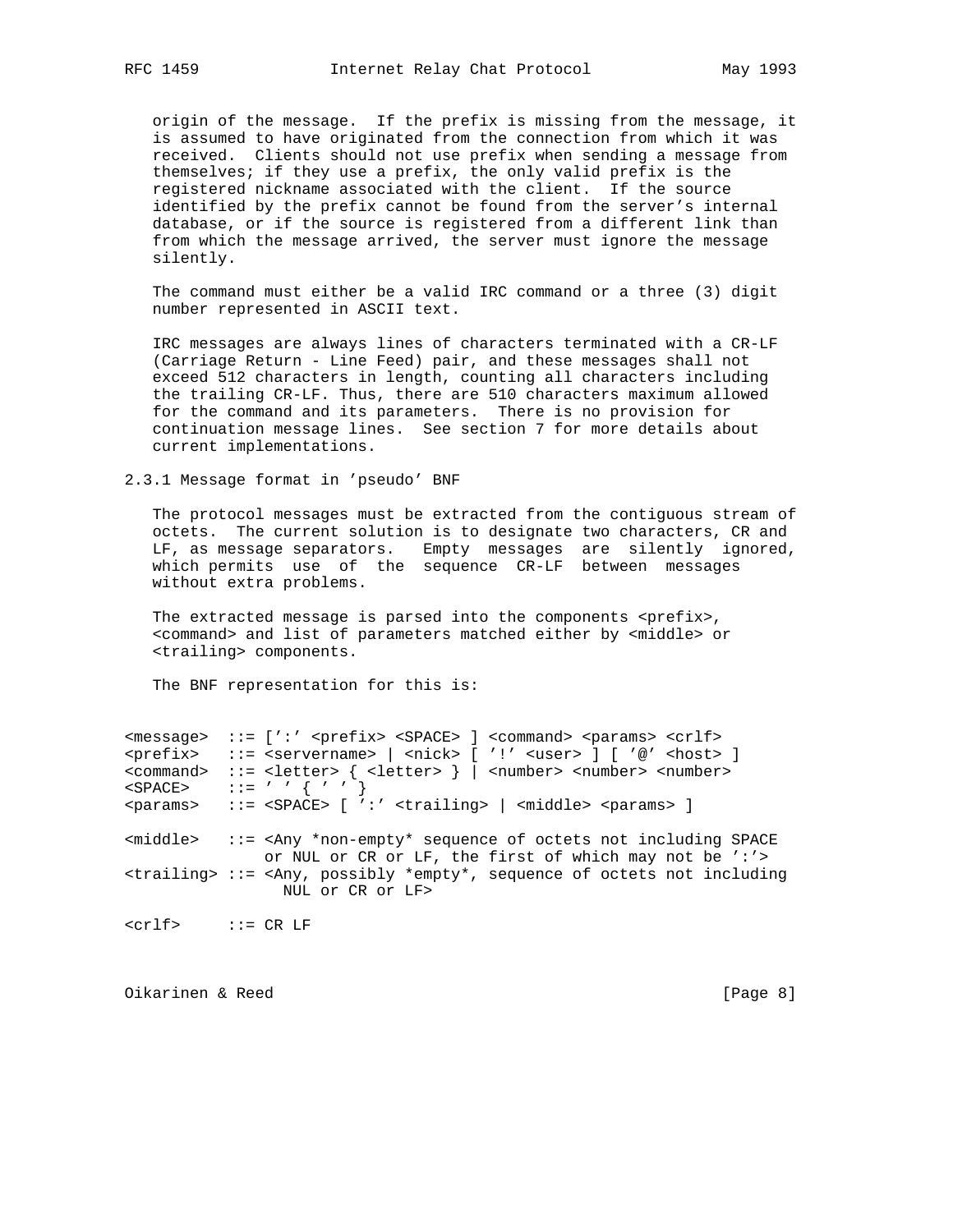#### NOTES:

- 1) <SPACE> is consists only of SPACE character(s) (0x20). Specially notice that TABULATION, and all other control characters are considered NON-WHITE-SPACE.
- 2) After extracting the parameter list, all parameters are equal, whether matched by <middle> or <trailing>. <Trailing> is just a syntactic trick to allow SPACE within parameter.
- 3) The fact that CR and LF cannot appear in parameter strings is just artifact of the message framing. This might change later.
- 4) The NUL character is not special in message framing, and basically could end up inside a parameter, but as it would cause extra complexities in normal C string handling. Therefore NUL is not allowed within messages.
- 5) The last parameter may be an empty string.
- 6) Use of the extended prefix (['!' <user> ] ['@' <host> ]) must not be used in server to server communications and is only intended for server to client messages in order to provide clients with more useful information about who a message is from without the need for additional queries.

 Most protocol messages specify additional semantics and syntax for the extracted parameter strings dictated by their position in the list. For example, many server commands will assume that the first parameter after the command is the list of targets, which can be described with:

|                                                           | $\langle target \rangle$ ::= $\langle to \rangle$ [ "," $\langle target \rangle$ ]                                    |
|-----------------------------------------------------------|-----------------------------------------------------------------------------------------------------------------------|
|                                                           | <to> ::= <channel>   <user> '@' <servername>   <nick>   <mask></mask></nick></servername></user></channel></to>       |
|                                                           | <channel> <math>::= ('#'   '&amp;')</math> <chstring></chstring></channel>                                            |
| $\langle$ servername> $\cdot\cdot\cdot$ = $\langle$ host> |                                                                                                                       |
| <host></host>                                             | ::= see RFC 952 [DNS:4] for details on allowed hostnames                                                              |
| <nick></nick>                                             | ::= <letter> { <letter>   <number>   <special> }</special></number></letter></letter>                                 |
| $<$ mas $k>$                                              | $::=$ ('#'   '\$') < chstring>                                                                                        |
|                                                           | <chstring> ::= <any 8bit="" and<="" bell,="" code="" cr,="" except="" lf="" nul,="" space,="" td=""></any></chstring> |
|                                                           | comma $(','')$                                                                                                        |
|                                                           |                                                                                                                       |

Other parameter syntaxes are:

| <user></user>       | $ ::=$ <nonwhite> { <nonwhite> }</nonwhite></nonwhite>          |
|---------------------|-----------------------------------------------------------------|
| <letter></letter>   | $\because$ 'a'  'z'   'A'  'Z'                                  |
| <number></number>   | $::= '0'  '9'$                                                  |
| <special></special> | │ : := '-' │ '[' │ ']' │ '\' │ ''' │ '^' │ '^' │ ''   '{' │ '}' |

Oikarinen & Reed [Page 9]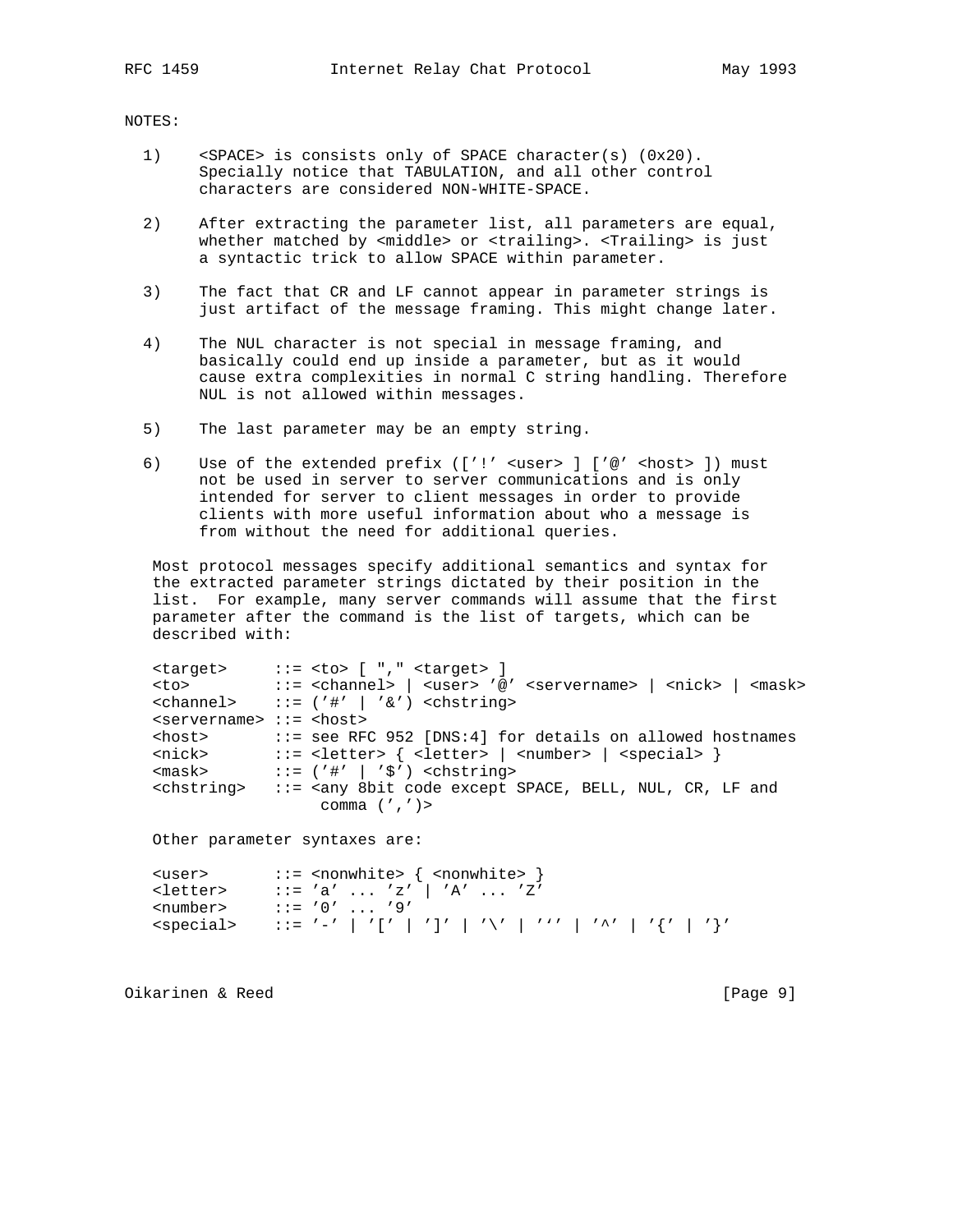$\{1, 2, \ldots\}$  ::=  $\{2, 2, \ldots\}$  and  $\{1, 2, \ldots\}$  and  $\{1, 2, \ldots\}$  and  $\{1, 2, \ldots\}$  and  $\{1, 2, \ldots\}$  and  $\{1, 2, \ldots\}$  and  $\{1, 2, \ldots\}$  and  $\{1, 2, \ldots\}$  and  $\{1, 2, \ldots\}$  and  $\{1, 2, \ldots\}$  and  $\{1, 2, \ldots\$  $(0xd)$ , and LF  $(0xa)$ 

2.4 Numeric replies

 Most of the messages sent to the server generate a reply of some sort. The most common reply is the numeric reply, used for both errors and normal replies. The numeric reply must be sent as one message consisting of the sender prefix, the three digit numeric, and the target of the reply. A numeric reply is not allowed to originate from a client; any such messages received by a server are silently dropped. In all other respects, a numeric reply is just like a normal message, except that the keyword is made up of 3 numeric digits rather than a string of letters. A list of different replies is supplied in section 6.

3. IRC Concepts.

 This section is devoted to describing the actual concepts behind the organization of the IRC protocol and how the current implementations deliver different classes of messages.



Servers: A, B, C, D, E Clients: 1, 2, 3, 4

[ Fig. 2. Sample small IRC network ]

3.1 One-to-one communication

 Communication on a one-to-one basis is usually only performed by clients, since most server-server traffic is not a result of servers talking only to each other. To provide a secure means for clients to talk to each other, it is required that all servers be able to send a message in exactly one direction along the spanning tree in order to reach any client. The path of a message being delivered is the shortest path between any two points on the spanning tree.

The following examples all refer to Figure 2 above.

Oikarinen & Reed [Page 10]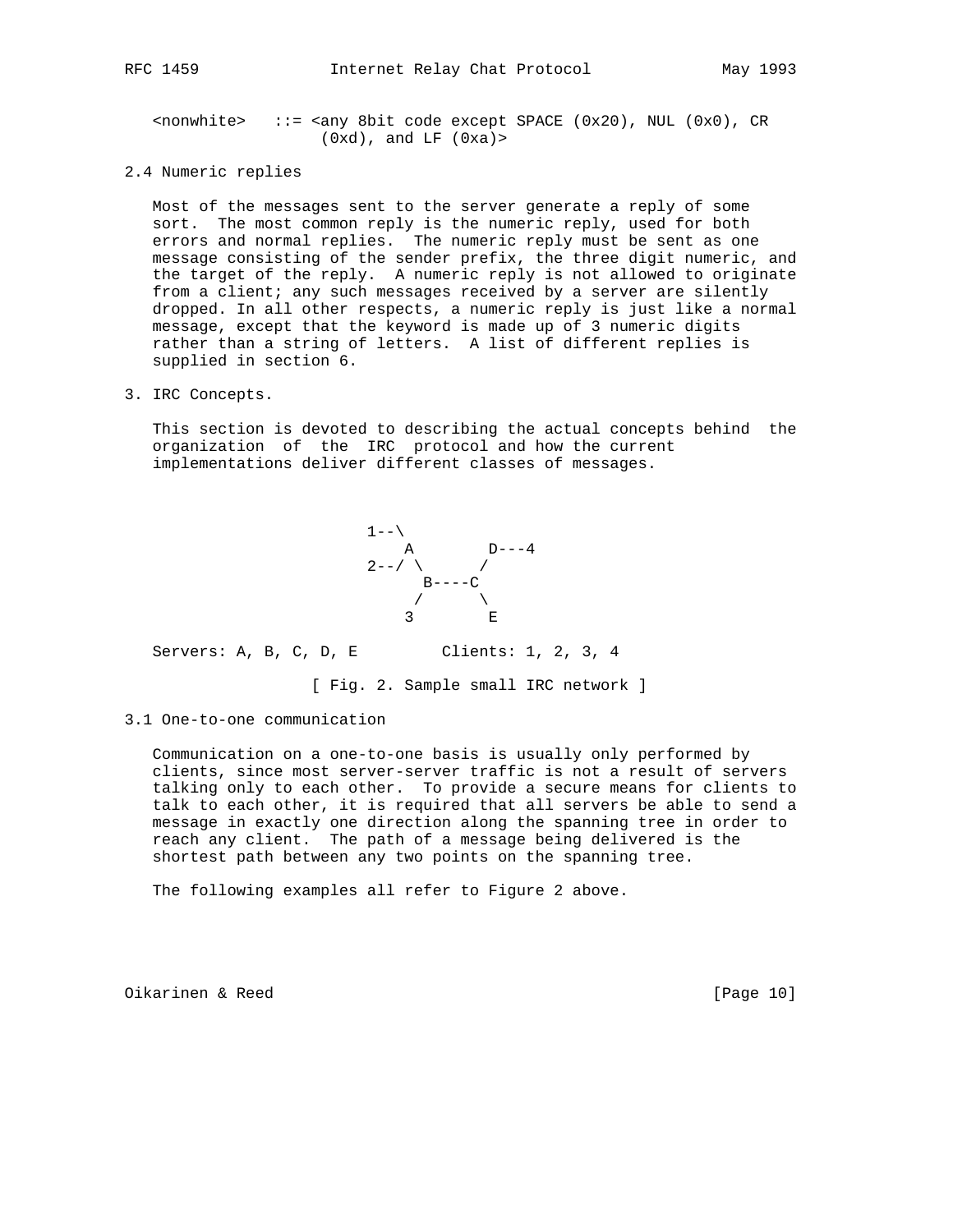Example 1:

 A message between clients 1 and 2 is only seen by server A, which sends it straight to client 2.

Example 2:

 A message between clients 1 and 3 is seen by servers A & B, and client 3. No other clients or servers are allowed see the message.

Example 3:

 A message between clients 2 and 4 is seen by servers A, B, C & D and client 4 only.

3.2 One-to-many

 The main goal of IRC is to provide a forum which allows easy and efficient conferencing (one to many conversations). IRC offers several means to achieve this, each serving its own purpose.

#### 3.2.1 To a list

 The least efficient style of one-to-many conversation is through clients talking to a 'list' of users. How this is done is almost self explanatory: the client gives a list of destinations to which the message is to be delivered and the server breaks it up and dispatches a separate copy of the message to each given destination. This isn't as efficient as using a group since the destination list is broken up and the dispatch sent without checking to make sure duplicates aren't sent down each path.

3.2.2 To a group (channel)

 In IRC the channel has a role equivalent to that of the multicast group; their existence is dynamic (coming and going as people join and leave channels) and the actual conversation carried out on a channel is only sent to servers which are supporting users on a given channel. If there are multiple users on a server in the same channel, the message text is sent only once to that server and then sent to each client on the channel. This action is then repeated for each client-server combination until the original message has fanned out and reached each member of the channel.

The following examples all refer to Figure 2.

Example 4:

 Any channel with 1 client in it. Messages to the channel go to the server and then nowhere else.

Oikarinen & Reed [Page 11]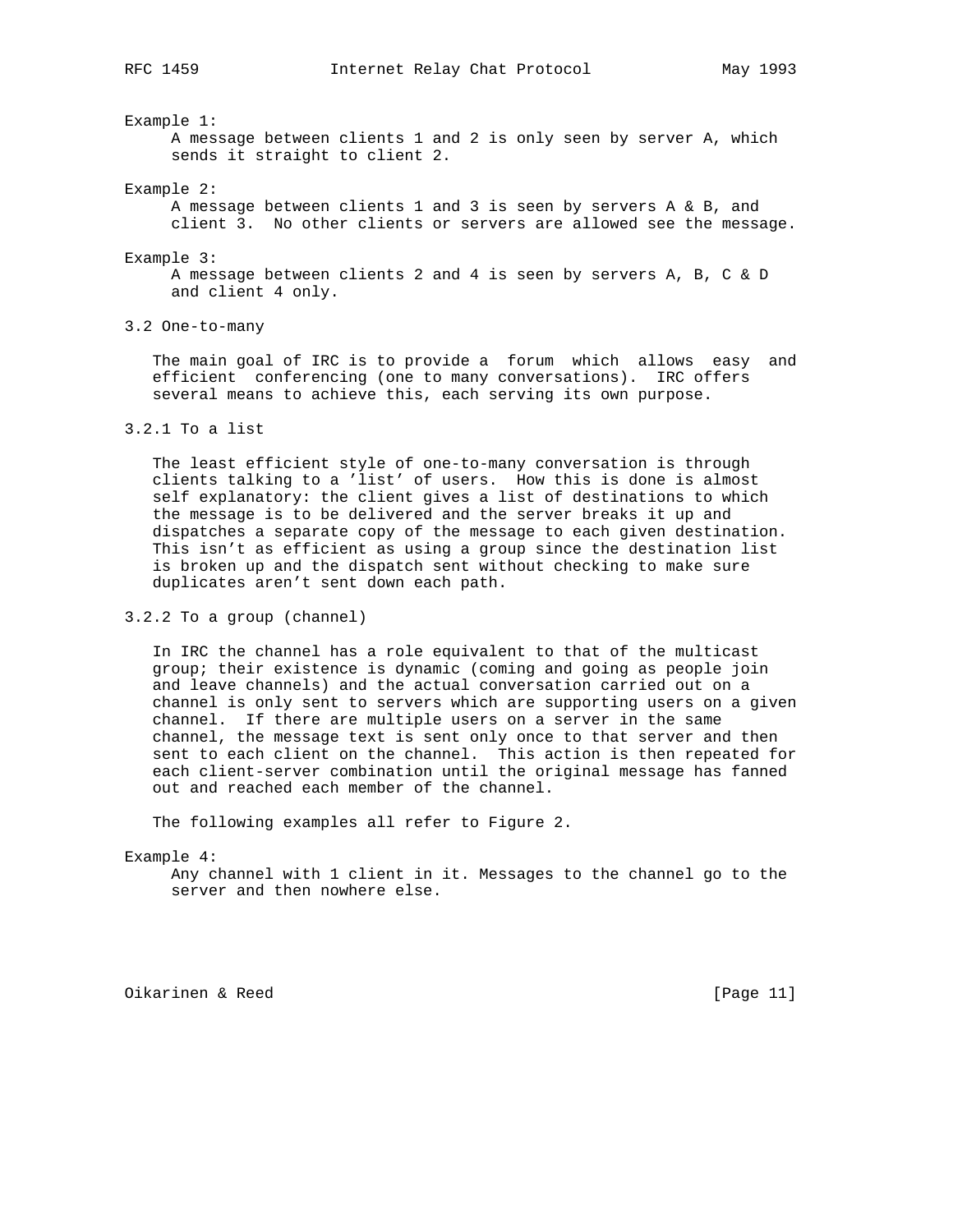Example 5:

 2 clients in a channel. All messages traverse a path as if they were private messages between the two clients outside a channel.

Example 6:

 Clients 1, 2 and 3 in a channel. All messages to the channel are sent to all clients and only those servers which must be traversed by the message if it were a private message to a single client. If client 1 sends a message, it goes back to client 2 and then via server B to client 3.

3.2.3 To a host/server mask

 To provide IRC operators with some mechanism to send messages to a large body of related users, host and server mask messages are provided. These messages are sent to users whose host or server information match that of the mask. The messages are only sent to locations where users are, in a fashion similar to that of channels.

 The one-to-all type of message is better described as a broadcast message, sent to all clients or servers or both. On a large network of users and servers, a single message can result in a lot of traffic being sent over the network in an effort to reach all of the desired destinations.

 For some messages, there is no option but to broadcast it to all servers so that the state information held by each server is reasonably consistent between servers.

3.3.1 Client-to-Client

 There is no class of message which, from a single message, results in a message being sent to every other client.

3.3.2 Client-to-Server

 Most of the commands which result in a change of state information (such as channel membership, channel mode, user status, etc) must be sent to all servers by default, and this distribution may not be changed by the client.

3.3.3 Server-to-Server.

 While most messages between servers are distributed to all 'other' servers, this is only required for any message that affects either a user, channel or server. Since these are the basic items found in

Oikarinen & Reed [Page 12]

<sup>3.3</sup> One-to-all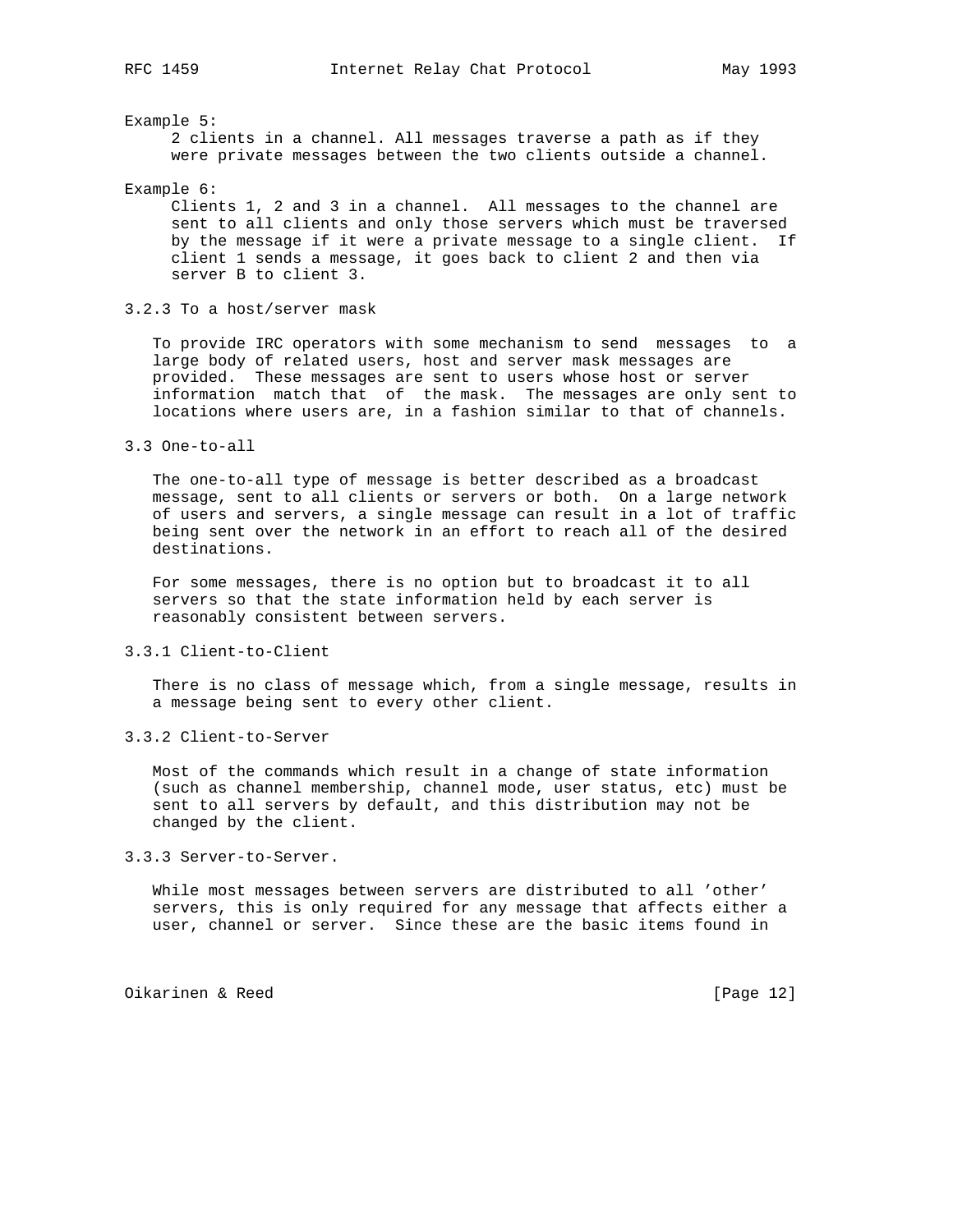IRC, nearly all messages originating from a server are broadcast to all other connected servers.

4. Message details

 On the following pages are descriptions of each message recognized by the IRC server and client. All commands described in this section must be implemented by any server for this protocol.

 Where the reply ERR\_NOSUCHSERVER is listed, it means that the <server> parameter could not be found. The server must not send any other replies after this for that command.

 The server to which a client is connected is required to parse the complete message, returning any appropriate errors. If the server encounters a fatal error while parsing a message, an error must be sent back to the client and the parsing terminated. A fatal error may be considered to be incorrect command, a destination which is otherwise unknown to the server (server, nick or channel names fit this category), not enough parameters or incorrect privileges.

 If a full set of parameters is presented, then each must be checked for validity and appropriate responses sent back to the client. In the case of messages which use parameter lists using the comma as an item separator, a reply must be sent for each item.

In the examples below, some messages appear using the full format:

:Name COMMAND parameter list

 Such examples represent a message from "Name" in transit between servers, where it is essential to include the name of the original sender of the message so remote servers may send back a reply along the correct path.

4.1 Connection Registration

 The commands described here are used to register a connection with an IRC server as either a user or a server as well as correctly disconnect.

 A "PASS" command is not required for either client or server connection to be registered, but it must precede the server message or the latter of the NICK/USER combination. It is strongly recommended that all server connections have a password in order to give some level of security to the actual connections. The recommended order for a client to register is as follows:

Oikarinen & Reed [Page 13]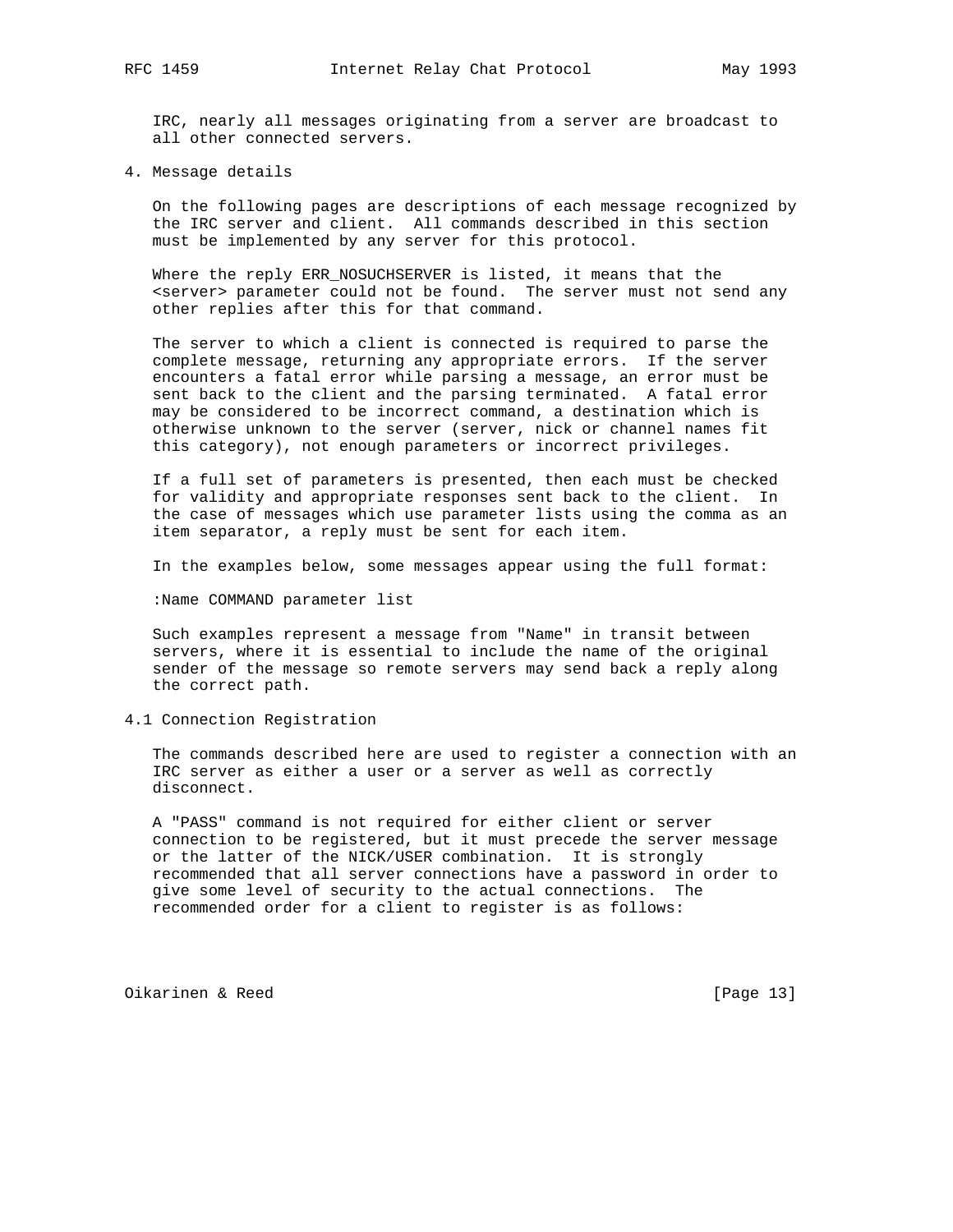1. Pass message 2. Nick message 3. User message

4.1.1 Password message

 Command: PASS Parameters: <password>

 The PASS command is used to set a 'connection password'. The password can and must be set before any attempt to register the connection is made. Currently this requires that clients send a PASS command before sending the NICK/USER combination and servers \*must\* send a PASS command before any SERVER command. The password supplied must match the one contained in the C/N lines (for servers) or I lines (for clients). It is possible to send multiple PASS commands before registering but only the last one sent is used for verification and it may not be changed once registered. Numeric Replies:

ERR\_NEEDMOREPARAMS ERR\_ALREADYREGISTRED

Example:

PASS secretpasswordhere

4.1.2 Nick message

 Command: NICK Parameters: <nickname> [ <hopcount> ]

 NICK message is used to give user a nickname or change the previous one. The <hopcount> parameter is only used by servers to indicate how far away a nick is from its home server. A local connection has a hopcount of 0. If supplied by a client, it must be ignored.

 If a NICK message arrives at a server which already knows about an identical nickname for another client, a nickname collision occurs. As a result of a nickname collision, all instances of the nickname are removed from the server's database, and a KILL command is issued to remove the nickname from all other server's database. If the NICK message causing the collision was a nickname change, then the original (old) nick must be removed as well.

 If the server recieves an identical NICK from a client which is directly connected, it may issue an ERR\_NICKCOLLISION to the local client, drop the NICK command, and not generate any kills.

Oikarinen & Reed [Page 14]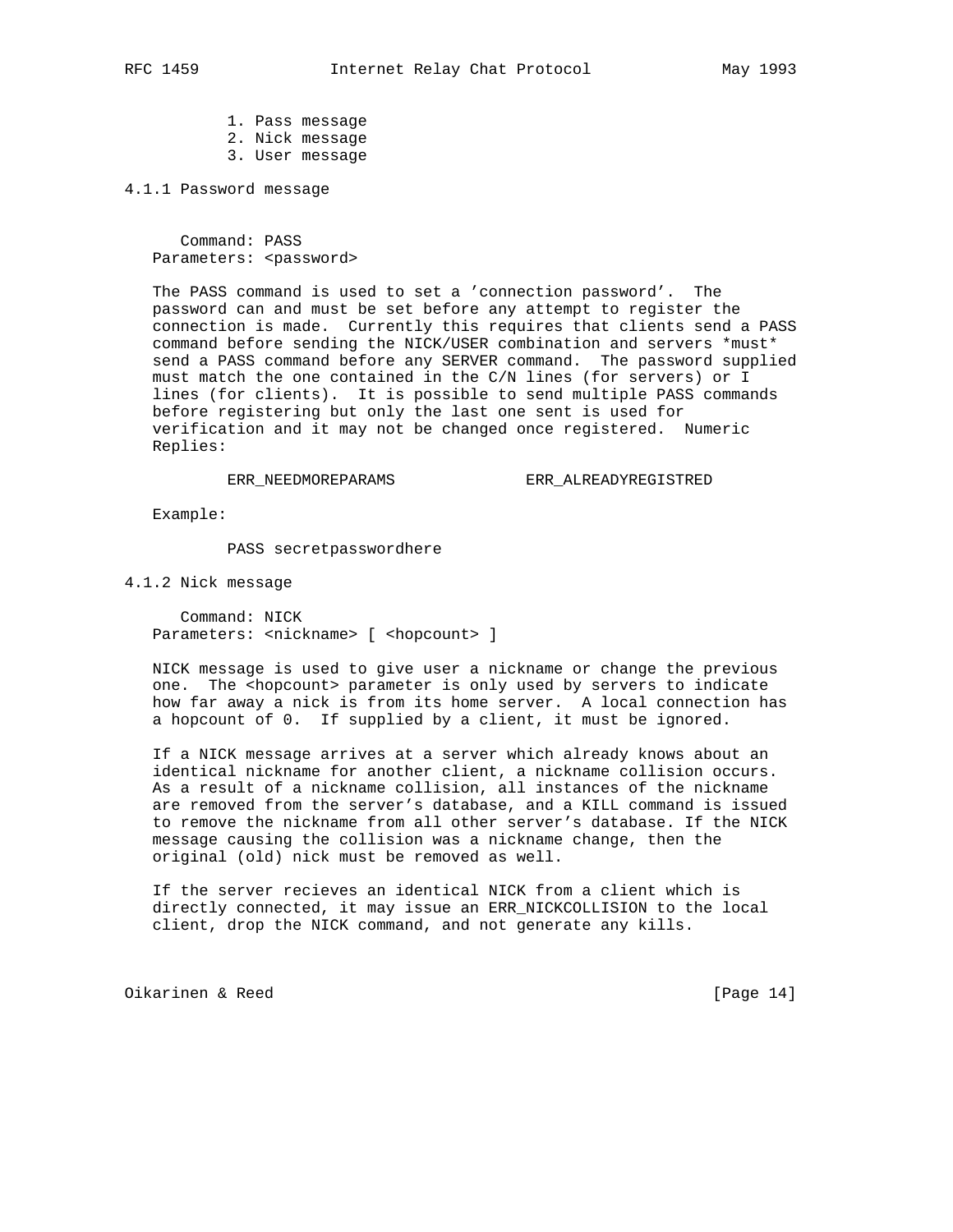Numeric Replies:

| ERR NONICKNAMEGIVEN |
|---------------------|
| ERR NICKNAMEINUSE   |

ERR\_NONICKNAMEGIVEN ERR\_ERRONEUSNICKNAME<br>ERR\_NICKNAMEINUSE ERR\_NICKCOLLISION ERR\_NICKCOLLISION

Example:

| NICK Wiz | ; Introducing new nick "Wiz" |
|----------|------------------------------|
|          |                              |

:WiZ NICK Kilroy  $\cdot$  WiZ changed his nickname to Kilroy.

4.1.3 User message

 Command: USER Parameters: <username> <hostname> <servername> <realname>

 The USER message is used at the beginning of connection to specify the username, hostname, servername and realname of s new user. It is also used in communication between servers to indicate new user arriving on IRC, since only after both USER and NICK have been received from a client does a user become registered.

 Between servers USER must to be prefixed with client's NICKname. Note that hostname and servername are normally ignored by the IRC server when the USER command comes from a directly connected client (for security reasons), but they are used in server to server communication. This means that a NICK must always be sent to a remote server when a new user is being introduced to the rest of the network before the accompanying USER is sent.

 It must be noted that realname parameter must be the last parameter, because it may contain space characters and must be prefixed with a colon (':') to make sure this is recognised as such.

 Since it is easy for a client to lie about its username by relying solely on the USER message, the use of an "Identity Server" is recommended. If the host which a user connects from has such a server enabled the username is set to that as in the reply from the "Identity Server".

Numeric Replies:

ERR\_NEEDMOREPARAMS ERR\_ALREADYREGISTRED

Examples:

USER guest tolmoon tolsun :Ronnie Reagan

Oikarinen & Reed [Page 15]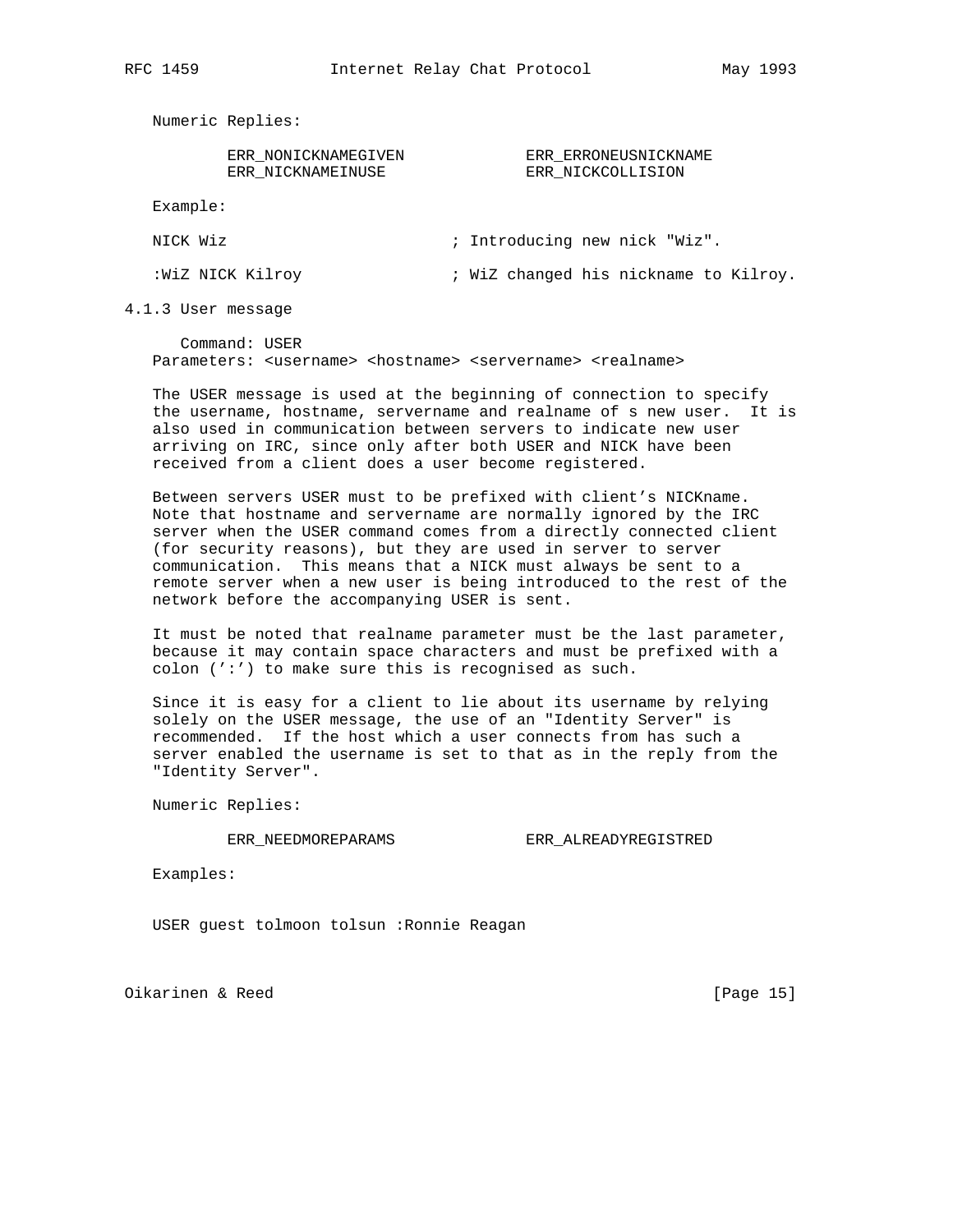; User registering themselves with a username of "guest" and real name "Ronnie Reagan".

 :testnick USER guest tolmoon tolsun :Ronnie Reagan ; message between servers with the nickname for which the USER command belongs to

4.1.4 Server message

 Command: SERVER Parameters: <servername> <hopcount> <info>

 The server message is used to tell a server that the other end of a new connection is a server. This message is also used to pass server data over whole net. When a new server is connected to net, information about it be broadcast to the whole network. <hopcount> is used to give all servers some internal information on how far away all servers are. With a full server list, it would be possible to construct a map of the entire server tree, but hostmasks prevent this from being done.

 The SERVER message must only be accepted from either (a) a connection which is yet to be registered and is attempting to register as a server, or (b) an existing connection to another server, in which case the SERVER message is introducing a new server behind that server.

 Most errors that occur with the receipt of a SERVER command result in the connection being terminated by the destination host (target SERVER). Error replies are usually sent using the "ERROR" command rather than the numeric since the ERROR command has several useful properties which make it useful here.

 If a SERVER message is parsed and attempts to introduce a server which is already known to the receiving server, the connection from which that message must be closed (following the correct procedures), since a duplicate route to a server has formed and the acyclic nature of the IRC tree broken.

Numeric Replies:

ERR\_ALREADYREGISTRED

Example:

Oikarinen & Reed [Page 16]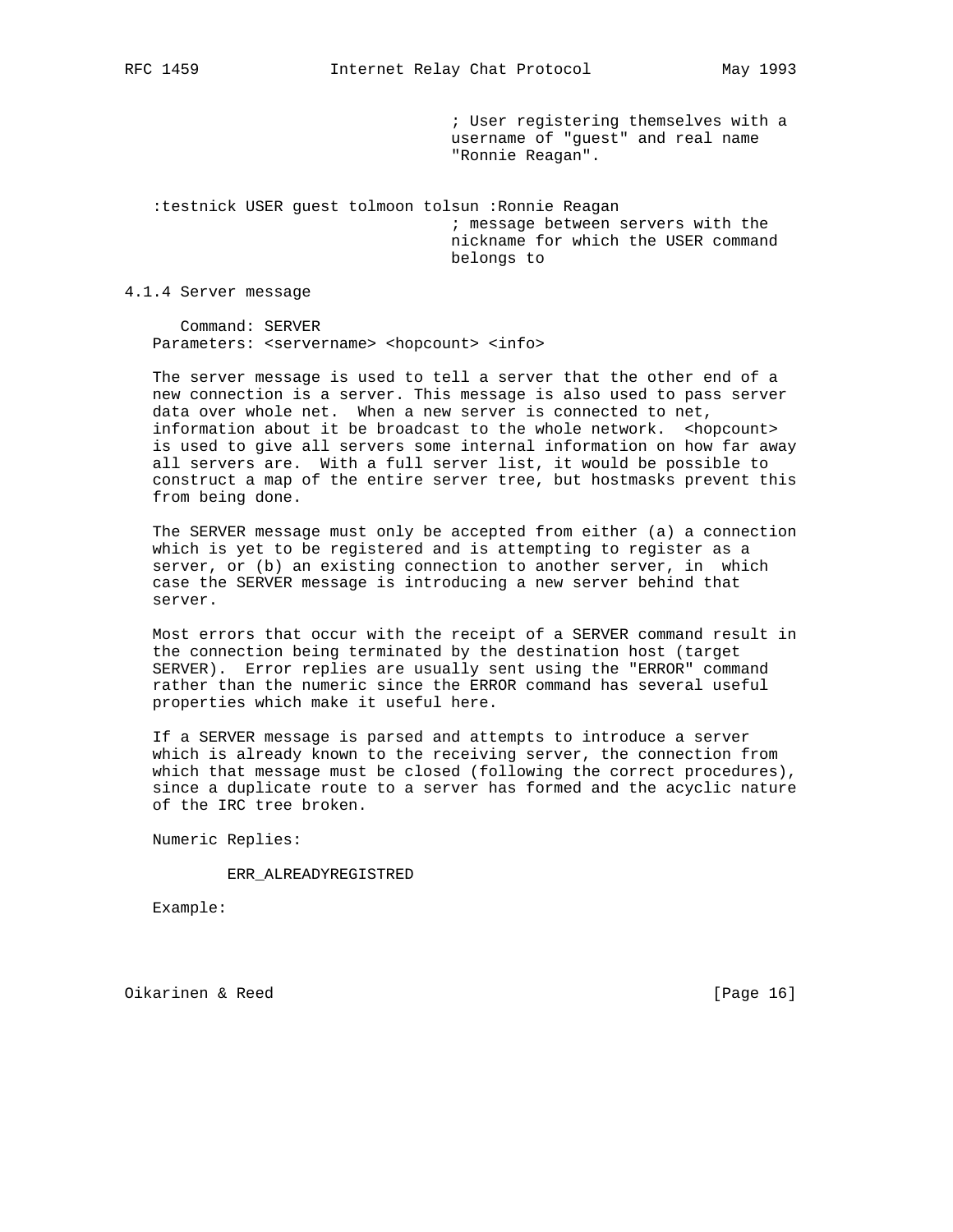SERVER test.oulu.fi 1 :[tolsun.oulu.fi] Experimental server ; New server test.oulu.fi introducing itself and attempting to register. The name in []'s is the hostname for the host running test.oulu.fi.

:tolsun.oulu.fi SERVER csd.bu.edu 5 :BU Central Server ; Server tolsun.oulu.fi is our uplink for csd.bu.edu which is 5 hops away.

4.1.5 Oper

 Command: OPER Parameters: <user> <password>

 OPER message is used by a normal user to obtain operator privileges. The combination of <user> and <password> are required to gain Operator privileges.

 If the client sending the OPER command supplies the correct password for the given user, the server then informs the rest of the network of the new operator by issuing a "MODE +o" for the clients nickname.

The OPER message is client-server only.

Numeric Replies:

| ERR NEEDMOREPARAMS | RPL YOUREOPER      |
|--------------------|--------------------|
| ERR NOOPERHOST     | ERR PASSWDMISMATCH |

Example:

OPER foo bar  $\qquad \qquad ;$  Attempt to register as an operator using a username of "foo" and "bar" as the password.

4.1.6 Quit

 Command: QUIT Parameters: [<Quit message>]

 A client session is ended with a quit message. The server must close the connection to a client which sends a QUIT message. If a "Quit Message" is given, this will be sent instead of the default message, the nickname.

When netsplits (disconnecting of two servers) occur, the quit message

Oikarinen & Reed [Page 17]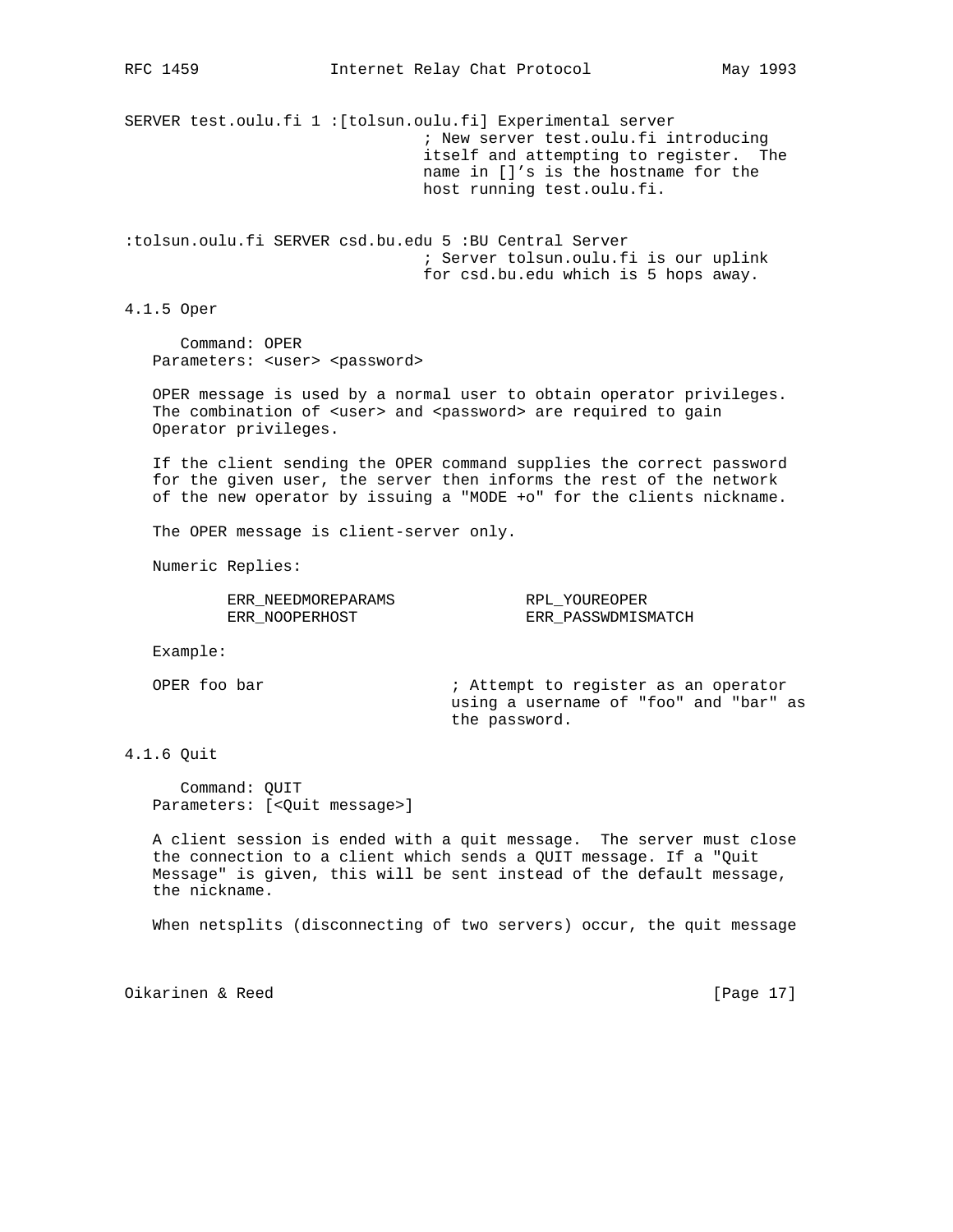is composed of the names of two servers involved, separated by a space. The first name is that of the server which is still connected and the second name is that of the server that has become disconnected.

 If, for some other reason, a client connection is closed without the client issuing a QUIT command (e.g. client dies and EOF occurs on socket), the server is required to fill in the quit message with some sort of message reflecting the nature of the event which caused it to happen.

Numeric Replies:

None.

Examples:

QUIT :Gone to have lunch ; Preferred message format.

4.1.7 Server quit message

 Command: SQUIT Parameters: <server> <comment>

 The SQUIT message is needed to tell about quitting or dead servers. If a server wishes to break the connection to another server it must send a SQUIT message to the other server, using the the name of the other server as the server parameter, which then closes its connection to the quitting server.

 This command is also available operators to help keep a network of IRC servers connected in an orderly fashion. Operators may also issue an SQUIT message for a remote server connection. In this case, the SQUIT must be parsed by each server inbetween the operator and the remote server, updating the view of the network held by each server as explained below.

The <comment> should be supplied by all operators who execute a SQUIT for a remote server (that is not connected to the server they are currently on) so that other operators are aware for the reason of this action. The <comment> is also filled in by servers which may place an error or similar message here.

 Both of the servers which are on either side of the connection being closed are required to to send out a SQUIT message (to all its other server connections) for all other servers which are considered to be behind that link.

Oikarinen & Reed [Page 18]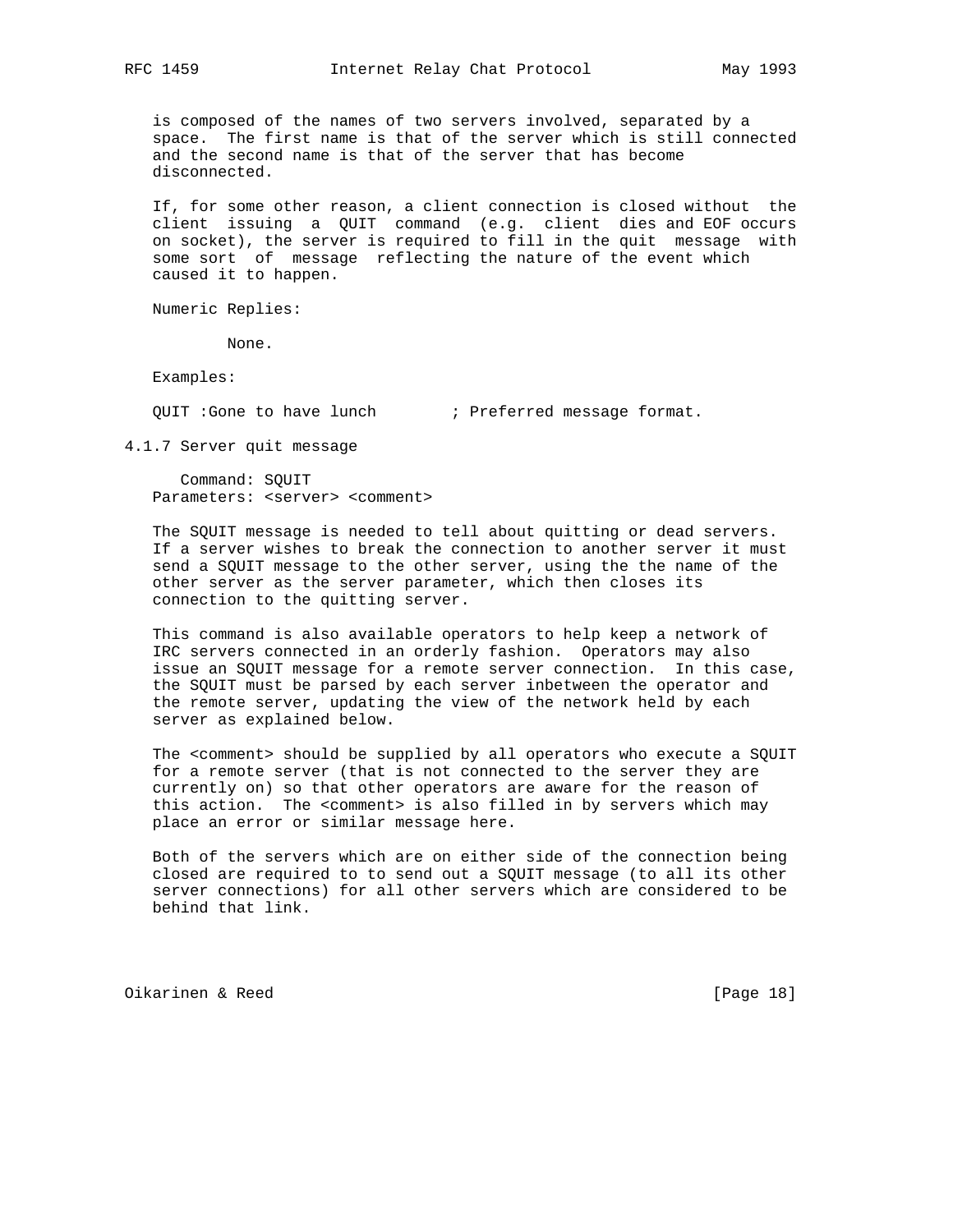Similarly, a QUIT message must be sent to the other connected servers rest of the network on behalf of all clients behind that link. In addition to this, all channel members of a channel which lost a member due to the split must be sent a QUIT message.

 If a server connection is terminated prematurely (e.g. the server on the other end of the link died), the server which detects this disconnection is required to inform the rest of the network that the connection has closed and fill in the comment field with something appropriate.

Numeric replies:

ERR\_NOPRIVILEGES ERR\_NOSUCHSERVER

Example:

 SQUIT tolsun.oulu.fi :Bad Link ? ; the server link tolson.oulu.fi has been terminated because of "Bad Link".

 :Trillian SQUIT cm22.eng.umd.edu :Server out of control ; message from Trillian to disconnect "cm22.eng.umd.edu" from the net because "Server out of control".

4.2 Channel operations

 This group of messages is concerned with manipulating channels, their properties (channel modes), and their contents (typically clients). In implementing these, a number of race conditions are inevitable when clients at opposing ends of a network send commands which will ultimately clash. It is also required that servers keep a nickname history to ensure that wherever a <nick> parameter is given, the server check its history in case it has recently been changed.

4.2.1 Join message

 Command: JOIN Parameters: <channel>{,<channel>} [<key>{,<key>}]

 The JOIN command is used by client to start listening a specific channel. Whether or not a client is allowed to join a channel is checked only by the server the client is connected to; all other servers automatically add the user to the channel when it is received from other servers. The conditions which affect this are as follows:

1. the user must be invited if the channel is invite-only;

Oikarinen & Reed [Page 19]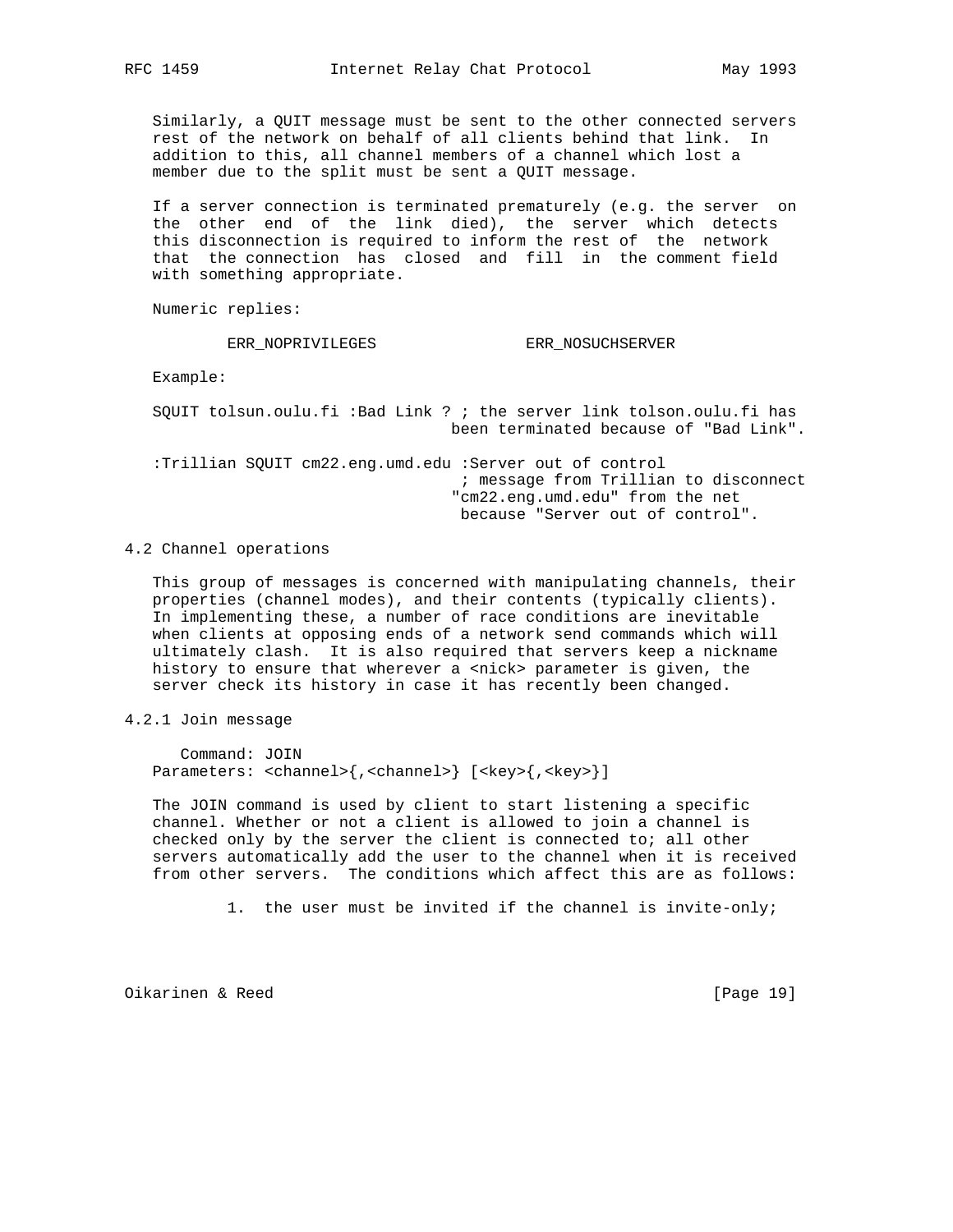- 2. the user's nick/username/hostname must not match any active bans;
- 3. the correct key (password) must be given if it is set.

 These are discussed in more detail under the MODE command (see section 4.2.3 for more details).

 Once a user has joined a channel, they receive notice about all commands their server receives which affect the channel. This includes MODE, KICK, PART, QUIT and of course PRIVMSG/NOTICE. The JOIN command needs to be broadcast to all servers so that each server knows where to find the users who are on the channel. This allows optimal delivery of PRIVMSG/NOTICE messages to the channel.

 If a JOIN is successful, the user is then sent the channel's topic (using RPL\_TOPIC) and the list of users who are on the channel (using RPL NAMREPLY), which must include the user joining.

Numeric Replies:

 ERR\_NEEDMOREPARAMS ERR\_BANNEDFROMCHAN ERR\_INVITEONLYCHAN ERR\_BADCHANNELKEY ERR\_CHANNELISFULL ERR\_BADCHANMASK ERR\_NOSUCHCHANNEL ERR\_TOOMANYCHANNELS RPL\_TOPIC

```
 Examples:
```

| JOIN #foobar                | ; join channel #foobar.                                                        |
|-----------------------------|--------------------------------------------------------------------------------|
| JOIN & foo fubar            | ; join channel &foo using key "fubar".                                         |
| JOIN #foo, &bar fubar       | ; join channel #foo using key "fubar"<br>and &bar using no key.                |
| JOIN #foo,#bar fubar,foobar | ; join channel #foo using key "fubar".<br>and channel #bar using key "foobar". |
| JOIN #foo,#bar              | ; join channels #foo and #bar.                                                 |
| :WiZ JOIN #Twilight zone    | ; JOIN message from WiZ                                                        |

4.2.2 Part message

 Command: PART Parameters: <channel>{,<channel>}

Oikarinen & Reed [Page 20]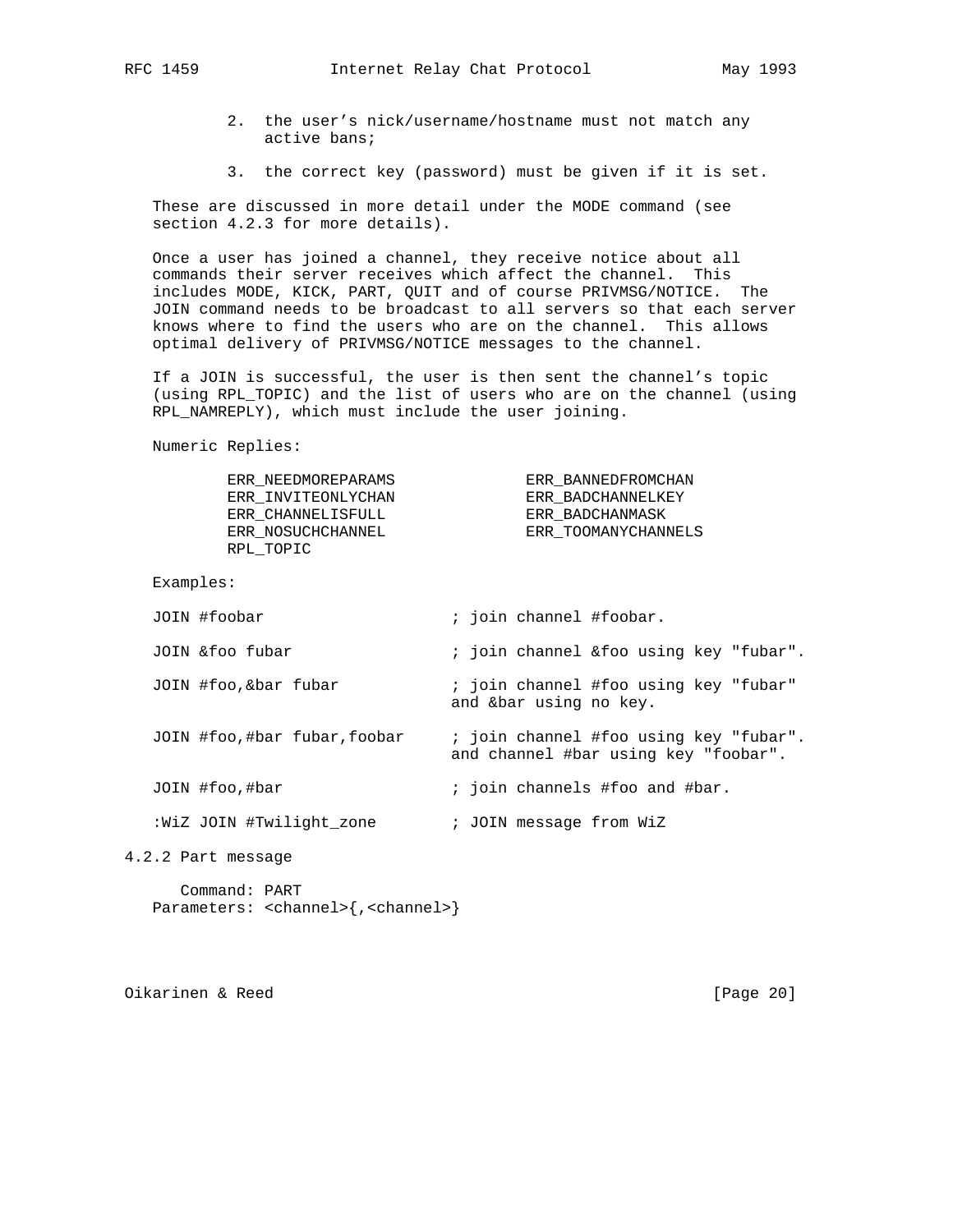The PART message causes the client sending the message to be removed from the list of active users for all given channels listed in the parameter string.

Numeric Replies:

| ERR NEEDMOREPARAMS | ERR NOSUCHCHANNEL |
|--------------------|-------------------|
| ERR NOTONCHANNEL   |                   |
|                    |                   |

Examples:

PART #twilight\_zone ; leave channel "#twilight\_zone"

PART #oz-ops, &group5  $\qquad$  ; leave both channels "&group5" and "#oz-ops".

4.2.3 Mode message

Command: MODE

 The MODE command is a dual-purpose command in IRC. It allows both usernames and channels to have their mode changed. The rationale for this choice is that one day nicknames will be obsolete and the equivalent property will be the channel.

 When parsing MODE messages, it is recommended that the entire message be parsed first and then the changes which resulted then passed on.

4.2.3.1 Channel modes

Parameters: <channel>  $\{[+|-] \, |o|p|s|i|t|n|b|v\}$  [<limit>] [<user>] [<ban mask>]

 The MODE command is provided so that channel operators may change the characteristics of 'their' channel. It is also required that servers be able to change channel modes so that channel operators may be created.

The various modes available for channels are as follows:

- o give/take channel operator privileges;
- p private channel flag;
- s secret channel flag;
- i invite-only channel flag;
- t topic settable by channel operator only flag;
- n no messages to channel from clients on the outside;
- m moderated channel;
- l set the user limit to channel;

Oikarinen & Reed [Page 21]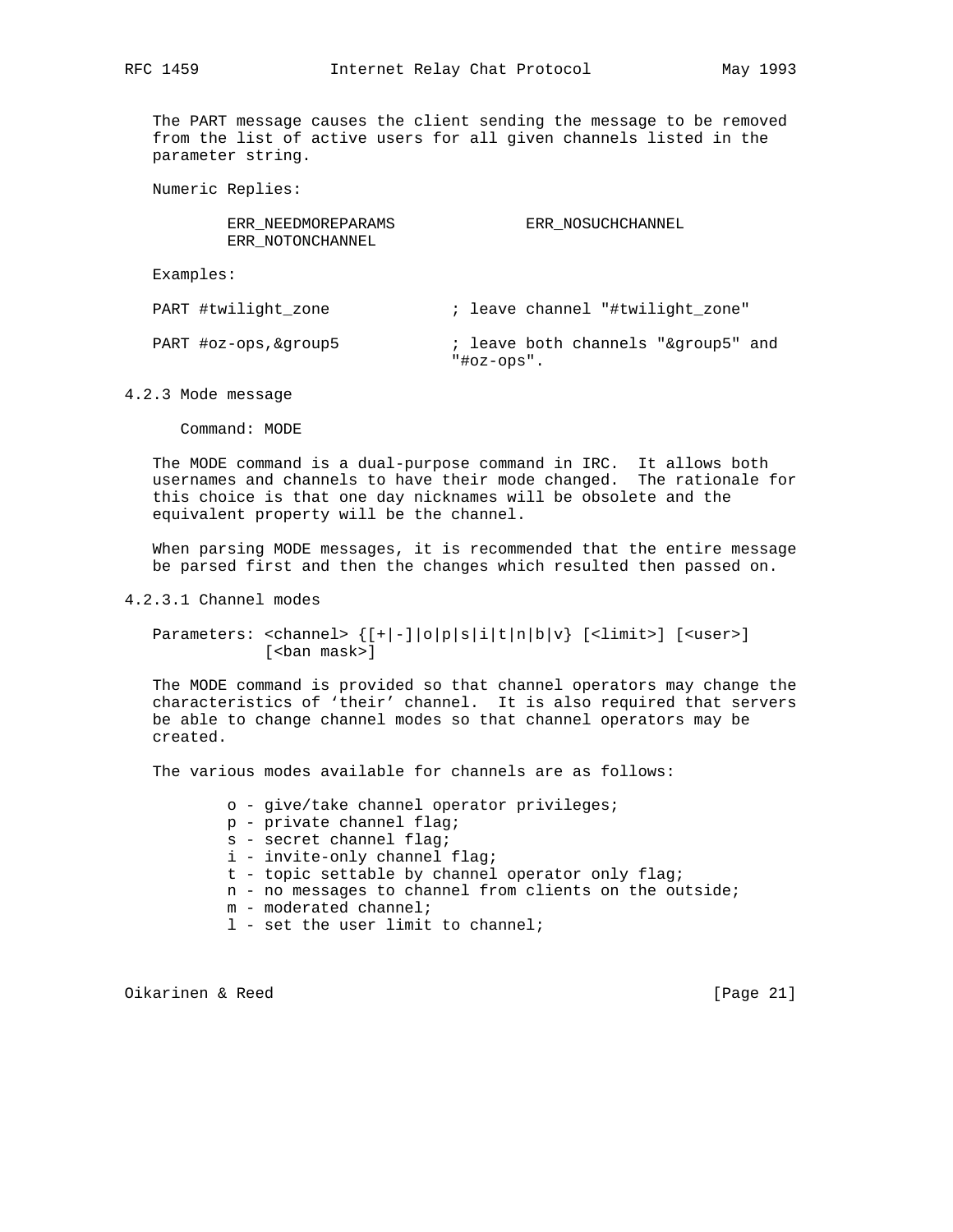b - set a ban mask to keep users out;

v - give/take the ability to speak on a moderated channel;

k - set a channel key (password).

 When using the 'o' and 'b' options, a restriction on a total of three per mode command has been imposed. That is, any combination of 'o' and

4.2.3.2 User modes

Parameters:  $\langle \text{nickname} \rangle$  { $[+|-] |i|w|s|o$ }

 The user MODEs are typically changes which affect either how the client is seen by others or what 'extra' messages the client is sent. A user MODE command may only be accepted if both the sender of the message and the nickname given as a parameter are both the same.

The available modes are as follows:

i - marks a users as invisible;

- s marks a user for receipt of server notices;
- w user receives wallops;
- o operator flag.

Additional modes may be available later on.

 If a user attempts to make themselves an operator using the "+o" flag, the attempt should be ignored. There is no restriction, however, on anyone 'deopping' themselves (using "-o"). Numeric Replies:

| ERR NEEDMOREPARAMS   | RPL CHANNELMODEIS |
|----------------------|-------------------|
| ERR CHANOPRIVSNEEDED | ERR NOSUCHNICK    |
| ERR NOTONCHANNEL     | ERR KEYSET        |
| RPL BANLIST          | RPL ENDOFBANLIST  |
| ERR UNKNOWNMODE      | ERR NOSUCHCHANNEL |
|                      |                   |
| ERR USERSDONTMATCH   | RPL UMODEIS       |
| ERR UMODEUNKNOWNFLAG |                   |

Examples:

Use of Channel Modes:

| MODE #Finnish $+im$ |                         |  | ; Makes #Finnish channel moderated and<br>'invite-only'. |  |  |  |
|---------------------|-------------------------|--|----------------------------------------------------------|--|--|--|
|                     | MODE #Finnish +o Kilroy |  | ; Gives 'chanop' privileges to Kilroy on                 |  |  |  |

Oikarinen & Reed [Page 22]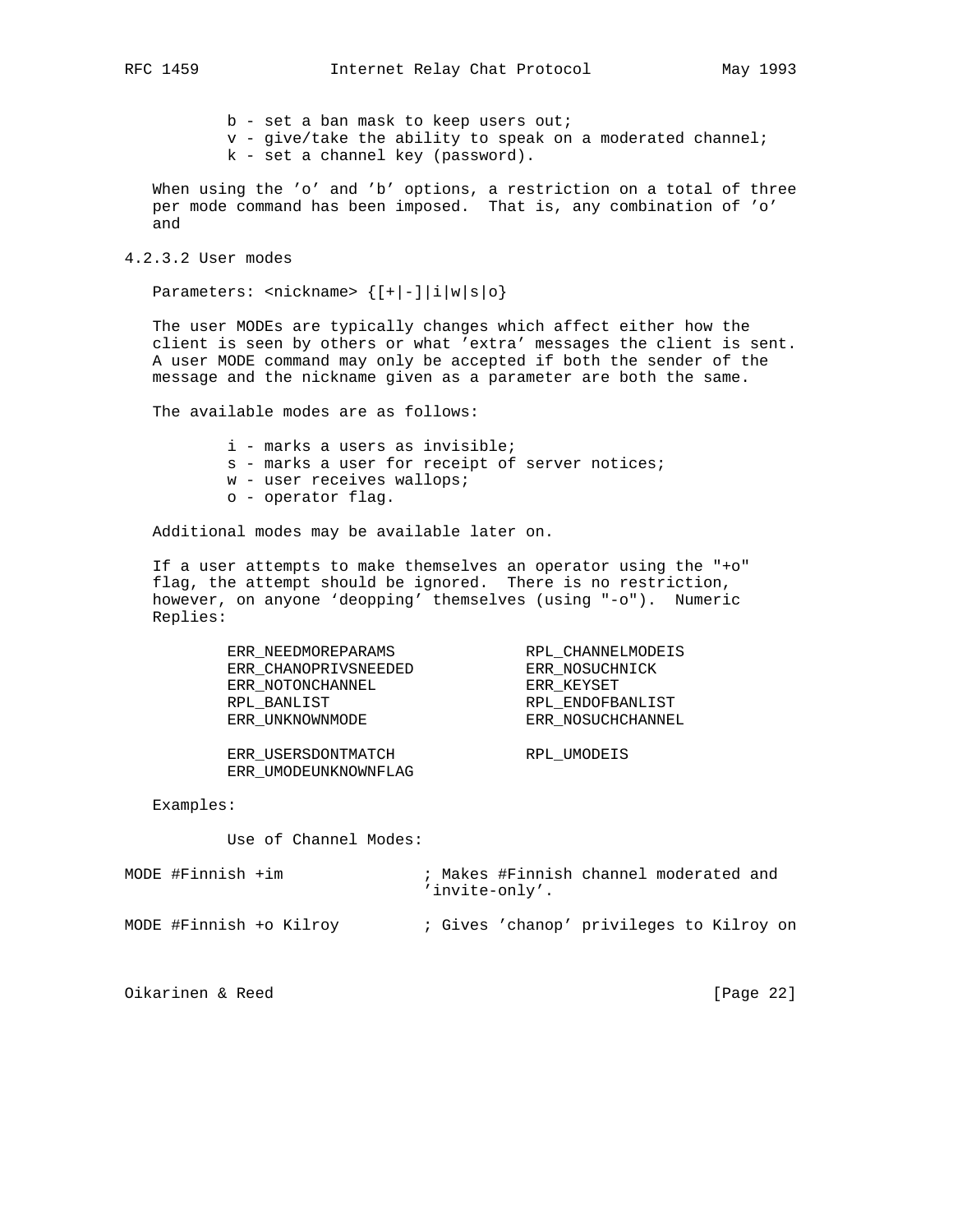channel #Finnish.

MODE #Finnish +v Wiz : Allow WiZ to speak on #Finnish.

MODE #Fins -s  $\qquad \qquad ;$  Removes 'secret' flag from channel #Fins.

MODE #42 +k oulu  $\qquad \qquad ;$  Set the channel key to "oulu".

MODE #eu-opers +1 10  $\qquad \qquad ;$  Set the limit for the number of users on channel to 10.

MODE &oulu +b ; list ban masks set for channel.

MODE &oulu +b \*!\*@\* ; prevent all users from joining.

MODE &oulu +b \*!\*@\*.edu ; prevent any user from a hostname matching \*.edu from joining.

Use of user Modes:

: MODE WiZ -w  $\qquad \qquad ;$  turns reception of WALLOPS messages off for WiZ.

:Angel MODE Angel +i  $\qquad \qquad ;$  Message from Angel to make themselves invisible.

MODE WiZ -o  $\cdot$  WiZ 'deopping' (removing operator status). The plain reverse of this command ("MODE WiZ +o") must not be allowed from users since would bypass the OPER command.

4.2.4 Topic message

 Command: TOPIC Parameters: <channel> [<topic>]

 The TOPIC message is used to change or view the topic of a channel. The topic for channel <channel> is returned if there is no <topic> given. If the <topic> parameter is present, the topic for that channel will be changed, if the channel modes permit this action.

Numeric Replies:

 ERR\_NEEDMOREPARAMS ERR\_NOTONCHANNEL RPL\_NOTOPIC RPL\_TOPIC ERR\_CHANOPRIVSNEEDED

Oikarinen & Reed [Page 23]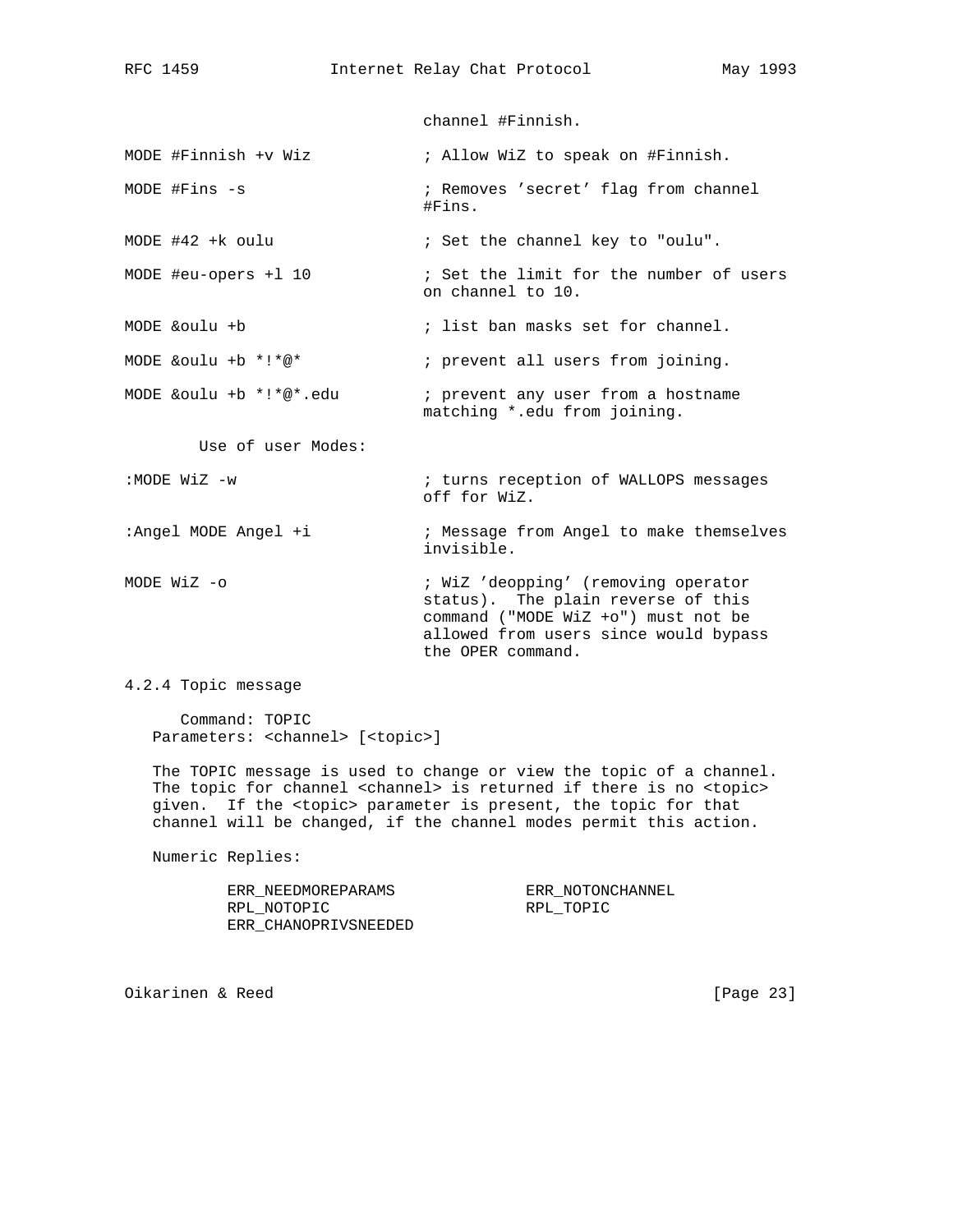Examples:

| :Wiz TOPIC #test :New topic | ; User Wiz setting the topic.                   |
|-----------------------------|-------------------------------------------------|
| TOPIC #test :another topic  | iset the topic on #test to "another"<br>topic". |
| TOPIC #test                 | ; check the topic for #test.                    |

4.2.5 Names message

 Command: NAMES Parameters: [<channel>{,<channel>}]

 By using the NAMES command, a user can list all nicknames that are visible to them on any channel that they can see. Channel names which they can see are those which aren't private (+p) or secret (+s) or those which they are actually on. The <channel> parameter specifies which channel(s) to return information about if valid. There is no error reply for bad channel names.

 If no <channel> parameter is given, a list of all channels and their occupants is returned. At the end of this list, a list of users who are visible but either not on any channel or not on a visible channel are listed as being on 'channel' "\*".

Numerics:

RPL\_NAMREPLY RPL\_ENDOFNAMES

Examples:

 NAMES #twilight\_zone,#42 ; list visible users on #twilight\_zone and #42 if the channels are visible to you.

NAMES  $\qquad \qquad ;$  list all visible channels and users

4.2.6 List message

 Command: LIST Parameters: [<channel>{,<channel>} [<server>]]

 The list message is used to list channels and their topics. If the <channel> parameter is used, only the status of that channel is displayed. Private channels are listed (without their topics) as channel "Prv" unless the client generating the query is actually on that channel. Likewise, secret channels are not listed

Oikarinen & Reed [Page 24]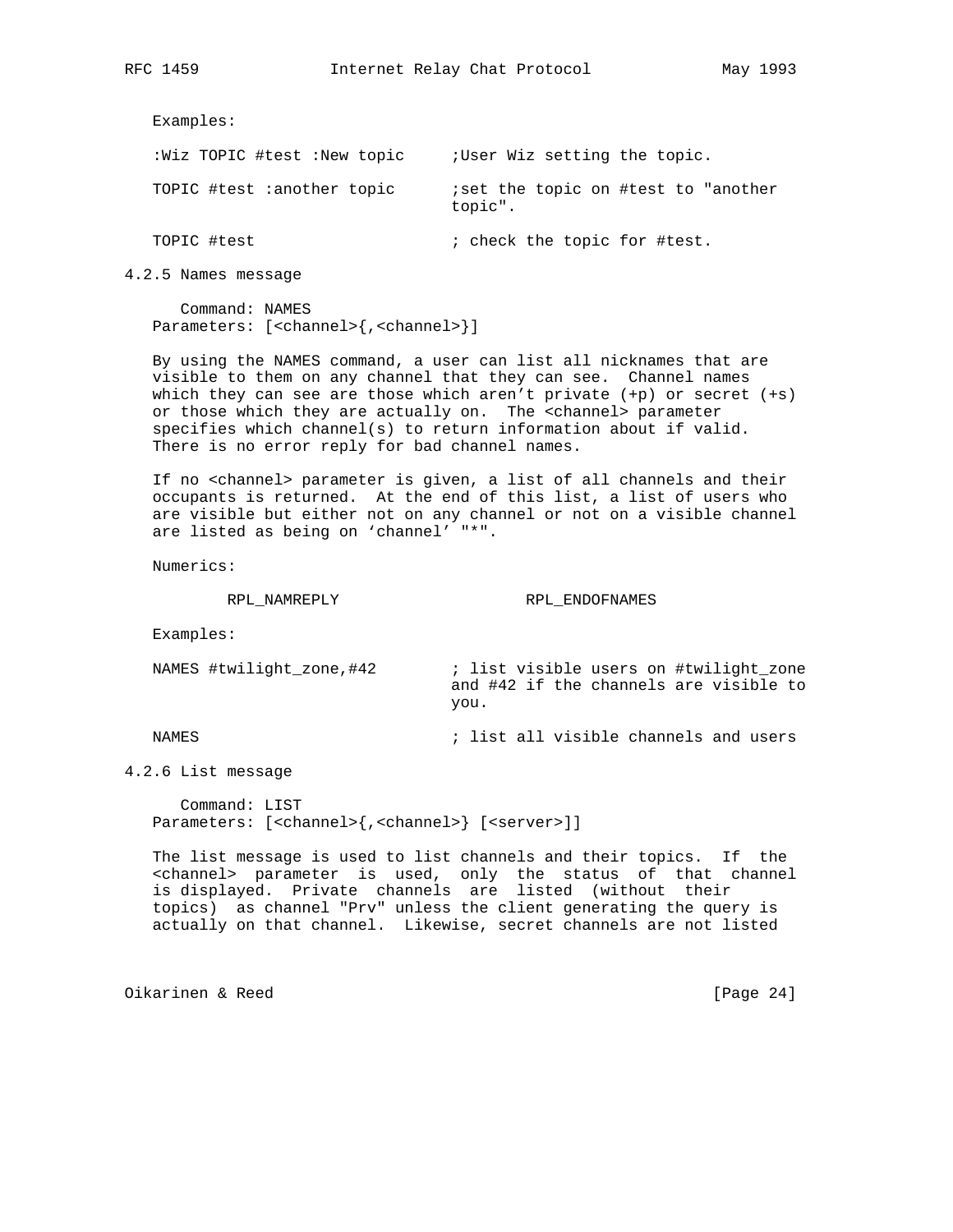at all unless the client is a member of the channel in question.

Numeric Replies:

| ERR NOSUCHSERVER | RPL LISTSTART |
|------------------|---------------|
| RPL LIST         | RPL LISTEND   |

Examples:

LIST  $\qquad \qquad ;$  List all channels.

LIST #twilight\_zone,#42 ; List channels #twilight\_zone and #42

4.2.7 Invite message

 Command: INVITE Parameters: <nickname> <channel>

 The INVITE message is used to invite users to a channel. The parameter <nickname> is the nickname of the person to be invited to the target channel <channel>. There is no requirement that the channel the target user is being invited to must exist or be a valid channel. To invite a user to a channel which is invite only (MODE +i), the client sending the invite must be recognised as being a channel operator on the given channel.

Numeric Replies:

| ERR NEEDMOREPARAMS   | ERR NOSUCHNICK    |
|----------------------|-------------------|
| ERR NOTONCHANNEL     | ERR USERONCHANNEL |
| ERR CHANOPRIVSNEEDED |                   |
| RPL INVITING         | RPL AWAY          |

Examples:

:Angel INVITE Wiz #Dust : User Angel inviting WiZ to channel #Dust

 INVITE Wiz #Twilight\_Zone ; Command to invite WiZ to #Twilight\_zone

4.2.8 Kick command

 Command: KICK Parameters: <channel> <user> [<comment>]

 The KICK command can be used to forcibly remove a user from a channel. It 'kicks them out' of the channel (forced PART).

Oikarinen & Reed [Page 25]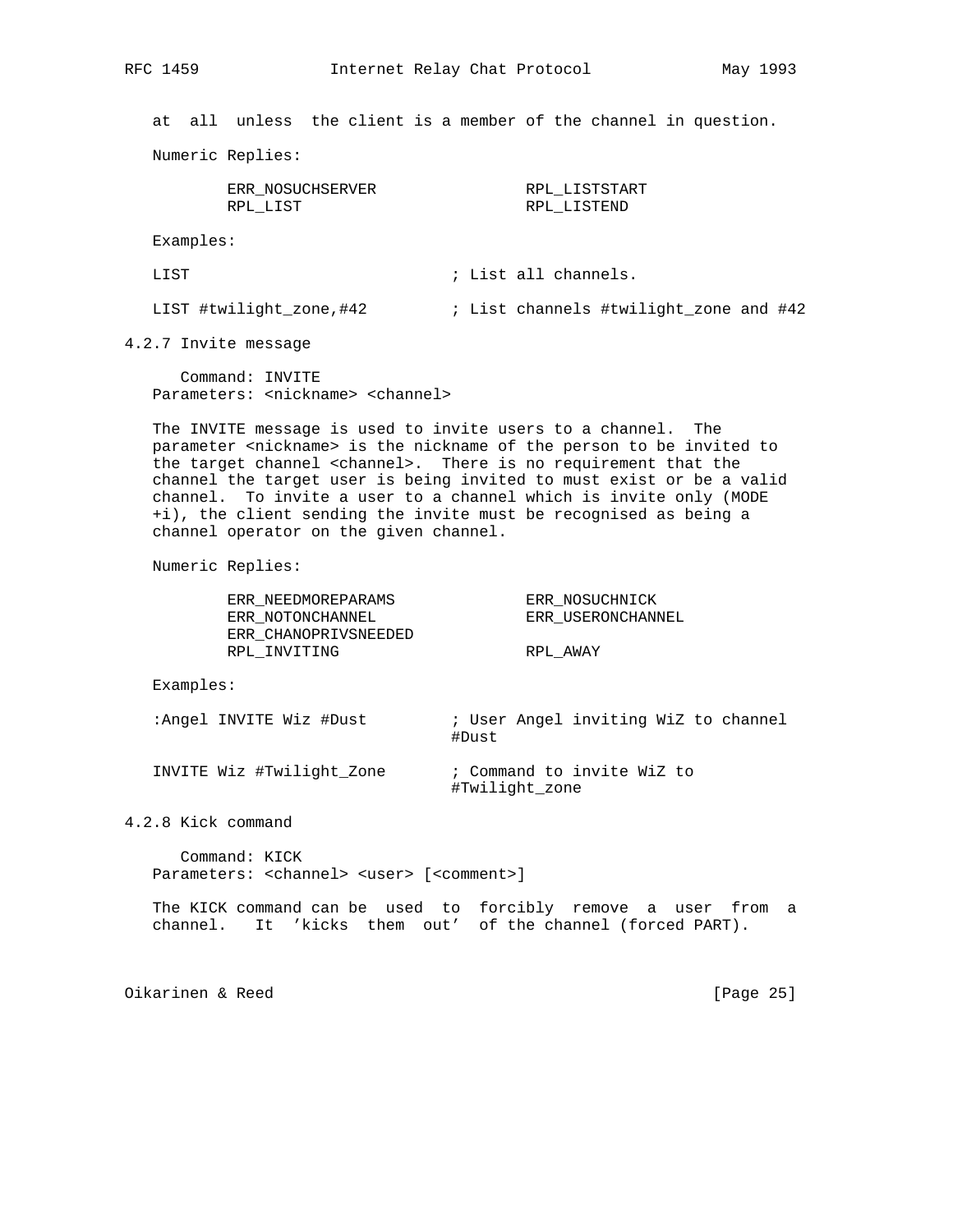Only a channel operator may kick another user out of a channel. Each server that receives a KICK message checks that it is valid (ie the sender is actually a channel operator) before removing the victim from the channel.

Numeric Replies:

 ERR\_NEEDMOREPARAMS ERR\_NOSUCHCHANNEL ERR\_NOTONCHANNEL

ERR\_BADCHANMASK ERR\_CHANOPRIVSNEEDED

Examples:

KICK &Melbourne Matthew  $\qquad$  ; Kick Matthew from &Melbourne

KICK #Finnish John :Speaking English

 ; Kick John from #Finnish using "Speaking English" as the reason (comment).

:WiZ KICK #Finnish John ; KICK message from WiZ to remove John from channel #Finnish

NOTE:

 It is possible to extend the KICK command parameters to the following:

<channel>{,<channel>} <user>{,<user>} [<comment>]

4.3 Server queries and commands

 The server query group of commands has been designed to return information about any server which is connected to the network. All servers connected must respond to these queries and respond correctly. Any invalid response (or lack thereof) must be considered a sign of a broken server and it must be disconnected/disabled as soon as possible until the situation is remedied.

In these queries, where a parameter appears as "<server>", it will usually mean it can be a nickname or a server or a wildcard name of some sort. For each parameter, however, only one query and set of replies is to be generated.

4.3.1 Version message

 Command: VERSION Parameters: [<server>]

Oikarinen & Reed [Page 26]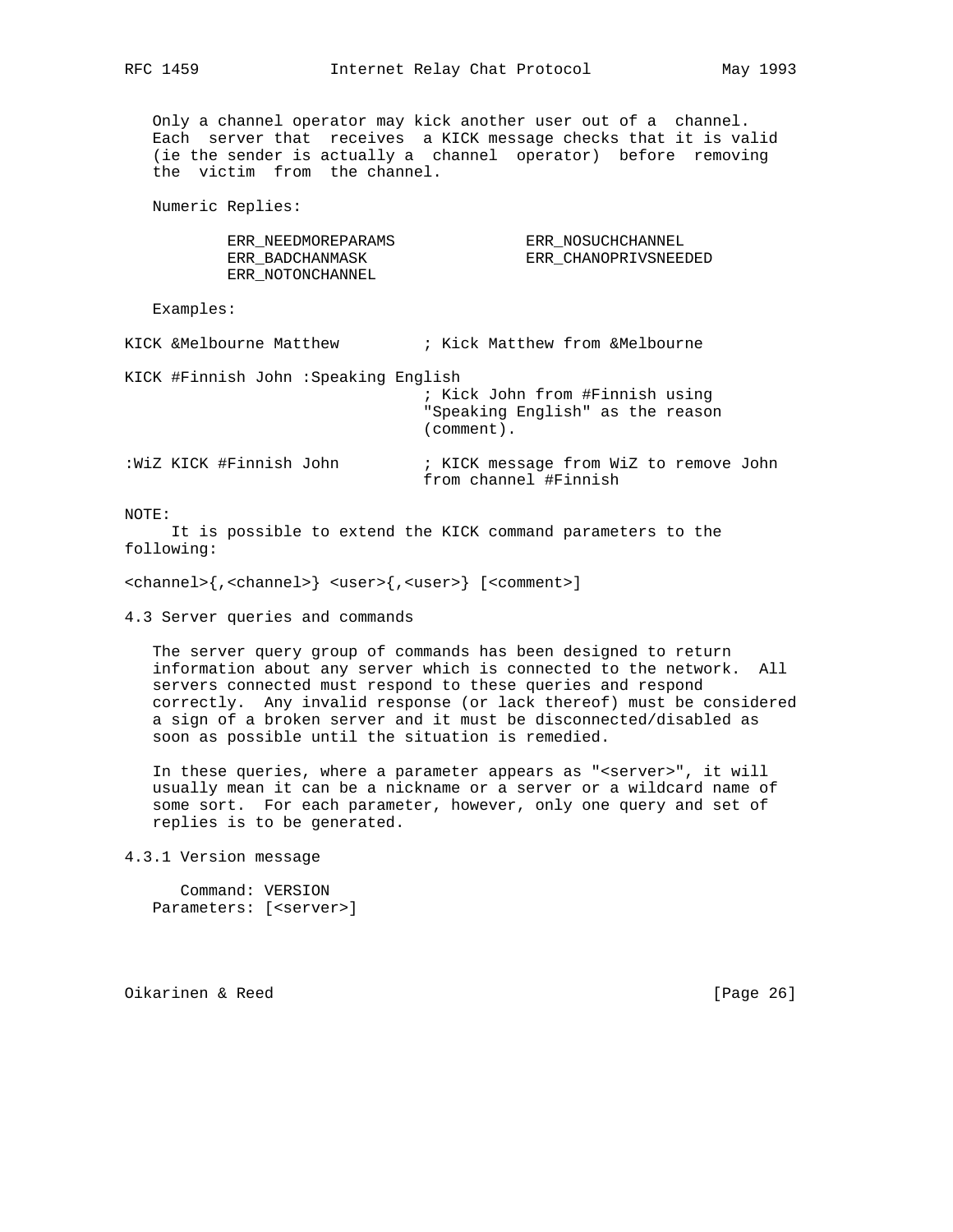The VERSION message is used to query the version of the server program. An optional parameter <server> is used to query the version of the server program which a client is not directly connected to.

Numeric Replies:

ERR\_NOSUCHSERVER RPL\_VERSION

Examples:

| :Wiz VERSION *.se      | ; message from Wiz to check the version<br>of a server matching "*.se" |
|------------------------|------------------------------------------------------------------------|
| VERSION tolsun.oulu.fi | ; check the version of server<br>"tolsun.oulu.fi".                     |

4.3.2 Stats message

 Command: STATS Parameters: [<query> [<server>]]

 The stats message is used to query statistics of certain server. If <server> parameter is omitted, only the end of stats reply is sent back. The implementation of this command is highly dependent on the server which replies, although the server must be able to supply information as described by the queries below (or similar).

 A query may be given by any single letter which is only checked by the destination server (if given as the <server> parameter) and is otherwise passed on by intermediate servers, ignored and unaltered. The following queries are those found in the current IRC implementation and provide a large portion of the setup information for that server. Although these may not be supported in the same way by other versions, all servers should be able to supply a valid reply to a STATS query which is consistent with the reply formats currently used and the purpose of the query.

The currently supported queries are:

- c returns a list of servers which the server may connect to or allow connections from;
- h returns a list of servers which are either forced to be treated as leaves or allowed to act as hubs;
- i returns a list of hosts which the server allows a client to connect from;
- k returns a list of banned username/hostname combinations for that server;
- l returns a list of the server's connections, showing how

Oikarinen & Reed [Page 27]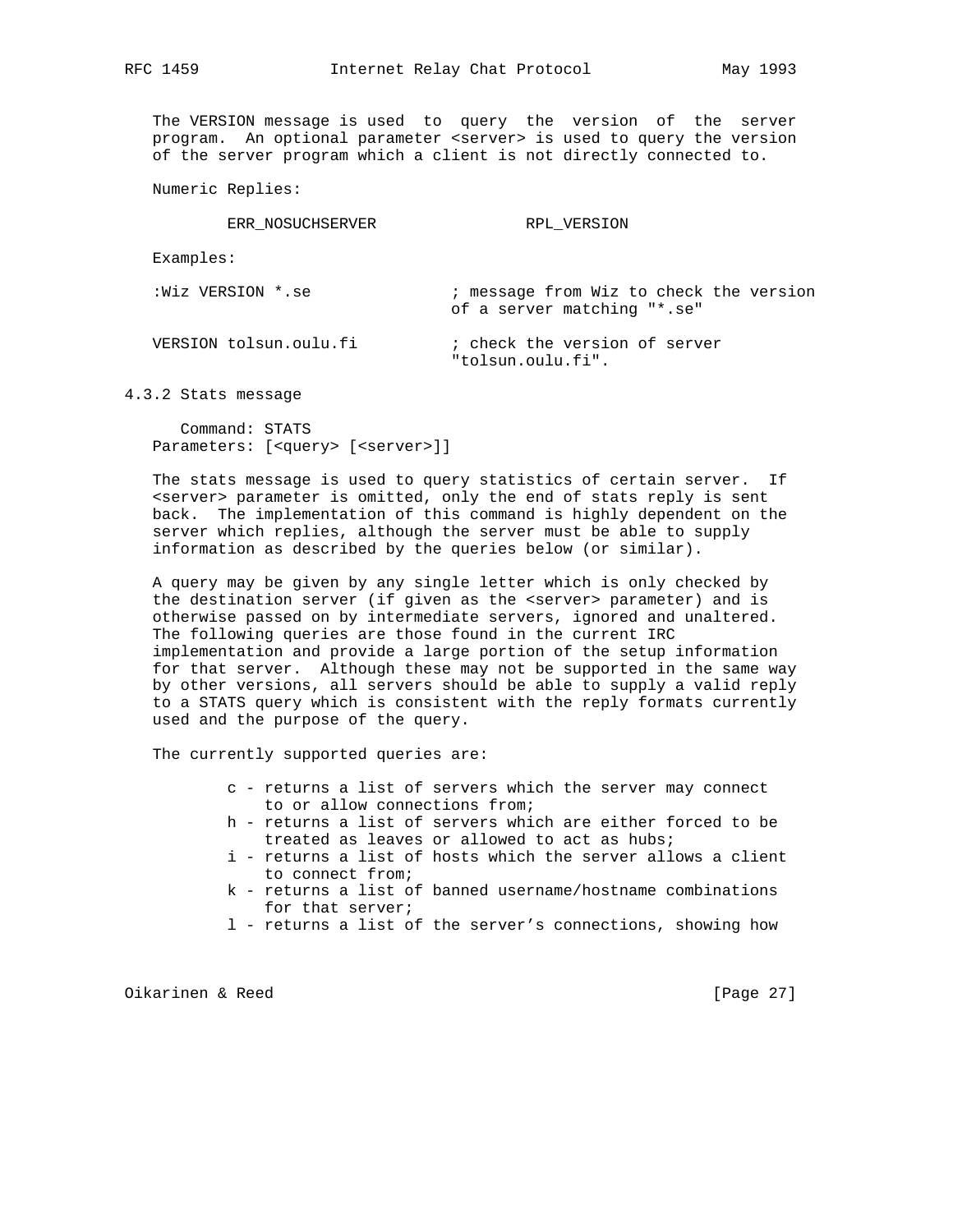long each connection has been established and the traffic over that connection in bytes and messages for each direction;

- m returns a list of commands supported by the server and the usage count for each if the usage count is non zero;
- o returns a list of hosts from which normal clients may become operators;
- y show Y (Class) lines from server's configuration file;
- u returns a string showing how long the server has been up.

Numeric Replies:

ERR\_NOSUCHSERVER

| ERR NOSUCHSERVER  |                 |
|-------------------|-----------------|
| RPL STATSCLINE    | RPL STATSNLINE  |
| RPL STATSILINE    | RPL STATSKLINE  |
| RPL STATSOLINE    | RPL STATSLLINE  |
| RPL STATSLINKINFO | RPL STATSUPTIME |
| RPL STATSCOMMANDS | RPL STATSOLINE  |
| RPL STATSHLINE    | RPL ENDOFSTATS  |
|                   |                 |

Examples:

STATS m  $\qquad \qquad ;$  check the command usage for the server you are connected to

| :Wiz STATS c eff.org | ; request by WiZ for C/N line   |  |
|----------------------|---------------------------------|--|
|                      | information from server eff.org |  |

4.3.3 Links message

 Command: LINKS Parameters: [[<remote server>] <server mask>]

 With LINKS, a user can list all servers which are known by the server answering the query. The returned list of servers must match the mask, or if no mask is given, the full list is returned.

If <remote server> is given in addition to <server mask>, the LINKS command is forwarded to the first server found that matches that name (if any), and that server is then required to answer the query.

Numeric Replies:

 ERR\_NOSUCHSERVER RPL\_LINKS RPL\_ENDOFLINKS

Examples:

Oikarinen & Reed [Page 28]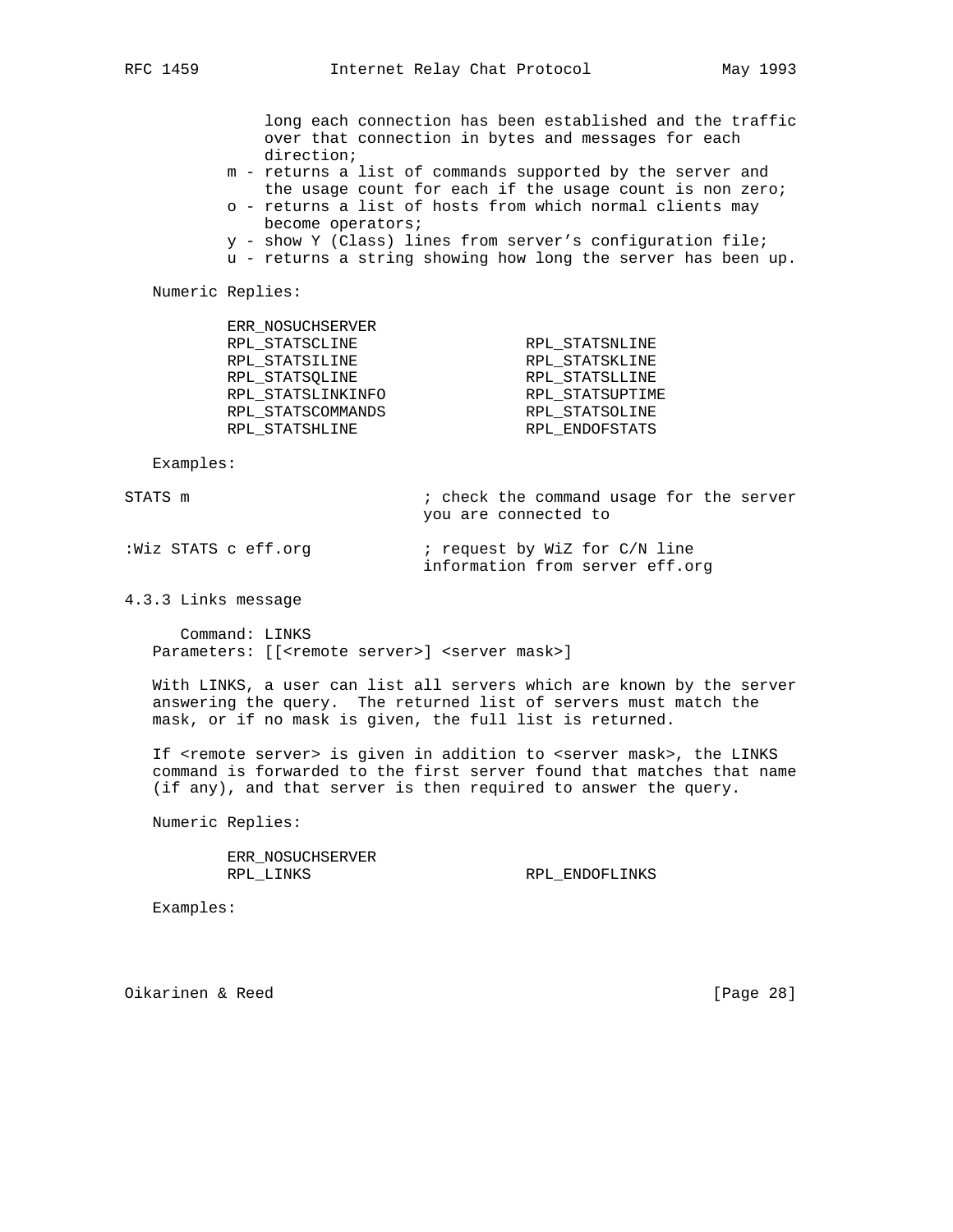LINKS \*.au  $\qquad \qquad ;$  list all servers which have a name that matches \*.au;

:WiZ LINKS \*.bu.edu \*.edu ; LINKS message from WiZ to the first server matching \*.edu for a list of servers matching \*.bu.edu.

4.3.4 Time message

 Command: TIME Parameters: [<server>]

 The time message is used to query local time from the specified server. If the server parameter is not given, the server handling the command must reply to the query.

Numeric Replies:

ERR\_NOSUCHSERVER RPL\_TIME

Examples:

TIME tolsun.oulu.fi  $\qquad \qquad ;$  check the time on the server "tolson.oulu.fi"

Angel TIME \*.au *;* user angel checking the time on a server matching "\*.au"

4.3.5 Connect message

 Command: CONNECT Parameters: <target server> [<port> [<remote server>]]

 The CONNECT command can be used to force a server to try to establish a new connection to another server immediately. CONNECT is a privileged command and is to be available only to IRC Operators. If a remote server is given then the CONNECT attempt is made by that server to <target server> and <port>.

Numeric Replies:

 ERR\_NOSUCHSERVER ERR\_NOPRIVILEGES ERR\_NEEDMOREPARAMS

Examples:

CONNECT tolsun.oulu.fi  $\qquad \qquad ;$  Attempt to connect a server to tolsun.oulu.fi

Oikarinen & Reed [Page 29]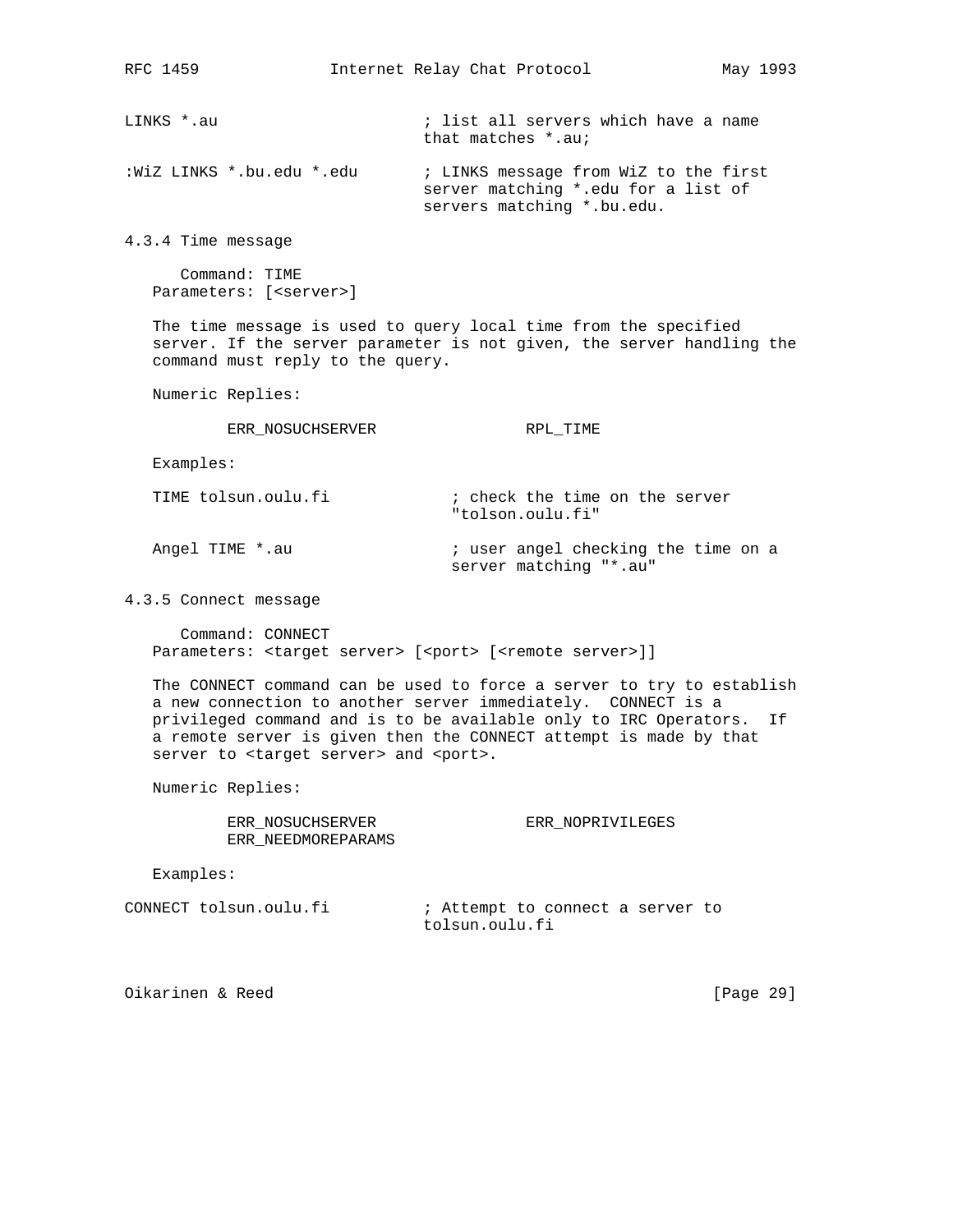:WiZ CONNECT eff.org 6667 csd.bu.edu

 ; CONNECT attempt by WiZ to get servers eff.org and csd.bu.edu connected on port 6667.

4.3.6 Trace message

 Command: TRACE Parameters: [<server>]

 TRACE command is used to find the route to specific server. Each server that processes this message must tell the sender about it by sending a reply indicating it is a pass-through link, forming a chain of replies similar to that gained from using "traceroute". After sending this reply back, it must then send the TRACE message to the next server until given server is reached. If the <server> parameter is omitted, it is recommended that TRACE command send a message to the sender telling which servers the current server has direct connection to.

 If the destination given by "<server>" is an actual server, then the destination server is required to report all servers and users which are connected to it, although only operators are permitted to see users present. If the destination given by <server> is a nickname, they only a reply for that nickname is given.

Numeric Replies:

ERR\_NOSUCHSERVER

 If the TRACE message is destined for another server, all intermediate servers must return a RPL\_TRACELINK reply to indicate that the TRACE passed through it and where its going next.

 RPL\_TRACELINK A TRACE reply may be composed of any number of the following numeric replies.

| RPL TRACECONNECTING | RPL TRACEHANDSHAKE |
|---------------------|--------------------|
| RPL TRACEUNKNOWN    | RPL TRACEOPERATOR  |
| RPL TRACEUSER       | RPL TRACESERVER    |
| RPL TRACESERVICE    | RPL TRACENEWTYPE   |
| RPL TRACECLASS      |                    |

Examples:

TRACE \*.oulu.fi ; TRACE to a server matching \*.oulu.fi

Oikarinen & Reed [Page 30]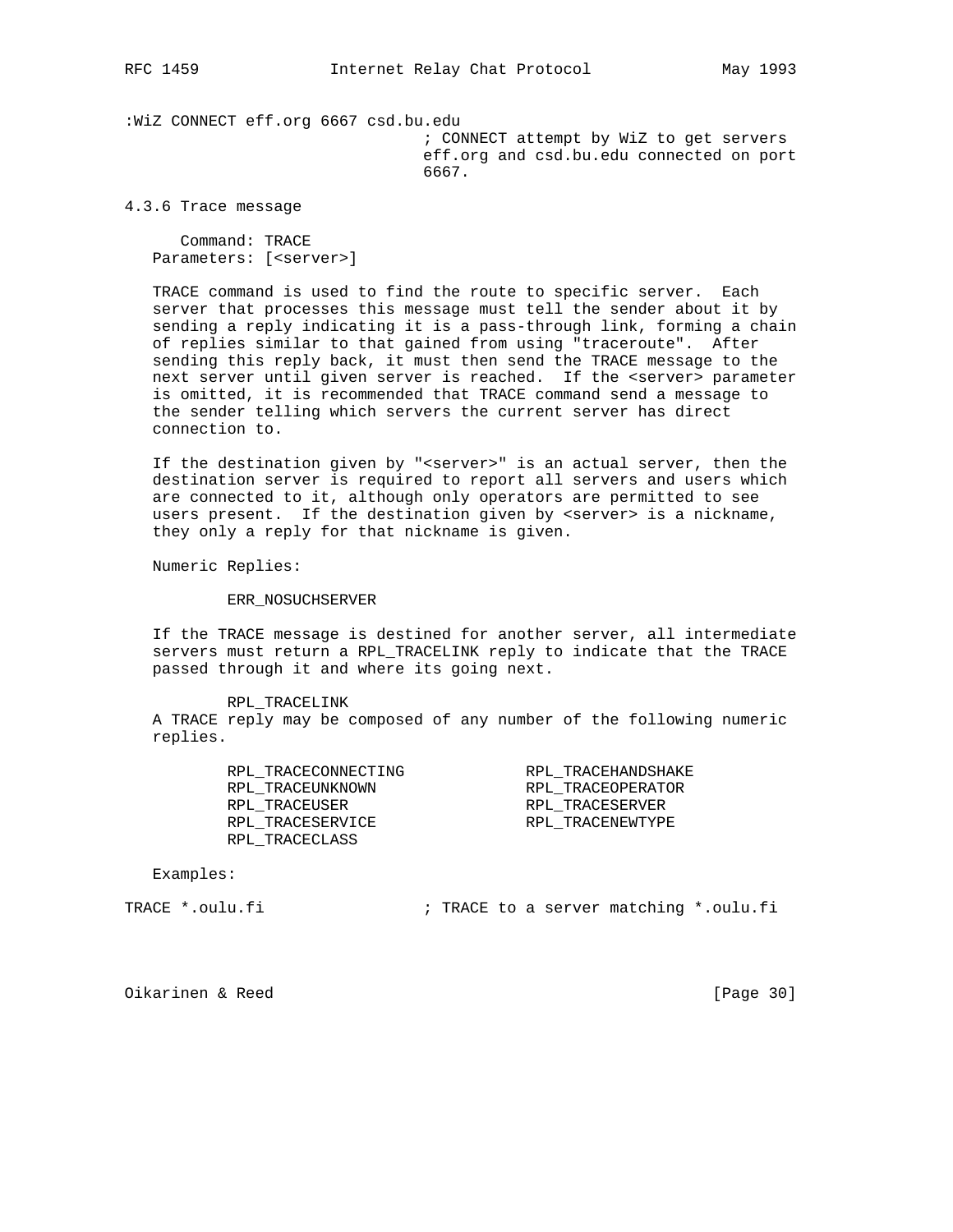:WiZ TRACE AngelDust ; TRACE issued by WiZ to nick AngelDust

4.3.7 Admin command

 Command: ADMIN Parameters: [<server>]

 The admin message is used to find the name of the administrator of the given server, or current server if <server> parameter is omitted. Each server must have the ability to forward ADMIN messages to other servers.

Numeric Replies:

| ERR NOSUCHSERVER<br>RPL ADMINME<br>RPL ADMINLOC2 | RPL ADMINLOC1<br>RPL ADMINEMAIL                                    |
|--------------------------------------------------|--------------------------------------------------------------------|
| Examples:                                        |                                                                    |
| ADMIN tolsun.oulu.fi                             | ; request an ADMIN reply from<br>tolsun.oulu.fi                    |
| :WiZ ADMIN *.edu                                 | ; ADMIN request from WiZ for first<br>server found to match *.edu. |

4.3.8 Info command

 Command: INFO Parameters: [<server>]

 The INFO command is required to return information which describes the server: its version, when it was compiled, the patchlevel, when it was started, and any other miscellaneous information which may be considered to be relevant.

Numeric Replies:

 ERR\_NOSUCHSERVER RPL\_INFO RPL\_ENDOFINFO

Examples:

| INFO csd.bu.edu<br>csd.bu.edu | ; request an INFO reply from                                        |
|-------------------------------|---------------------------------------------------------------------|
| :Avalon INFO *.fi             | ; INFO request from Avalon for first<br>server found to match *.fi. |

Oikarinen & Reed [Page 31]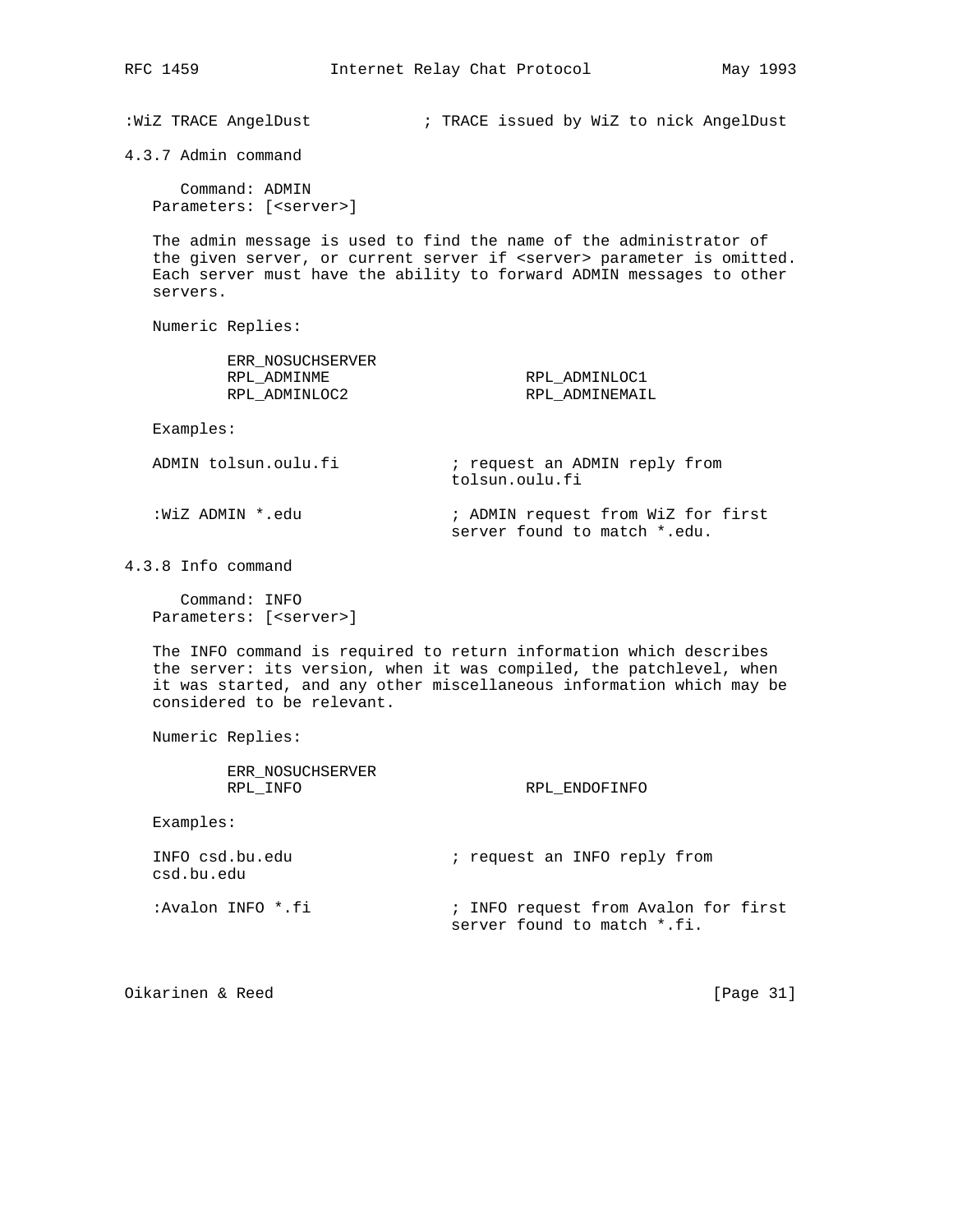INFO Angel  $\qquad \qquad ;$  request info from the server that Angel is connected to.

#### 4.4 Sending messages

 The main purpose of the IRC protocol is to provide a base for clients to communicate with each other. PRIVMSG and NOTICE are the only messages available which actually perform delivery of a text message from one client to another - the rest just make it possible and try to ensure it happens in a reliable and structured manner.

### 4.4.1 Private messages

 Command: PRIVMSG Parameters: <receiver>{,<receiver>} <text to be sent>

PRIVMSG is used to send private messages between users. <receiver> is the nickname of the receiver of the message. <receiver> can also be a list of names or channels separated with commas.

The <receiver> parameter may also me a host mask (#mask) or server mask (\$mask). In both cases the server will only send the PRIVMSG to those who have a server or host matching the mask. The mask must have at least 1 (one) "." in it and no wildcards following the last ".". This requirement exists to prevent people sending messages to "#\*" or "\$\*", which would broadcast to all users; from experience, this is abused more than used responsibly and properly. Wildcards are the '\*' and '?' characters. This extension to the PRIVMSG command is only available to Operators.

Numeric Replies:

 ERR\_NORECIPIENT ERR\_NOTEXTTOSEND ERR\_CANNOTSENDTOCHAN ERR\_NOTOPLEVEL ERR\_WILDTOPLEVEL ERR\_TOOMANYTARGETS ERR\_NOSUCHNICK RPL\_AWAY

Examples:

:Angel PRIVMSG Wiz :Hello are you receiving this message ? ; Message from Angel to Wiz.

PRIVMSG Angel :yes I'm receiving it !receiving it !'u>(768u+1n) .br ; Message to Angel.

PRIVMSG jto@tolsun.oulu.fi :Hello ! ; Message to a client on server

Oikarinen & Reed [Page 32]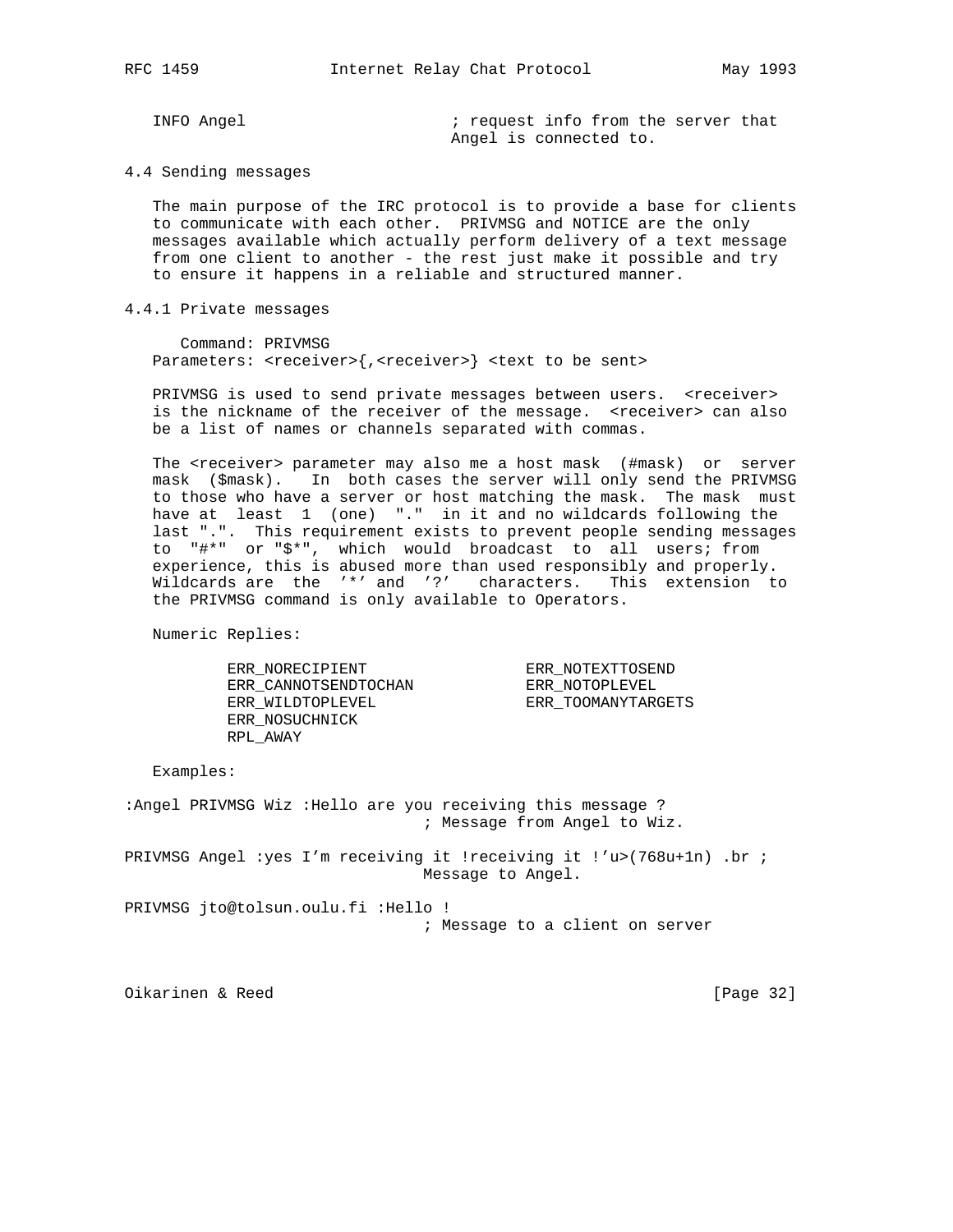tolsun.oulu.fi with username of "jto".

PRIVMSG \$\*.fi :Server tolsun.oulu.fi rebooting. ; Message to everyone on a server which has a name matching \*.fi.

PRIVMSG #\*.edu :NSFNet is undergoing work, expect interruptions ; Message to all users who come from a host which has a name matching \*.edu.

4.4.2 Notice

 Command: NOTICE Parameters: <nickname> <text>

 The NOTICE message is used similarly to PRIVMSG. The difference between NOTICE and PRIVMSG is that automatic replies must never be sent in response to a NOTICE message. This rule applies to servers too - they must not send any error reply back to the client on receipt of a notice. The object of this rule is to avoid loops between a client automatically sending something in response to something it received. This is typically used by automatons (clients with either an AI or other interactive program controlling their actions) which are always seen to be replying lest they end up in a loop with another automaton.

See PRIVMSG for more details on replies and examples.

4.5 User based queries

 User queries are a group of commands which are primarily concerned with finding details on a particular user or group users. When using wildcards with any of these commands, if they match, they will only return information on users who are 'visible' to you. The visibility of a user is determined as a combination of the user's mode and the common set of channels you are both on.

4.5.1 Who query

 Command: WHO Parameters: [<name> [<o>]]

 The WHO message is used by a client to generate a query which returns a list of information which 'matches' the <name> parameter given by the client. In the absence of the <name> parameter, all visible (users who aren't invisible (user mode +i) and who don't have a common channel with the requesting client) are listed. The same result can be achieved by using a <name> of "0" or any wildcard which

Oikarinen & Reed [Page 33]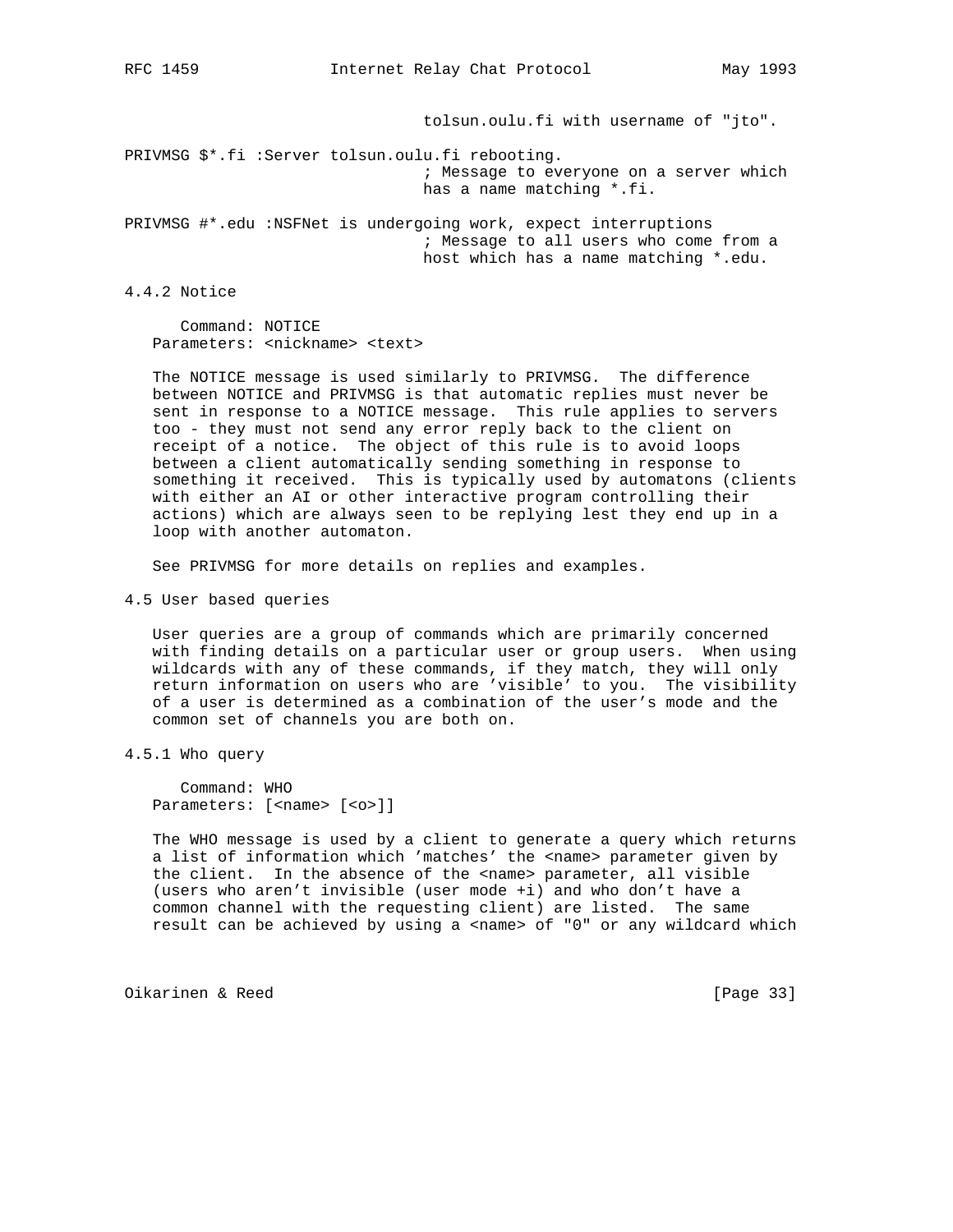will end up matching every entry possible.

The <name> passed to WHO is matched against users' host, server, real name and nickname if the channel <name> cannot be found.

 If the "o" parameter is passed only operators are returned according to the name mask supplied.

Numeric Replies:

 ERR\_NOSUCHSERVER RPL\_WHOREPLY RPL\_ENDOFWHO

Examples:

| WHO *.fi   | : List all users who match against<br>$"$ * fi"                          |
|------------|--------------------------------------------------------------------------|
| WHO ito* o | ; List all users with a match against<br>"jto*" if they are an operator. |

4.5.2 Whois query

 Command: WHOIS Parameters: [<server>] <nickmask>[,<nickmask>[,...]]

 This message is used to query information about particular user. The server will answer this message with several numeric messages indicating different statuses of each user which matches the nickmask (if you are entitled to see them). If no wildcard is present in the <nickmask>, any information about that nick which you are allowed to see is presented. A comma (',') separated list of nicknames may be given.

 The latter version sends the query to a specific server. It is useful if you want to know how long the user in question has been idle as only local server (ie. the server the user is directly connected to) knows that information, while everything else is globally known.

Numeric Replies:

| ERR NOSUCHSERVER  | ERR NONICKNAMEGIVEN |
|-------------------|---------------------|
| RPL WHOISUSER     | RPL WHOISCHANNELS   |
| RPL WHOISCHANNELS | RPL WHOISSERVER     |
| RPL AWAY          | RPL WHOISOPERATOR   |
| RPL WHOISIDLE     | ERR NOSUCHNICK      |
| RPL ENDOFWHOIS    |                     |

Oikarinen & Reed [Page 34]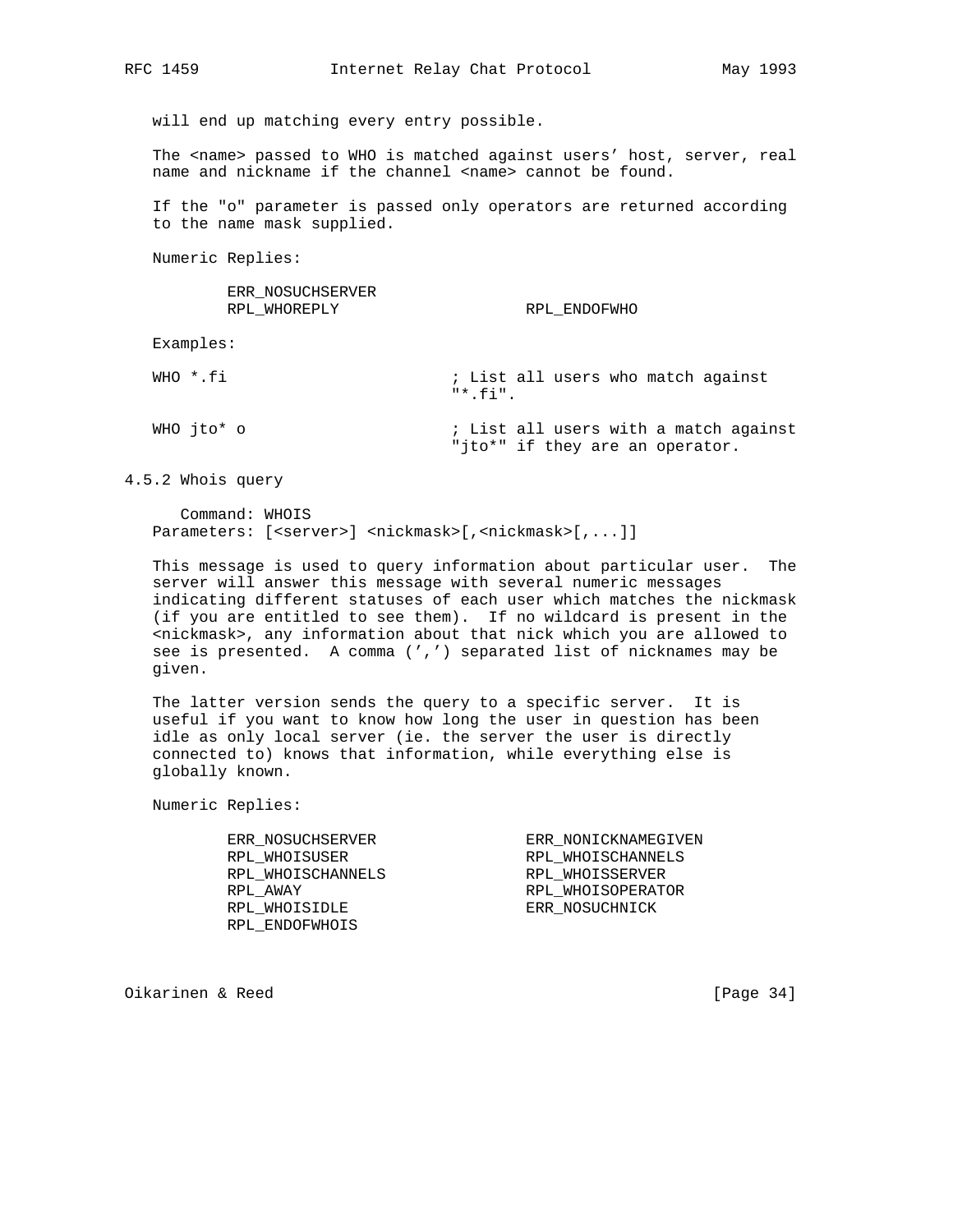Examples:

| WHOIS wiz              | ; return available user information<br>about nick WiZ       |
|------------------------|-------------------------------------------------------------|
| WHOIS eff.org trillian | ; ask server eff.org for user<br>information about trillian |

4.5.3 Whowas

 Command: WHOWAS Parameters: <nickname> [<count> [<server>]]

 Whowas asks for information about a nickname which no longer exists. This may either be due to a nickname change or the user leaving IRC. In response to this query, the server searches through its nickname history, looking for any nicks which are lexically the same (no wild card matching here). The history is searched backward, returning the most recent entry first. If there are multiple entries, up to <count> replies will be returned (or all of them if no <count> parameter is given). If a non-positive number is passed as being <count>, then a full search is done.

Numeric Replies:

| ERR NONICKNAMEGIVEN<br>RPL WHOWASUSER<br>RPL ENDOFWHOWAS | ERR WASNOSUCHNICK<br>RPL WHOISSERVER                                                                |
|----------------------------------------------------------|-----------------------------------------------------------------------------------------------------|
| Examples:                                                |                                                                                                     |
| WHOWAS Wiz                                               | ; return all information in the nick<br>history about nick "WiZ";                                   |
| WHOWAS Mermaid 9                                         | ; return at most, the 9 most recent<br>entries in the nick history for<br>"Mermaid";                |
| WHOWAS Trillian 1 *.edu                                  | ; return the most recent history for<br>"Trillian" from the first server found<br>to match "*.edu". |

4.6 Miscellaneous messages

 Messages in this category do not fit into any of the above categories but are nonetheless still a part of and required by the protocol.

Oikarinen & Reed [Page 35]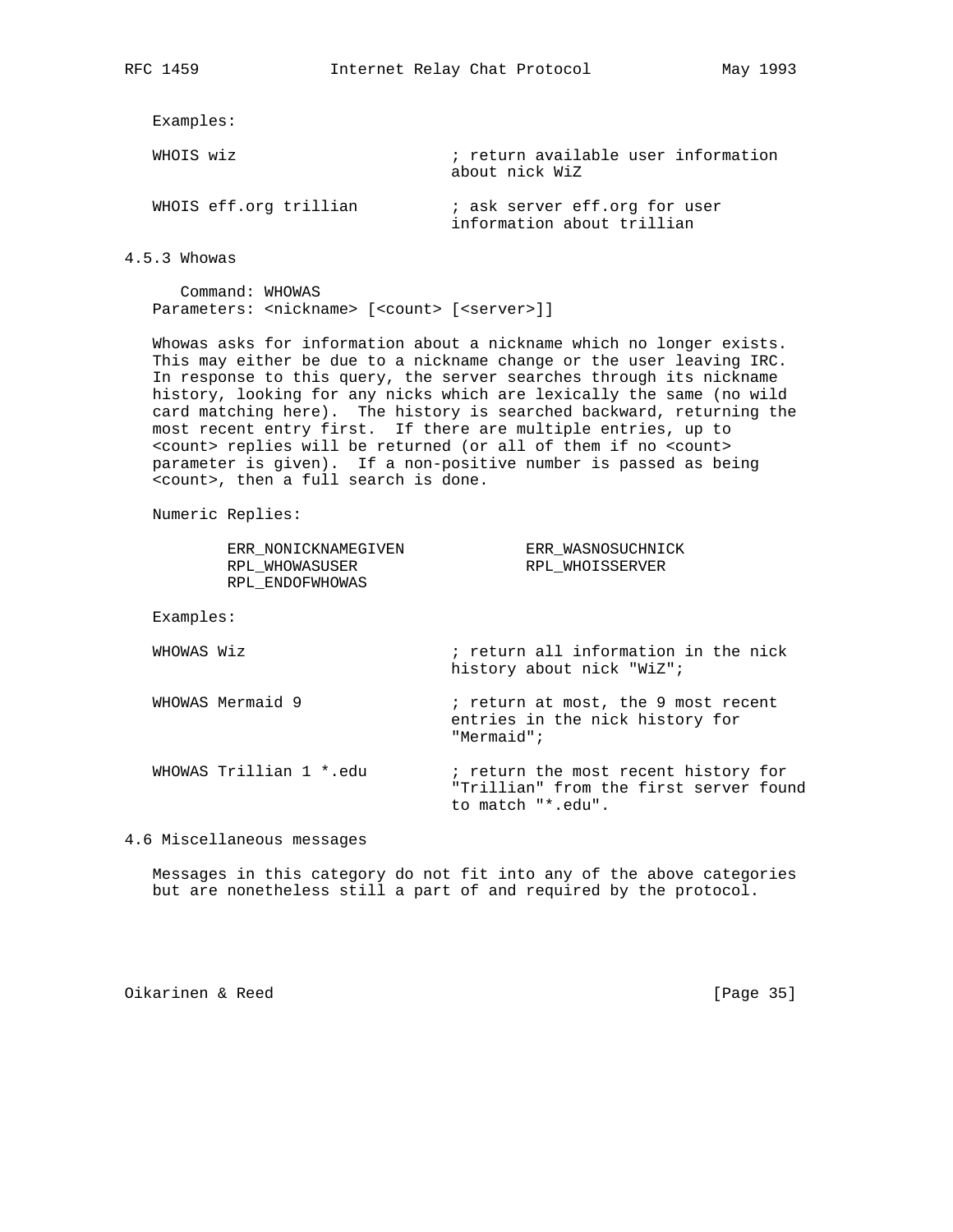4.6.1 Kill message

 Command: KILL Parameters: <nickname> <comment>

 The KILL message is used to cause a client-server connection to be closed by the server which has the actual connection. KILL is used by servers when they encounter a duplicate entry in the list of valid nicknames and is used to remove both entries. It is also available to operators.

 Clients which have automatic reconnect algorithms effectively make this command useless since the disconnection is only brief. It does however break the flow of data and can be used to stop large amounts of being abused, any user may elect to receive KILL messages generated for others to keep an 'eye' on would be trouble spots.

 In an arena where nicknames are required to be globally unique at all times, KILL messages are sent whenever 'duplicates' are detected (that is an attempt to register two users with the same nickname) in the hope that both of them will disappear and only 1 reappear.

 The comment given must reflect the actual reason for the KILL. For server-generated KILLs it usually is made up of details concerning the origins of the two conflicting nicknames. For users it is left up to them to provide an adequate reason to satisfy others who see it. To prevent/discourage fake KILLs from being generated to hide the identify of the KILLer, the comment also shows a 'kill-path' which is updated by each server it passes through, each prepending its name to the path.

Numeric Replies:

ERR\_NOSUCHNICK ERR\_CANTKILLSERVER

ERR\_NOPRIVILEGES ERR\_NEEDMOREPARAMS

 KILL David (csd.bu.edu <- tolsun.oulu.fi) ; Nickname collision between csd.bu.edu and tolson.oulu.fi

NOTE:

 It is recommended that only Operators be allowed to kill other users with KILL message. In an ideal world not even operators would need to do this and it would be left to servers to deal with.

Oikarinen & Reed [Page 36]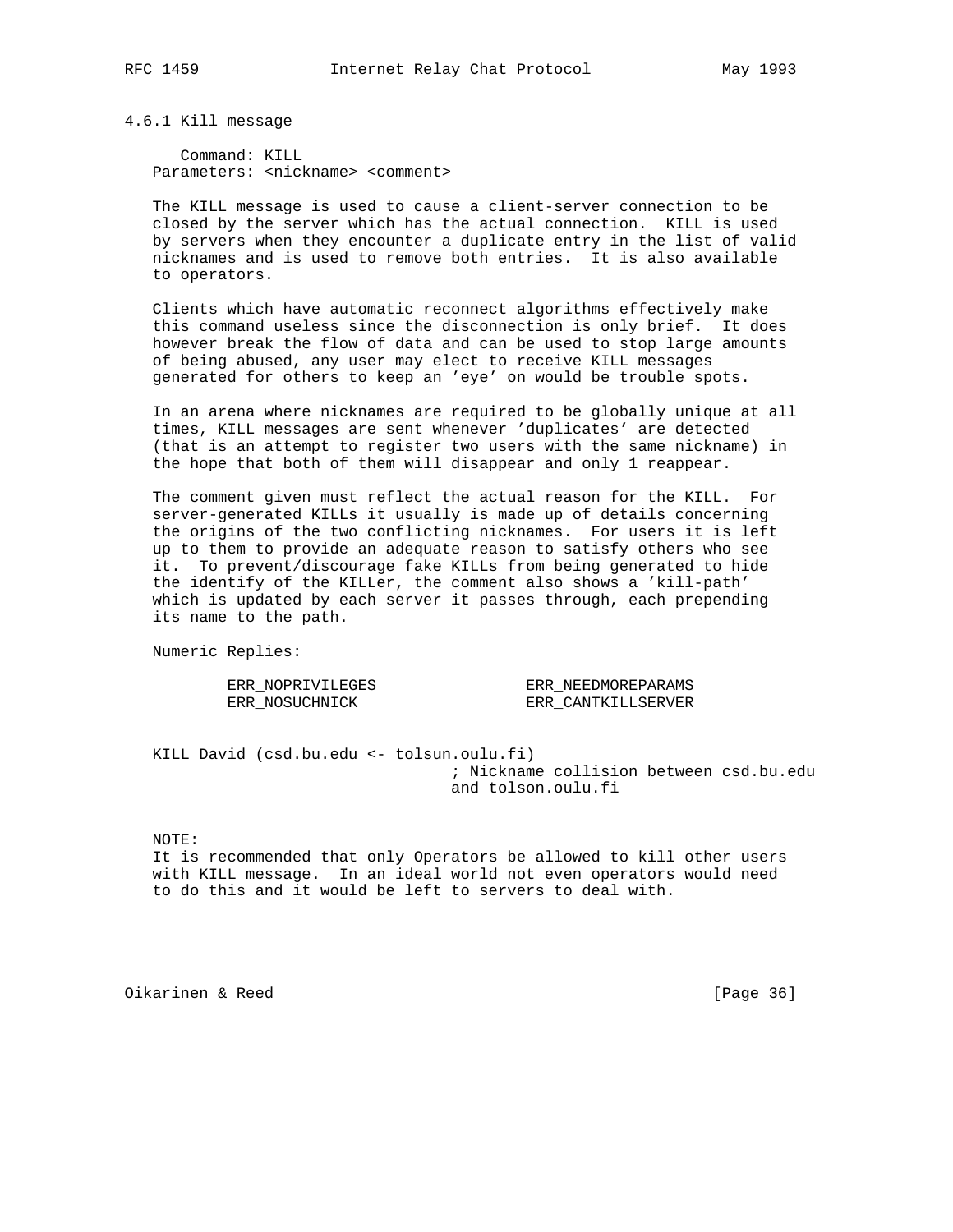4.6.2 Ping message

 Command: PING Parameters: <server1> [<server2>]

 The PING message is used to test the presence of an active client at the other end of the connection. A PING message is sent at regular intervals if no other activity detected coming from a connection. If a connection fails to respond to a PING command within a set amount of time, that connection is closed.

Any client which receives a PING message must respond to <server1> (server which sent the PING message out) as quickly as possible with an appropriate PONG message to indicate it is still there and alive. Servers should not respond to PING commands but rely on PINGs from the other end of the connection to indicate the connection is alive. If the <server2> parameter is specified, the PING message gets forwarded there.

Numeric Replies:

ERR\_NOORIGIN ERR\_NOSUCHSERVER

Examples:

PING tolsun.oulu.fi **induce**  $i$  server sending a PING message to another server to indicate it is still alive.

PING WiZ ; PING message being sent to nick WiZ

4.6.3 Pong message

 Command: PONG Parameters: <daemon> [<daemon2>]

 PONG message is a reply to ping message. If parameter <daemon2> is given this message must be forwarded to given daemon. The <daemon> parameter is the name of the daemon who has responded to PING message and generated this message.

Numeric Replies:

ERR\_NOORIGIN ERR\_NOSUCHSERVER

Examples:

PONG csd.bu.edu tolsun.oulu.fi ; PONG message from csd.bu.edu to

Oikarinen & Reed [Page 37]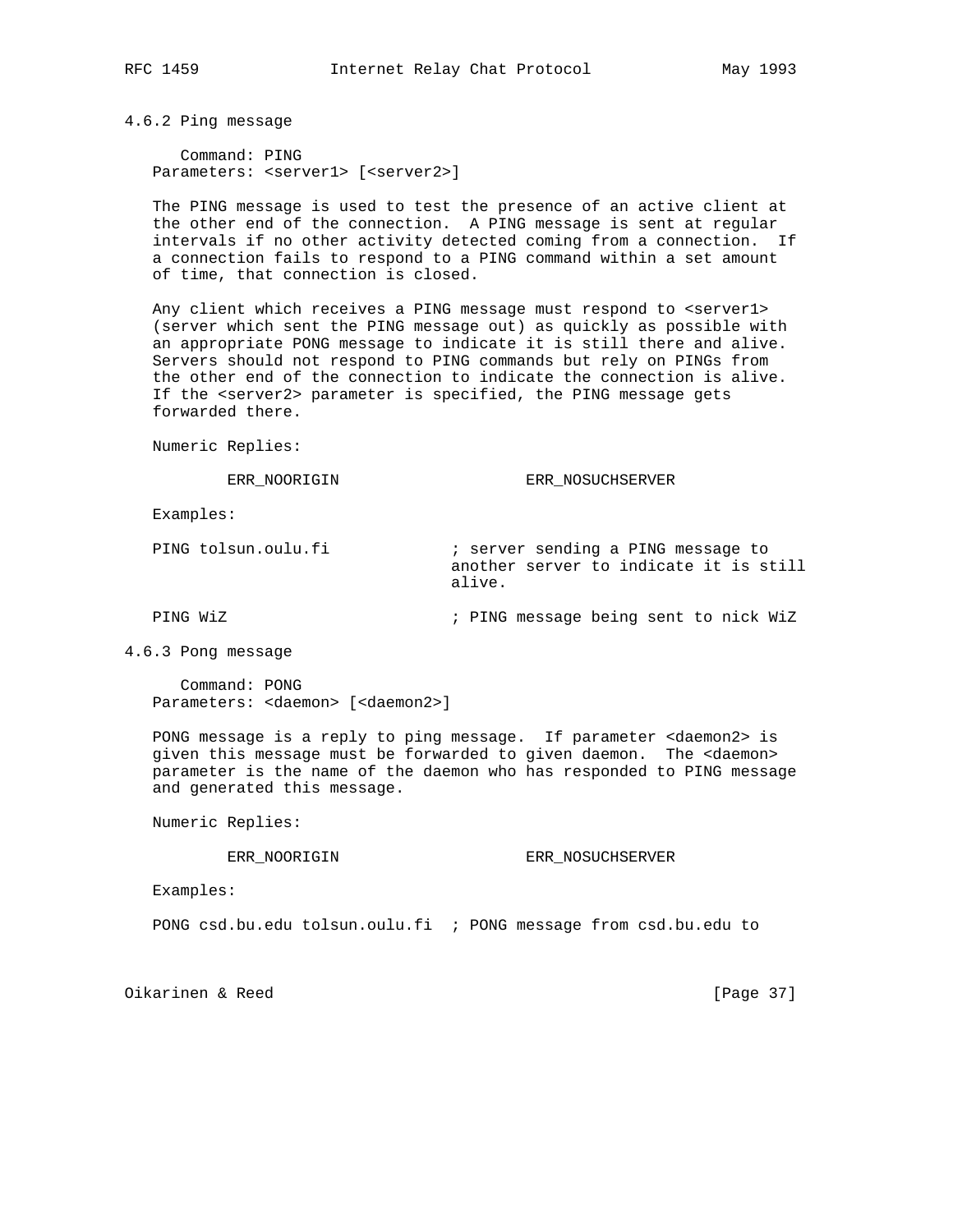# tolsun.oulu.fi

4.6.4 Error

 Command: ERROR Parameters: <error message>

 The ERROR command is for use by servers when reporting a serious or fatal error to its operators. It may also be sent from one server to another but must not be accepted from any normal unknown clients.

 An ERROR message is for use for reporting errors which occur with a server-to-server link only. An ERROR message is sent to the server at the other end (which sends it to all of its connected operators) and to all operators currently connected. It is not to be passed onto any other servers by a server if it is received from a server.

 When a server sends a received ERROR message to its operators, the message should be encapsulated inside a NOTICE message, indicating that the client was not responsible for the error.

Numerics:

None.

Examples:

 ERROR :Server \*.fi already exists; ERROR message to the other server which caused this error.

 NOTICE WiZ :ERROR from csd.bu.edu -- Server \*.fi already exists ; Same ERROR message as above but sent to user WiZ on the other server.

5. OPTIONALS

 This section describes OPTIONAL messages. They are not required in a working server implementation of the protocol described herein. In the absence of the option, an error reply message must be generated or an unknown command error. If the message is destined for another server to answer then it must be passed on (elementary parsing required) The allocated numerics for this are listed with the messages below.

5.1 Away

 Command: AWAY Parameters: [message]

Oikarinen & Reed [Page 38]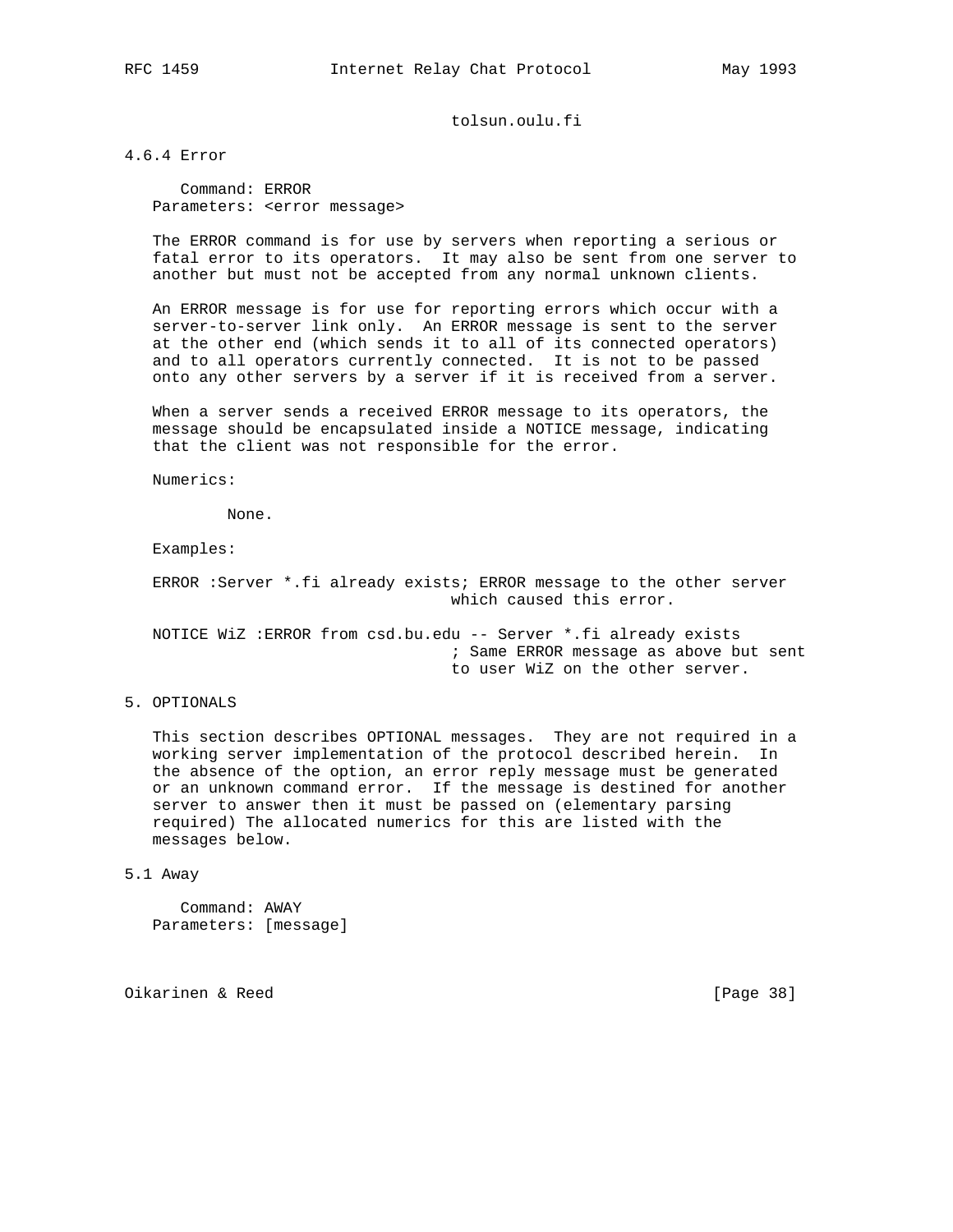With the AWAY message, clients can set an automatic reply string for any PRIVMSG commands directed at them (not to a channel they are on). The automatic reply is sent by the server to client sending the PRIVMSG command. The only replying server is the one to which the sending client is connected to.

 The AWAY message is used either with one parameter (to set an AWAY message) or with no parameters (to remove the AWAY message).

Numeric Replies:

RPL\_UNAWAY RPL\_NOWAWAY

Examples:

 AWAY :Gone to lunch. Back in 5 ; set away message to "Gone to lunch. Back in 5".

:WiZ AWAY ; unmark WiZ as being away.

5.2 Rehash message

 Command: REHASH Parameters: None

 The rehash message can be used by the operator to force the server to re-read and process its configuration file.

Numeric Replies:

RPL\_REHASHING ERR\_NOPRIVILEGES

Examples:

REHASH  $\qquad \qquad ;$  message from client with operator status to server asking it to reread its configuration file.

5.3 Restart message

 Command: RESTART Parameters: None

 The restart message can only be used by an operator to force a server restart itself. This message is optional since it may be viewed as a risk to allow arbitrary people to connect to a server as an operator and execute this command, causing (at least) a disruption to service.

Oikarinen & Reed [Page 39]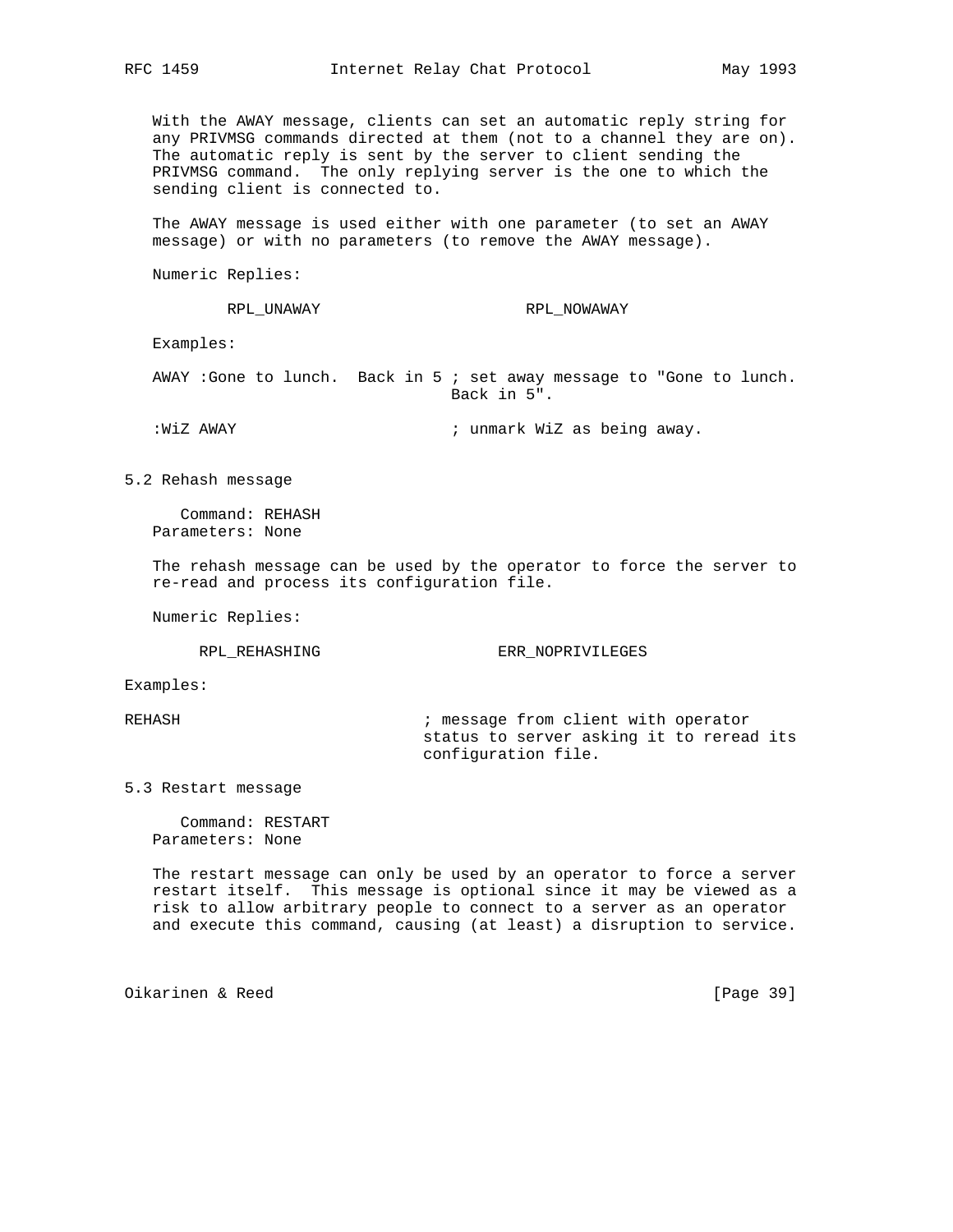The RESTART command must always be fully processed by the server to which the sending client is connected and not be passed onto other connected servers.

Numeric Replies:

ERR\_NOPRIVILEGES

Examples:

RESTART  $\qquad \qquad ;$  no parameters required.

5.4 Summon message

 Command: SUMMON Parameters: <user> [<server>]

 The SUMMON command can be used to give users who are on a host running an IRC server a message asking them to please join IRC. This message is only sent if the target server (a) has SUMMON enabled, (b) the user is logged in and (c) the server process can write to the user's tty (or similar).

 If no <server> parameter is given it tries to summon <user> from the server the client is connected to is assumed as the target.

 If summon is not enabled in a server, it must return the ERR\_SUMMONDISABLED numeric and pass the summon message onwards.

Numeric Replies:

ERR\_NORECIPIENT ERR\_FILEERROR ERR\_NOLOGIN ERR\_NOSUCHSERVER RPL\_SUMMONING

Examples:

| SUMMON ito |                           | ; summon user ito on the server's host                                                |  |  |  |  |  |
|------------|---------------------------|---------------------------------------------------------------------------------------|--|--|--|--|--|
|            | SUMMON ito tolsun.oulu.fi | ; summon user jto on the host which a<br>server named "tolsun.oulu.fi" is<br>running. |  |  |  |  |  |

5.5 Users

 Command: USERS Parameters: [<server>]

Oikarinen & Reed [Page 40]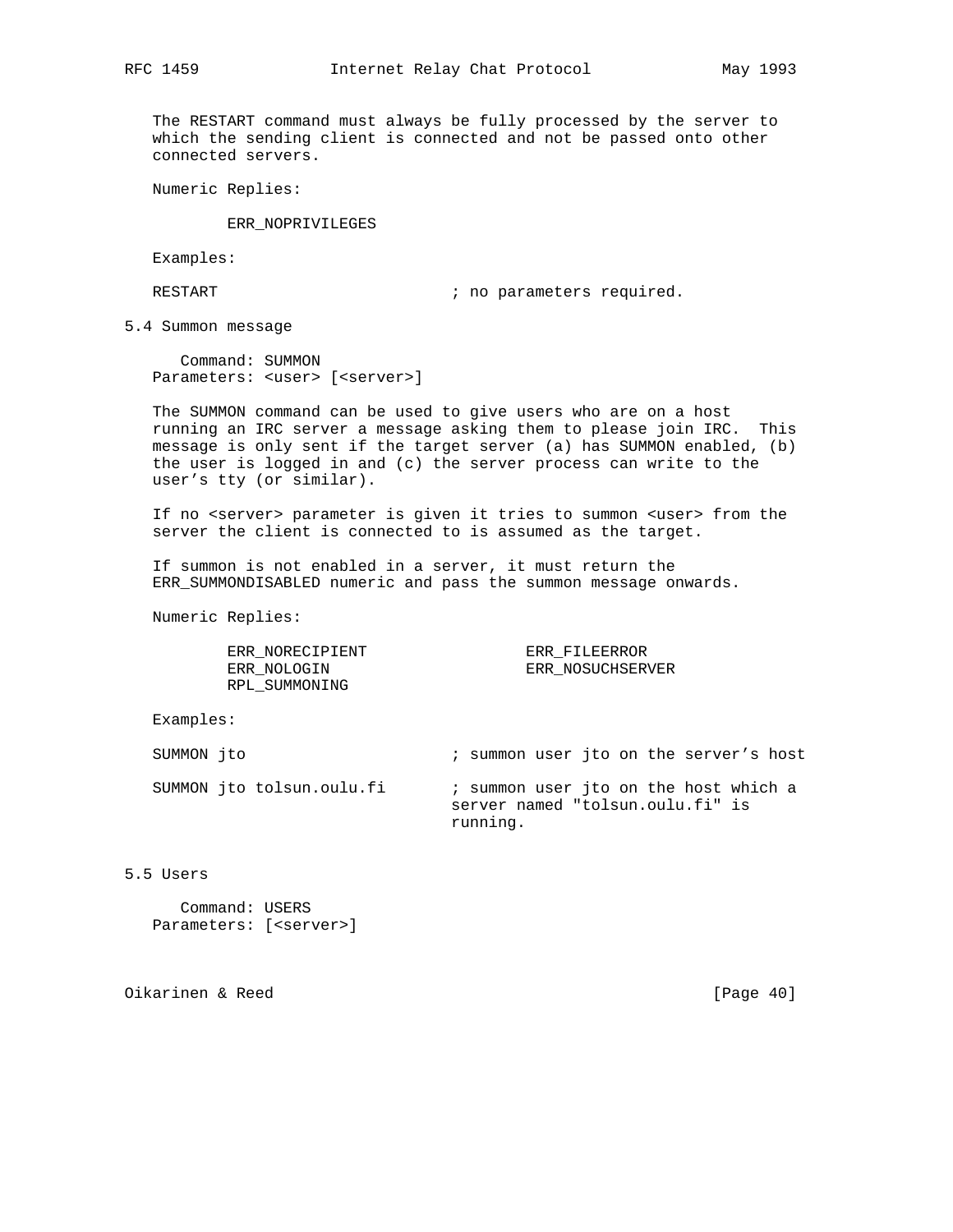The USERS command returns a list of users logged into the server in a similar format to  $who(1)$ , rusers(1) and finger(1). Some people may disable this command on their server for security related reasons. If disabled, the correct numeric must be returned to indicate this.

Numeric Replies:

| ERR NOSUCHSERVER  | ERR FILEERROR  |
|-------------------|----------------|
| RPL USERSSTART    | RPL USERS      |
| RPL NOUSERS       | RPL ENDOFUSERS |
| ERR USERSDISABLED |                |

Disabled Reply:

ERR\_USERSDISABLED

Examples:

| USERS eff.orq              | ; request a list of users logged in on<br>server eff.org                      |
|----------------------------|-------------------------------------------------------------------------------|
| :John USERS tolsun.oulu.fi | ; request from John for a list of users<br>logged in on server tolsun.oulu.fi |

5.6 Operwall message

 Command: WALLOPS Parameters: Text to be sent to all operators currently online

 Sends a message to all operators currently online. After implementing WALLOPS as a user command it was found that it was often and commonly abused as a means of sending a message to a lot of people (much similar to WALL). Due to this it is recommended that the current implementation of WALLOPS be used as an example by allowing and recognising only servers as the senders of WALLOPS.

Numeric Replies:

ERR\_NEEDMOREPARAMS

Examples:

 :csd.bu.edu WALLOPS :Connect '\*.uiuc.edu 6667' from Joshua; WALLOPS message from csd.bu.edu announcing a CONNECT message it received and acted upon from Joshua.

Oikarinen & Reed [Page 41]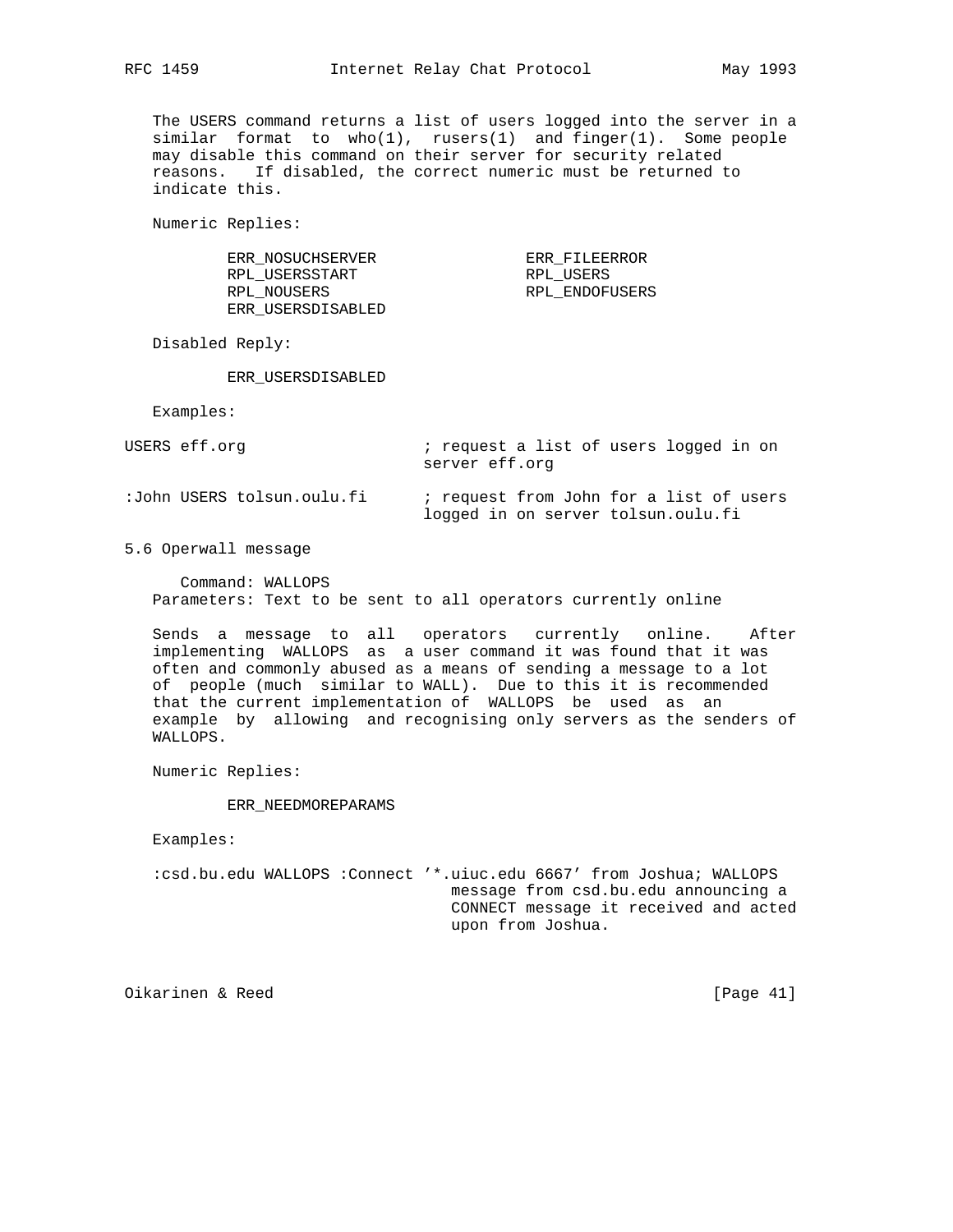5.7 Userhost message

 Command: USERHOST Parameters: <nickname>{<space><nickname>}

 The USERHOST command takes a list of up to 5 nicknames, each separated by a space character and returns a list of information about each nickname that it found. The returned list has each reply separated by a space.

Numeric Replies:

RPL\_USERHOST ERR\_NEEDMOREPARAMS

Examples:

| USERHOST Wiz Michael Marty p | ;USERHOST request for information on    |
|------------------------------|-----------------------------------------|
|                              | nicks "Wiz", "Michael", "Marty" and "p" |

5.8 Ison message

 Command: ISON Parameters: <nickname>{<space><nickname>}

 The ISON command was implemented to provide a quick and efficient means to get a response about whether a given nickname was currently on IRC. ISON only takes one (1) parameter: a space-separated list of nicks. For each nickname in the list that is present, the server adds that to its reply string. Thus the reply string may return empty (none of the given nicks are present), an exact copy of the parameter string (all of them present) or as any other subset of the set of nicks given in the parameter. The only limit on the number of nicks that may be checked is that the combined length must not be too large as to cause the server to chop it off so it fits in 512 characters.

 ISON is only be processed by the server local to the client sending the command and thus not passed onto other servers for further processing.

Numeric Replies:

RPL\_ISON ERR\_NEEDMOREPARAMS

Examples:

 ISON phone trillian WiZ jarlek Avalon Angel Monstah ; Sample ISON request for 7 nicks.

Oikarinen & Reed [Page 42]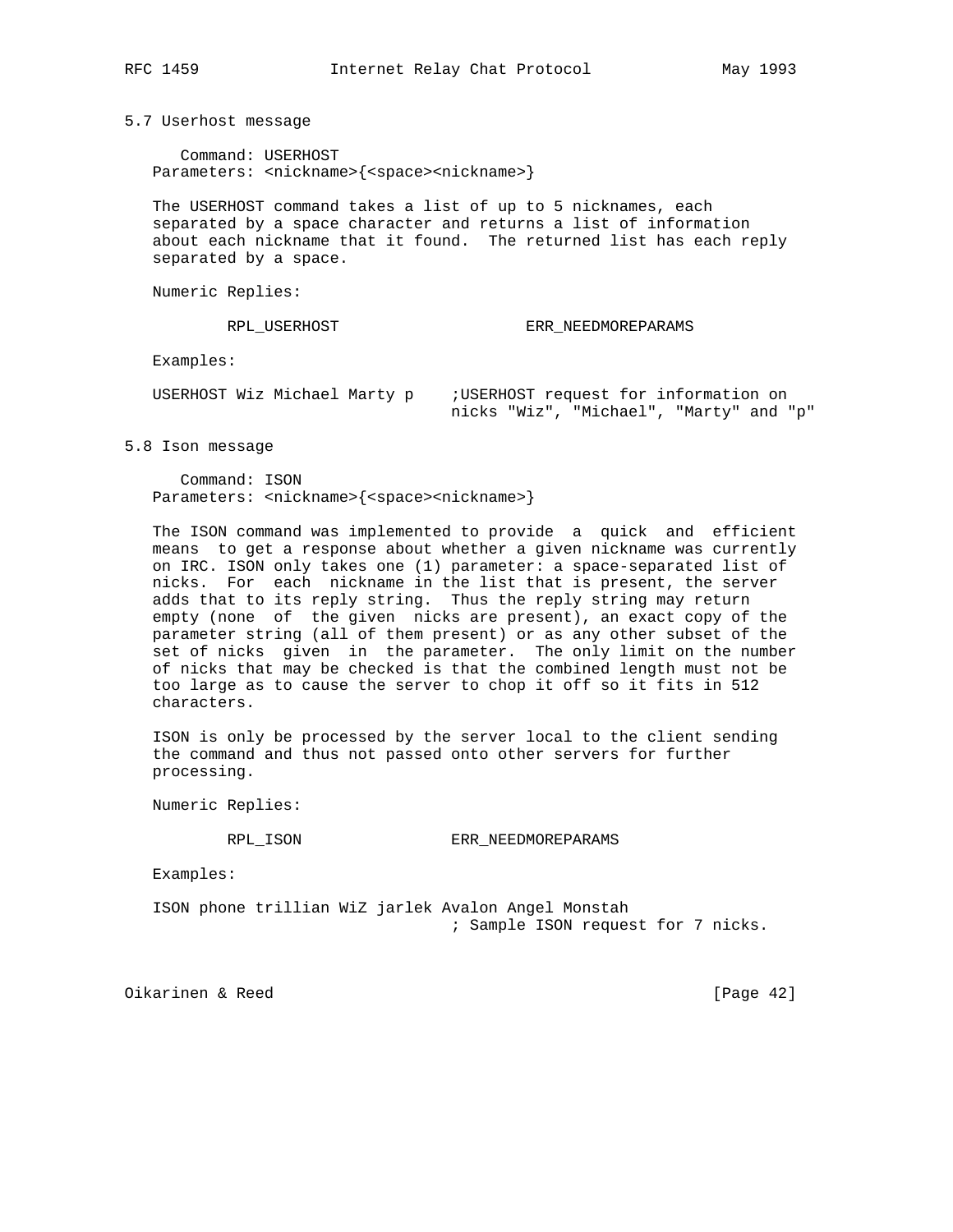6. REPLIES

 The following is a list of numeric replies which are generated in response to the commands given above. Each numeric is given with its number, name and reply string.

6.1 Error Replies.

| 401 | ERR NOSUCHNICK<br>" <nickname>: No such nick/channel"</nickname>                                                                                                                                                               |
|-----|--------------------------------------------------------------------------------------------------------------------------------------------------------------------------------------------------------------------------------|
|     | - Used to indicate the nickname parameter supplied to a<br>command is currently unused.                                                                                                                                        |
| 402 | ERR NOSUCHSERVER<br>" <server name=""> :No such server"</server>                                                                                                                                                               |
|     | - Used to indicate the server name given currently<br>doesn't exist.                                                                                                                                                           |
| 403 | ERR NOSUCHCHANNEL<br>" <channel name=""> :No such channel"</channel>                                                                                                                                                           |
|     | - Used to indicate the given channel name is invalid.                                                                                                                                                                          |
| 404 | ERR CANNOTSENDTOCHAN<br>" <channel name=""> :Cannot send to channel"</channel>                                                                                                                                                 |
|     | - Sent to a user who is either (a) not on a channel<br>which is mode +n or (b) not a chanop (or mode +v) on<br>a channel which has mode +m set and is trying to send<br>a PRIVMSG message to that channel.                     |
| 405 | ERR TOOMANYCHANNELS<br>" <channel name=""> :You have joined too many \<br/>channels"<br/>- Sent to a user when they have joined the maximum<br/>number of allowed channels and they try to join<br/>another channel.</channel> |
| 406 | ERR WASNOSUCHNICK<br>" <nickname>:There was no such nickname"</nickname>                                                                                                                                                       |
|     | - Returned by WHOWAS to indicate there is no history<br>information for that nickname.                                                                                                                                         |
| 407 | ERR TOOMANYTARGETS                                                                                                                                                                                                             |

"<target> :Duplicate recipients. No message \

Oikarinen & Reed [Page 43]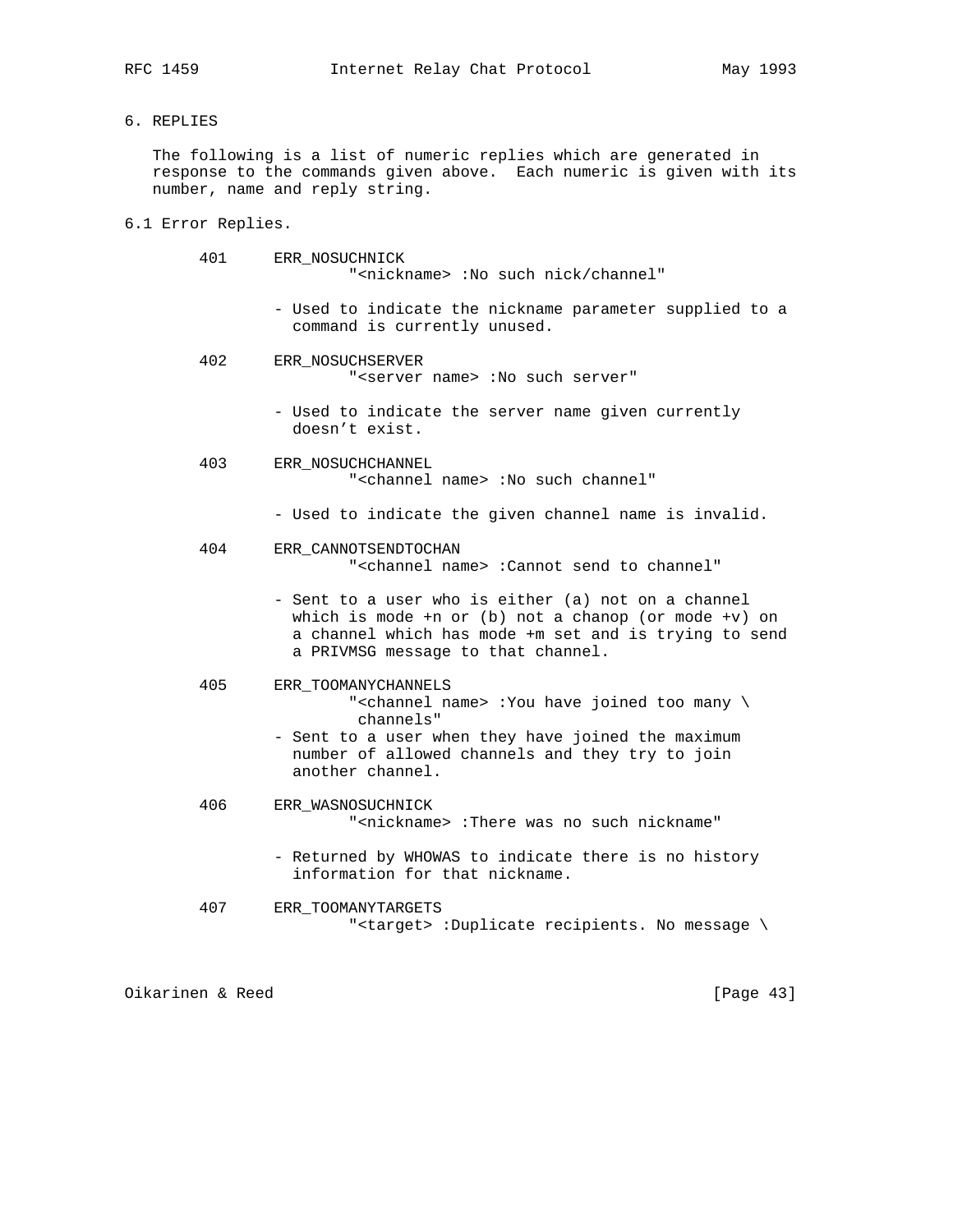delivered"

- Returned to a client which is attempting to send a PRIVMSG/NOTICE using the user@host destination format and for a user@host which has several occurrences.
- 409 ERR\_NOORIGIN ":No origin specified"
	- PING or PONG message missing the originator parameter which is required since these commands must work without valid prefixes.
- 411 ERR\_NORECIPIENT ":No recipient given (<command>)" 412 ERR\_NOTEXTTOSEND
- ":No text to send"
- 413 ERR\_NOTOPLEVEL "<mask> :No toplevel domain specified" 414 ERR\_WILDTOPLEVEL

"<mask> :Wildcard in toplevel domain"

 - 412 - 414 are returned by PRIVMSG to indicate that the message wasn't delivered for some reason. ERR\_NOTOPLEVEL and ERR\_WILDTOPLEVEL are errors that are returned when an invalid use of "PRIVMSG \$<server>" or "PRIVMSG #<host>" is attempted.

# 421 ERR\_UNKNOWNCOMMAND

"<command> :Unknown command"

- Returned to a registered client to indicate that the command sent is unknown by the server.
- 422 ERR\_NOMOTD ":MOTD File is missing"
	- Server's MOTD file could not be opened by the server.
- 423 ERR\_NOADMININFO "<server> :No administrative info available"
	- Returned by a server in response to an ADMIN message when there is an error in finding the appropriate information.
- 424 ERR\_FILEERROR ":File error doing <file op> on <file>"

Oikarinen & Reed [Page 44]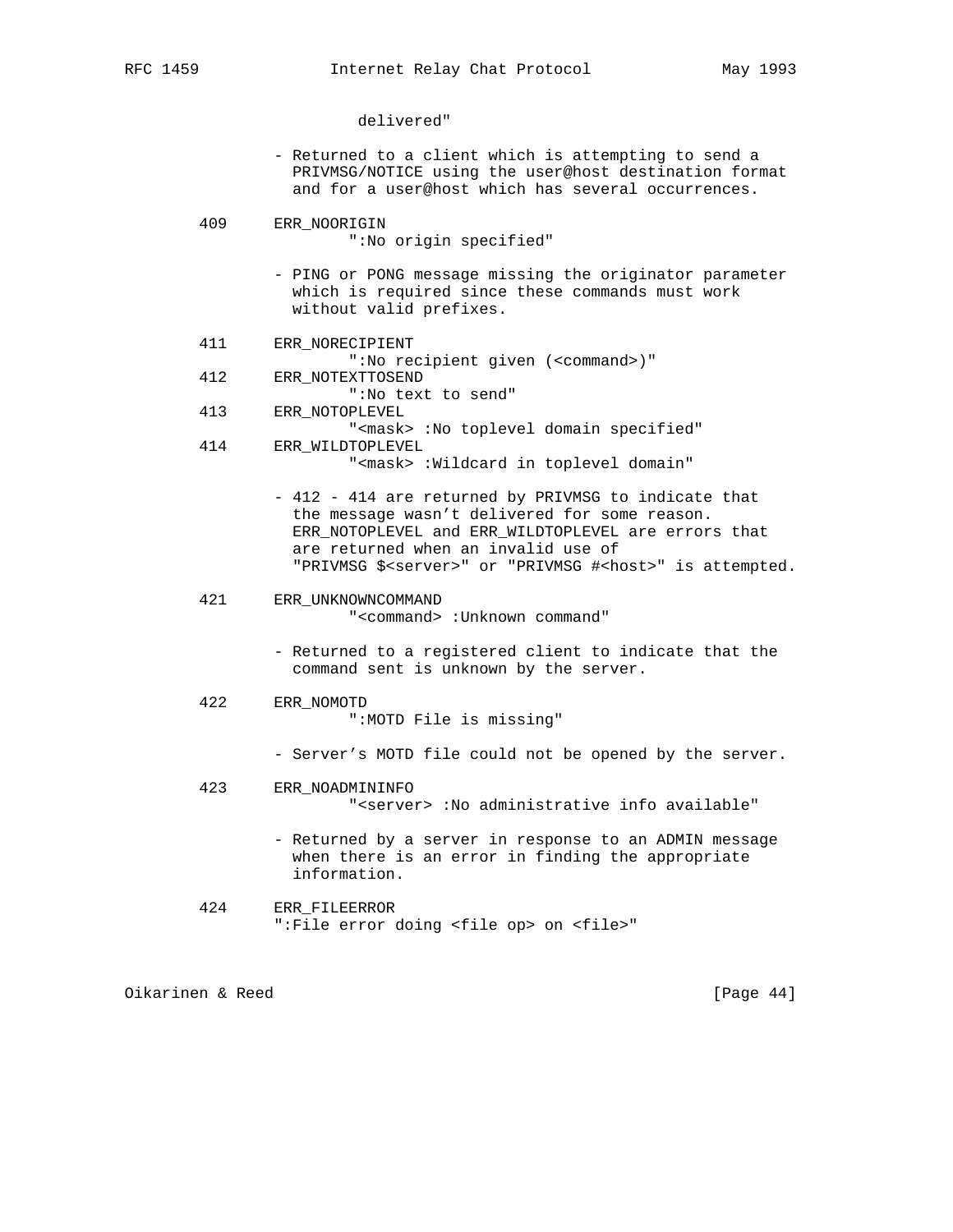- Generic error message used to report a failed file operation during the processing of a message.
- 431 ERR\_NONICKNAMEGIVEN ":No nickname given"
	- Returned when a nickname parameter expected for a command and isn't found.
- 432 ERR\_ERRONEUSNICKNAME "<nick> :Erroneus nickname"
	- Returned after receiving a NICK message which contains characters which do not fall in the defined set. See section x.x.x for details on valid nicknames.

#### 433 ERR\_NICKNAMEINUSE

"<nick> :Nickname is already in use"

- Returned when a NICK message is processed that results in an attempt to change to a currently existing nickname.
- 436 ERR\_NICKCOLLISION "<nick> :Nickname collision KILL"
	- Returned by a server to a client when it detects a nickname collision (registered of a NICK that already exists by another server).
- 441 ERR\_USERNOTINCHANNEL "<nick> <channel> :They aren't on that channel"
	- Returned by the server to indicate that the target user of the command is not on the given channel.
- 442 ERR\_NOTONCHANNEL "<channel> :You're not on that channel"
	- Returned by the server whenever a client tries to perform a channel effecting command for which the client isn't a member.
- 443 ERR\_USERONCHANNEL "<user> <channel> :is already on channel"
	- Returned when a client tries to invite a user to a channel they are already on.

Oikarinen & Reed [Page 45]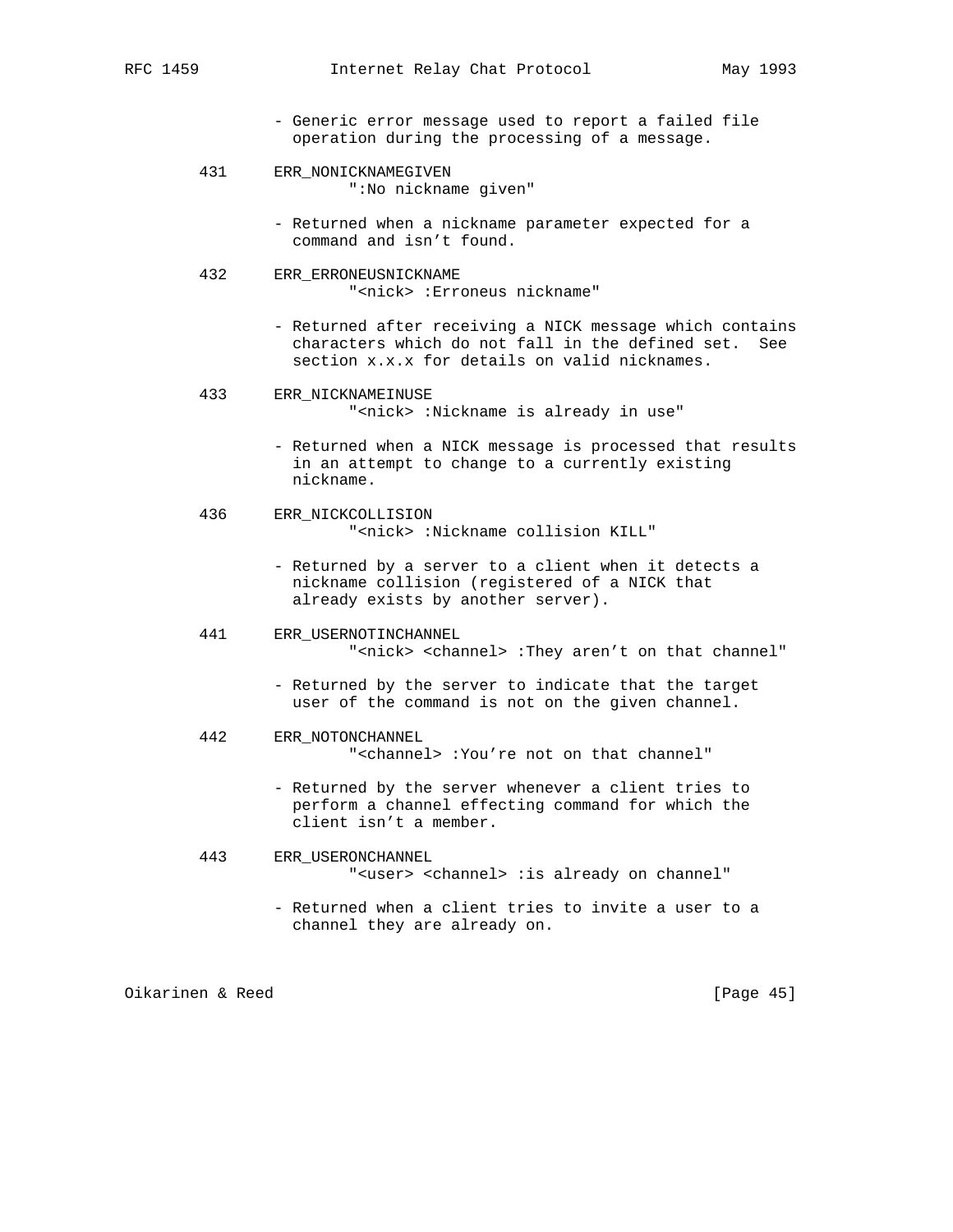444 ERR\_NOLOGIN

"<user> :User not logged in"

- Returned by the summon after a SUMMON command for a user was unable to be performed since they were not logged in.
- 445 ERR\_SUMMONDISABLED ":SUMMON has been disabled"
	- Returned as a response to the SUMMON command. Must be returned by any server which does not implement it.
- 446 ERR\_USERSDISABLED ":USERS has been disabled"
	- Returned as a response to the USERS command. Must be returned by any server which does not implement it.
- 451 ERR\_NOTREGISTERED ":You have not registered"
	- Returned by the server to indicate that the client must be registered before the server will allow it to be parsed in detail.
- 461 ERR\_NEEDMOREPARAMS "<command> :Not enough parameters"
	- Returned by the server by numerous commands to indicate to the client that it didn't supply enough parameters.
- 462 ERR\_ALREADYREGISTRED ":You may not reregister"
	- Returned by the server to any link which tries to change part of the registered details (such as password or user details from second USER message).
- 463 ERR\_NOPERMFORHOST ":Your host isn't among the privileged"
	- Returned to a client which attempts to register with a server which does not been setup to allow connections from the host the attempted connection is tried.

Oikarinen & Reed [Page 46]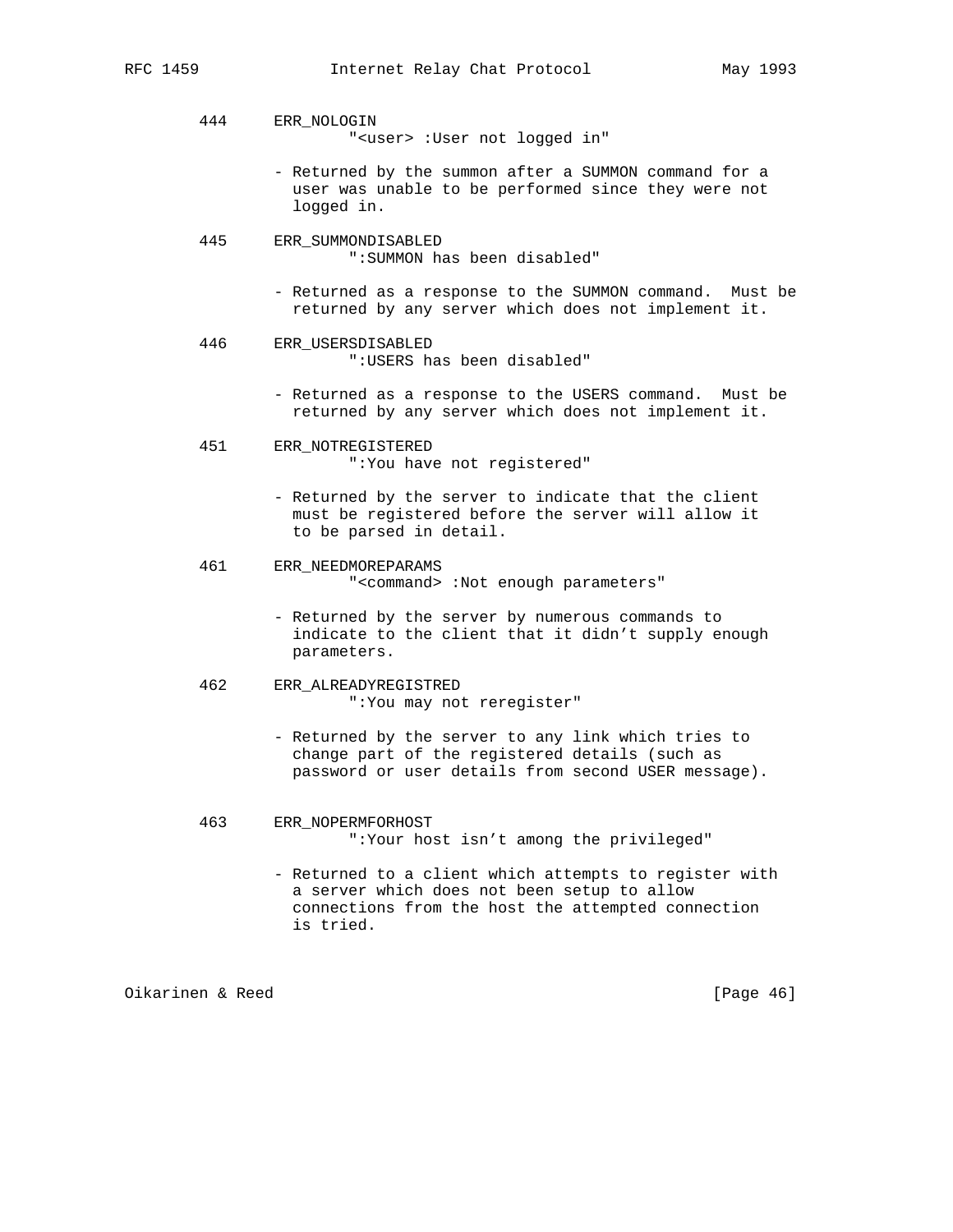| 464 | ERR PASSWDMISMATCH<br>":Password incorrect"                                                                                                        |
|-----|----------------------------------------------------------------------------------------------------------------------------------------------------|
|     | - Returned to indicate a failed attempt at registering<br>a connection for which a password was required and<br>was either not given or incorrect. |
| 465 | ERR_YOUREBANNEDCREEP<br>": You are banned from this server"                                                                                        |
|     | - Returned after an attempt to connect and register<br>yourself with a server which has been setup to<br>explicitly deny connections to you.       |
| 467 | ERR_KEYSET<br>" <channel> :Channel key already set"</channel>                                                                                      |
| 471 | ERR CHANNELISFULL<br>" <channel> :Cannot join channel (+1)"</channel>                                                                              |
| 472 | ERR UNKNOWNMODE<br>" <char> :is unknown mode char to me"</char>                                                                                    |
| 473 | ERR INVITEONLYCHAN<br>" <channel> :Cannot join channel (+i)"</channel>                                                                             |
| 474 | ERR_BANNEDFROMCHAN<br>" <channel> :Cannot join channel (+b)"</channel>                                                                             |
| 475 | ERR BADCHANNELKEY<br>" <channel> :Cannot join channel (+k)"</channel>                                                                              |
| 481 | ERR NOPRIVILEGES<br>": Permission Denied- You're not an IRC operator"                                                                              |
|     | - Any command requiring operator privileges to operate<br>must return this error to indicate the attempt was<br>unsuccessful.                      |
| 482 | ERR_CHANOPRIVSNEEDED<br>" <channel> :You're not channel operator"</channel>                                                                        |
|     | - Any command requiring 'chanop' privileges (such as                                                                                               |

- MODE messages) must return this error if the client making the attempt is not a chanop on the specified channel.
- 483 ERR\_CANTKILLSERVER ":You cant kill a server!"
	- Any attempts to use the KILL command on a server are to be refused and this error returned directly to the client.

Oikarinen & Reed [Page 47]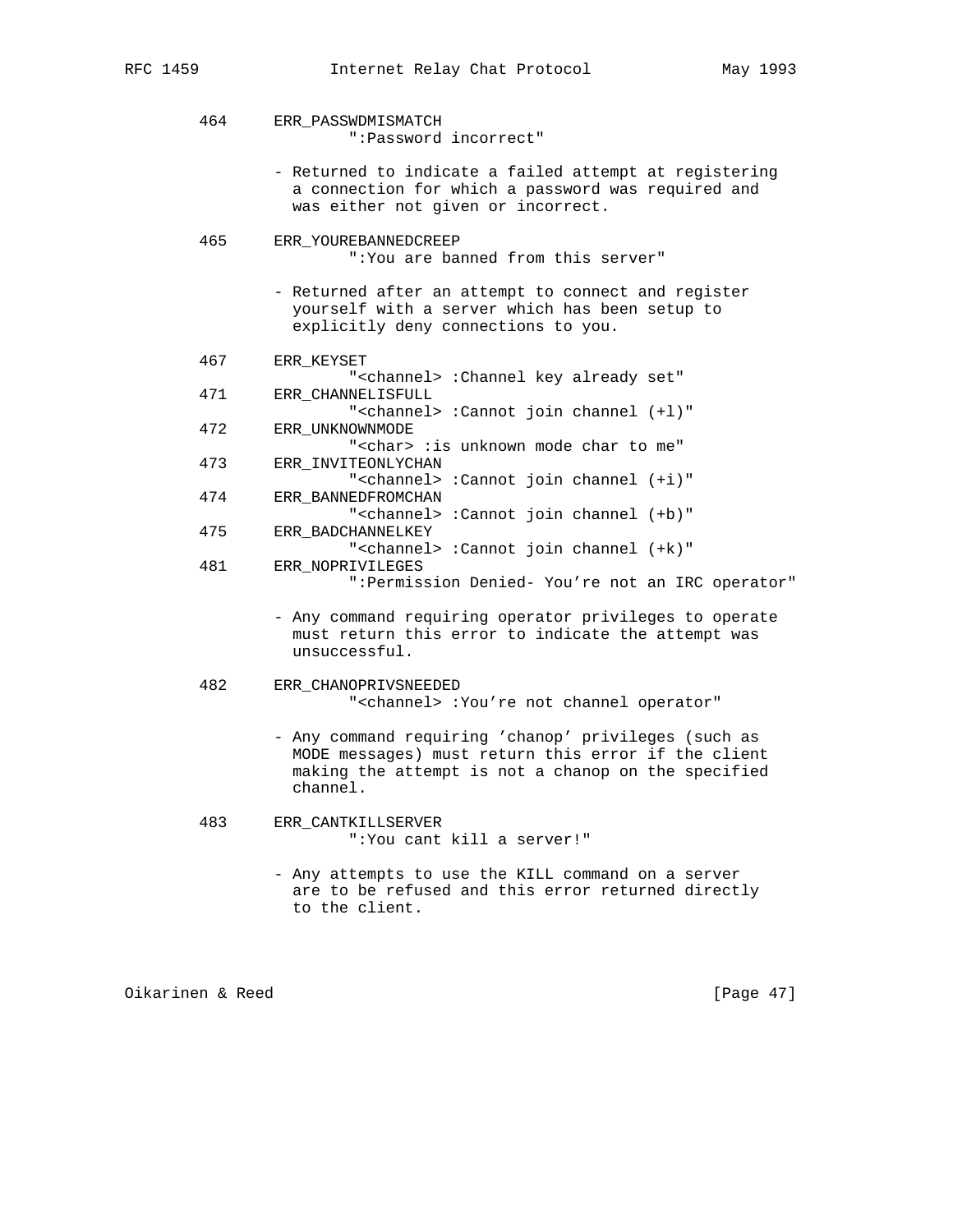491 ERR\_NOOPERHOST

":No O-lines for your host"

- If a client sends an OPER message and the server has not been configured to allow connections from the client's host as an operator, this error must be returned.
- 501 ERR\_UMODEUNKNOWNFLAG ":Unknown MODE flag"
	- Returned by the server to indicate that a MODE message was sent with a nickname parameter and that the a mode flag sent was not recognized.
- 502 ERR\_USERSDONTMATCH ":Cant change mode for other users"
	- Error sent to any user trying to view or change the user mode for a user other than themselves.

# 6.2 Command responses.

- 300 RPL\_NONE Dummy reply number. Not used.
- 302 RPL\_USERHOST ":[<reply>{<space><reply>}]"
	- Reply format used by USERHOST to list replies to the query list. The reply string is composed as follows:

<reply> ::= <nick>['\*'] '=' <'+'|'-'><hostname>

 The '\*' indicates whether the client has registered as an Operator. The '-' or '+' characters represent whether the client has set an AWAY message or not respectively.

- 303 RPL\_ISON ":[<nick> {<space><nick>}]"
	- Reply format used by ISON to list replies to the query list.
- 301 RPL\_AWAY "<nick>:<away message>"

Oikarinen & Reed [Page 48]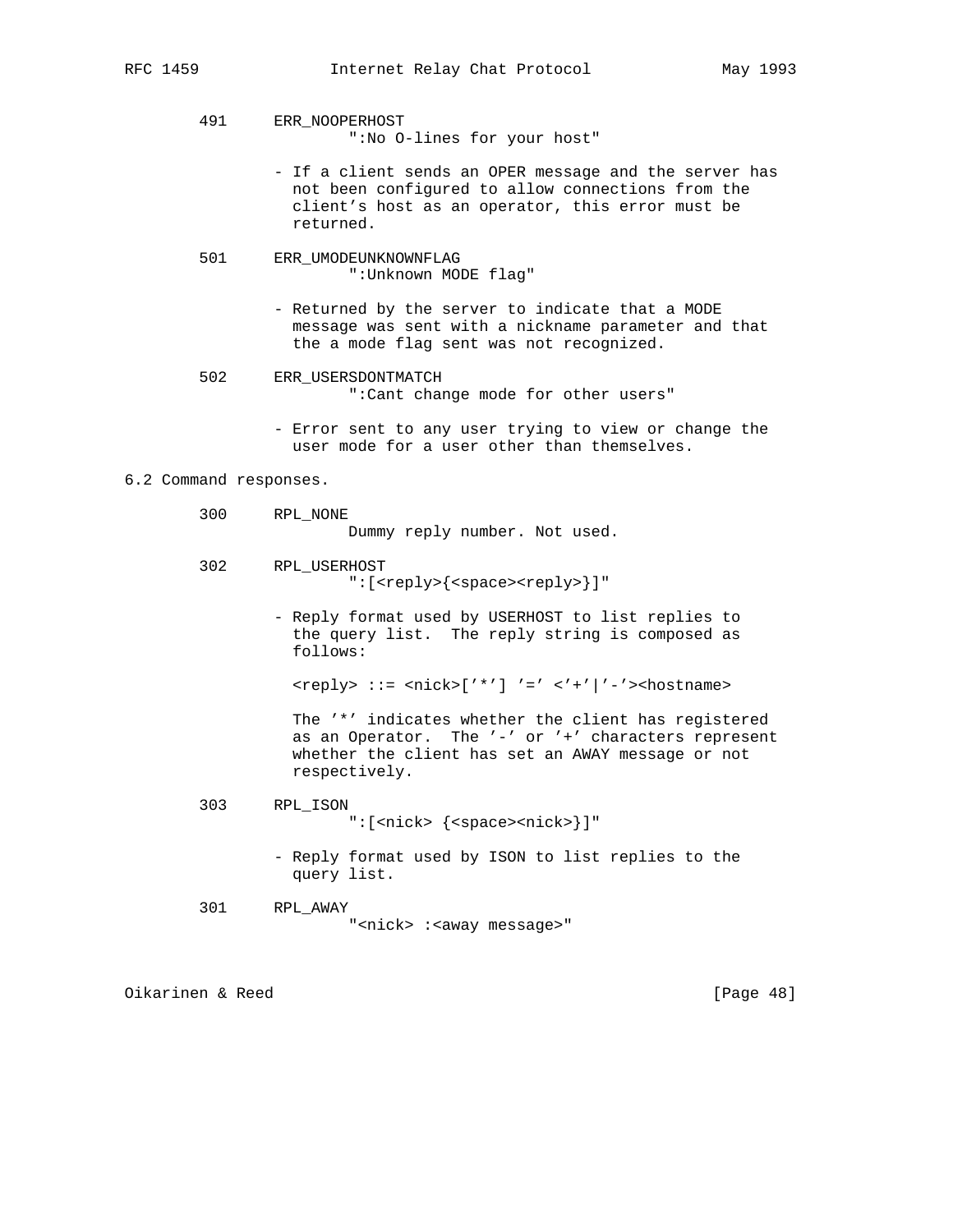| 305 | RPL UNAWAY                                                                           |
|-----|--------------------------------------------------------------------------------------|
|     | ":You are no longer marked as being away"                                            |
| 306 | RPL NOWAWAY                                                                          |
|     | ":You have been marked as being away"                                                |
|     |                                                                                      |
|     | - These replies are used with the AWAY command (if                                   |
|     | allowed). RPL_AWAY is sent to any client sending a                                   |
|     | PRIVMSG to a client which is away. RPL_AWAY is only                                  |
|     | sent by the server to which the client is connected.                                 |
|     | Replies RPL UNAWAY and RPL NOWAWAY are sent when the                                 |
|     | client removes and sets an AWAY message.                                             |
|     |                                                                                      |
| 311 | RPL WHOISUSER                                                                        |
|     | " <nick> <user> <host> * :<real name="">"</real></host></user></nick>                |
| 312 | RPL WHOISSERVER                                                                      |
|     | " <nick> <server> :<server info="">"</server></server></nick>                        |
| 313 |                                                                                      |
|     | RPL WHOISOPERATOR                                                                    |
|     | " <nick> :is an IRC operator"</nick>                                                 |
| 317 | RPL WHOISIDLE                                                                        |
|     | " <nick> <integer> :seconds idle"</integer></nick>                                   |
| 318 | RPL ENDOFWHOIS                                                                       |
|     | " <nick> : End of /WHOIS list"</nick>                                                |
| 319 | RPL WHOISCHANNELS                                                                    |
|     | " <nick> :<math>\{[\n\emptyset + ]</math><channel><space>}"</space></channel></nick> |

 - Replies 311 - 313, 317 - 319 are all replies generated in response to a WHOIS message. Given that there are enough parameters present, the answering server must either formulate a reply out of the above numerics (if the query nick is found) or return an error reply. The '\*' in RPL\_WHOISUSER is there as the literal character and not as a wild card. For each reply set, only RPL\_WHOISCHANNELS may appear more than once (for long lists of channel names). The '@' and '+' characters next to the channel name indicate whether a client is a channel operator or has been granted permission to speak on a moderated channel. The RPL\_ENDOFWHOIS reply is used to mark the end of processing a WHOIS message.

314 RPL\_WHOWASUSER

"<nick> <user> <host> \* :<real name>" 369 RPL\_ENDOFWHOWAS "<nick> :End of WHOWAS"

> - When replying to a WHOWAS message, a server must use the replies RPL\_WHOWASUSER, RPL\_WHOISSERVER or ERR\_WASNOSUCHNICK for each nickname in the presented

Oikarinen & Reed [Page 49]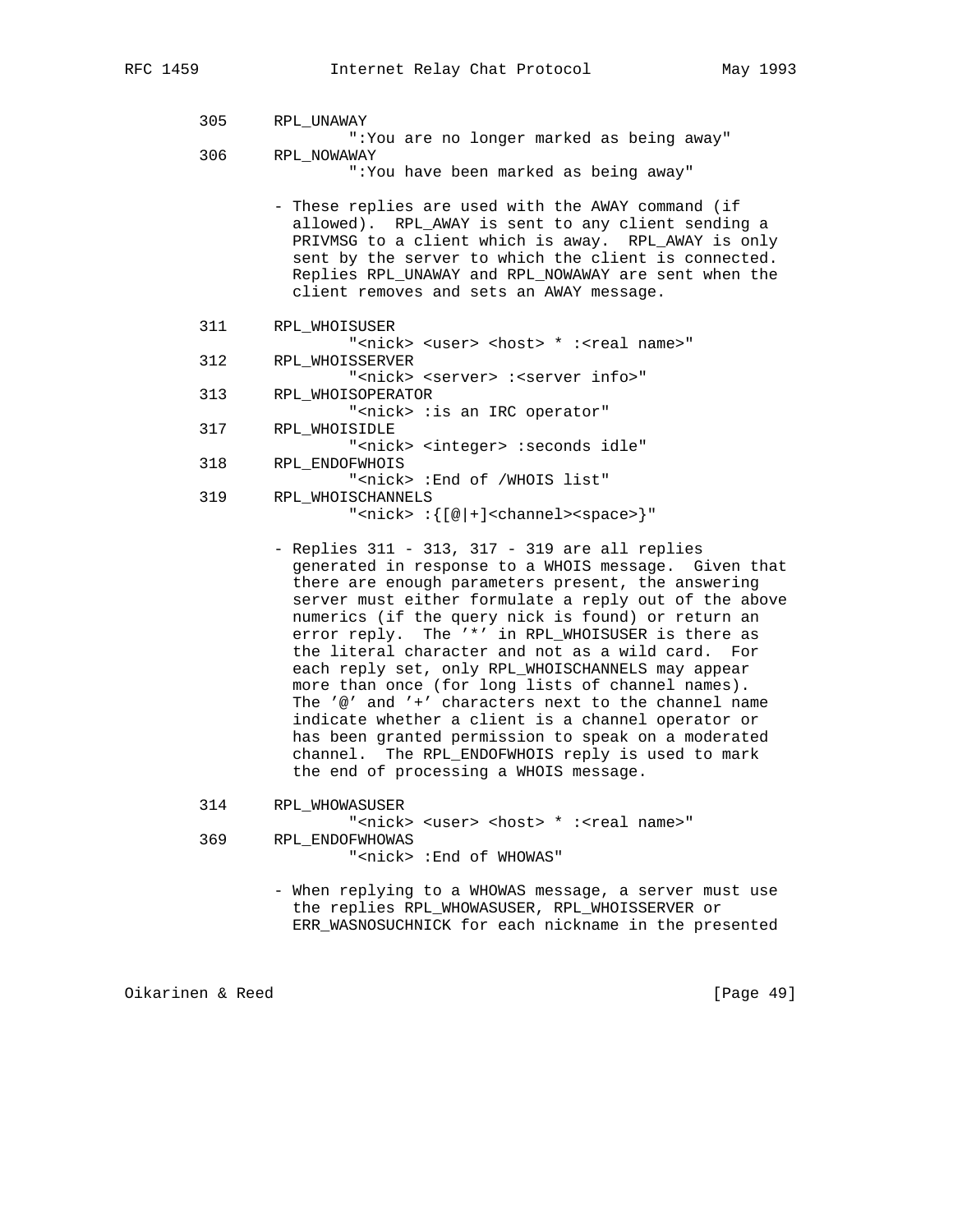list. At the end of all reply batches, there must be RPL\_ENDOFWHOWAS (even if there was only one reply and it was an error).

- 321 RPL\_LISTSTART "Channel :Users Name"
- 322 RPL\_LIST

"<channel> <# visible> :<topic>"

- 323 RPL\_LISTEND ":End of /LIST"
	- Replies RPL\_LISTSTART, RPL\_LIST, RPL\_LISTEND mark the start, actual replies with data and end of the server's response to a LIST command. If there are no channels available to return, only the start and end reply must be sent.
- 324 RPL\_CHANNELMODEIS "<channel> <mode> <mode params>"
- 331 RPL\_NOTOPIC "<channel> :No topic is set" 332 RPL\_TOPIC

"<channel> :<topic>"

- When sending a TOPIC message to determine the channel topic, one of two replies is sent. If the topic is set, RPL\_TOPIC is sent back else RPL\_NOTOPIC.
- 341 RPL\_INVITING "<channel> <nick>"
	- Returned by the server to indicate that the attempted INVITE message was successful and is being passed onto the end client.
- 342 RPL\_SUMMONING "<user> :Summoning user to IRC"
	- Returned by a server answering a SUMMON message to indicate that it is summoning that user.
- 351 RPL\_VERSION "<version>.<debuglevel> <server> :<comments>"
	- Reply by the server showing its version details. The <version> is the version of the software being

Oikarinen & Reed [Page 50]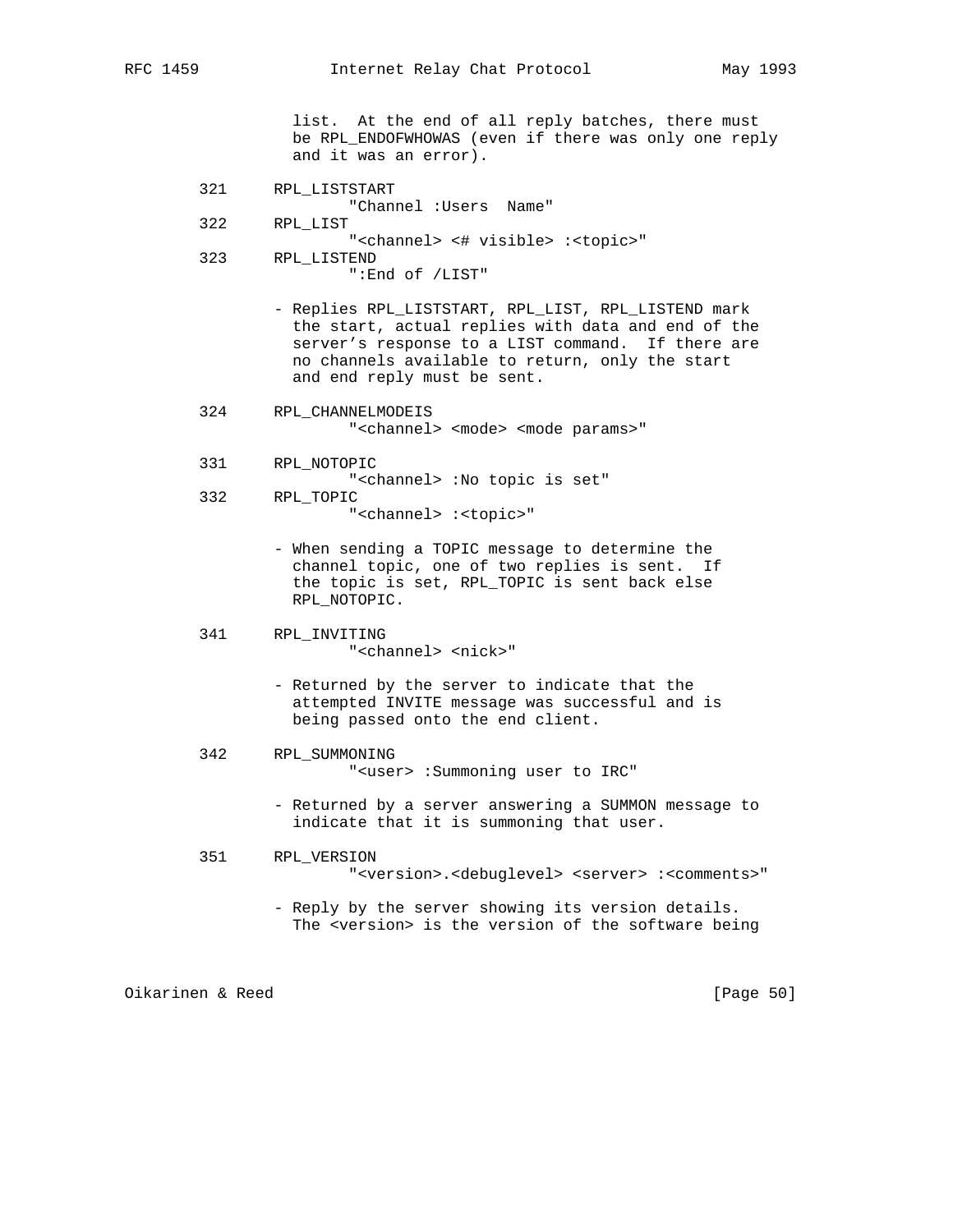used (including any patchlevel revisions) and the <debuglevel> is used to indicate if the server is running in "debug mode".

 The "comments" field may contain any comments about the version or further version details.

 352 RPL\_WHOREPLY "<channel> <user> <host> <server> <nick> \  $\lt H|G>[*][@]+]$  :  $\lt hopcount$   $\lt real$  name>" 315 RPL\_ENDOFWHO "<name> :End of /WHO list"

> - The RPL\_WHOREPLY and RPL\_ENDOFWHO pair are used to answer a WHO message. The RPL\_WHOREPLY is only sent if there is an appropriate match to the WHO query. If there is a list of parameters supplied with a WHO message, a RPL\_ENDOFWHO must be sent after processing each list item with <name> being the item.

```
 353 RPL_NAMREPLY
```
"<channel>  $:[[@]+]<sub>nick></sub> [[@]+]<sub>cnick</sub> [...]]"$  366 RPL\_ENDOFNAMES "<channel> :End of /NAMES list"

- To reply to a NAMES message, a reply pair consisting of RPL NAMREPLY and RPL ENDOFNAMES is sent by the server back to the client. If there is no channel found as in the query, then only RPL\_ENDOFNAMES is returned. The exception to this is when a NAMES message is sent with no parameters and all visible channels and contents are sent back in a series of RPL\_NAMEREPLY messages with a RPL\_ENDOFNAMES to mark the end.
- 364 RPL\_LINKS

 "<mask> <server> :<hopcount> <server info>" 365 RPL\_ENDOFLINKS "<mask> :End of /LINKS list"

- In replying to the LINKS message, a server must send replies back using the RPL\_LINKS numeric and mark the end of the list using an RPL\_ENDOFLINKS reply.
- 367 RPL\_BANLIST

"<channel> <br/> <br/>banid>" 368 RPL\_ENDOFBANLIST

Oikarinen & Reed [Page 51]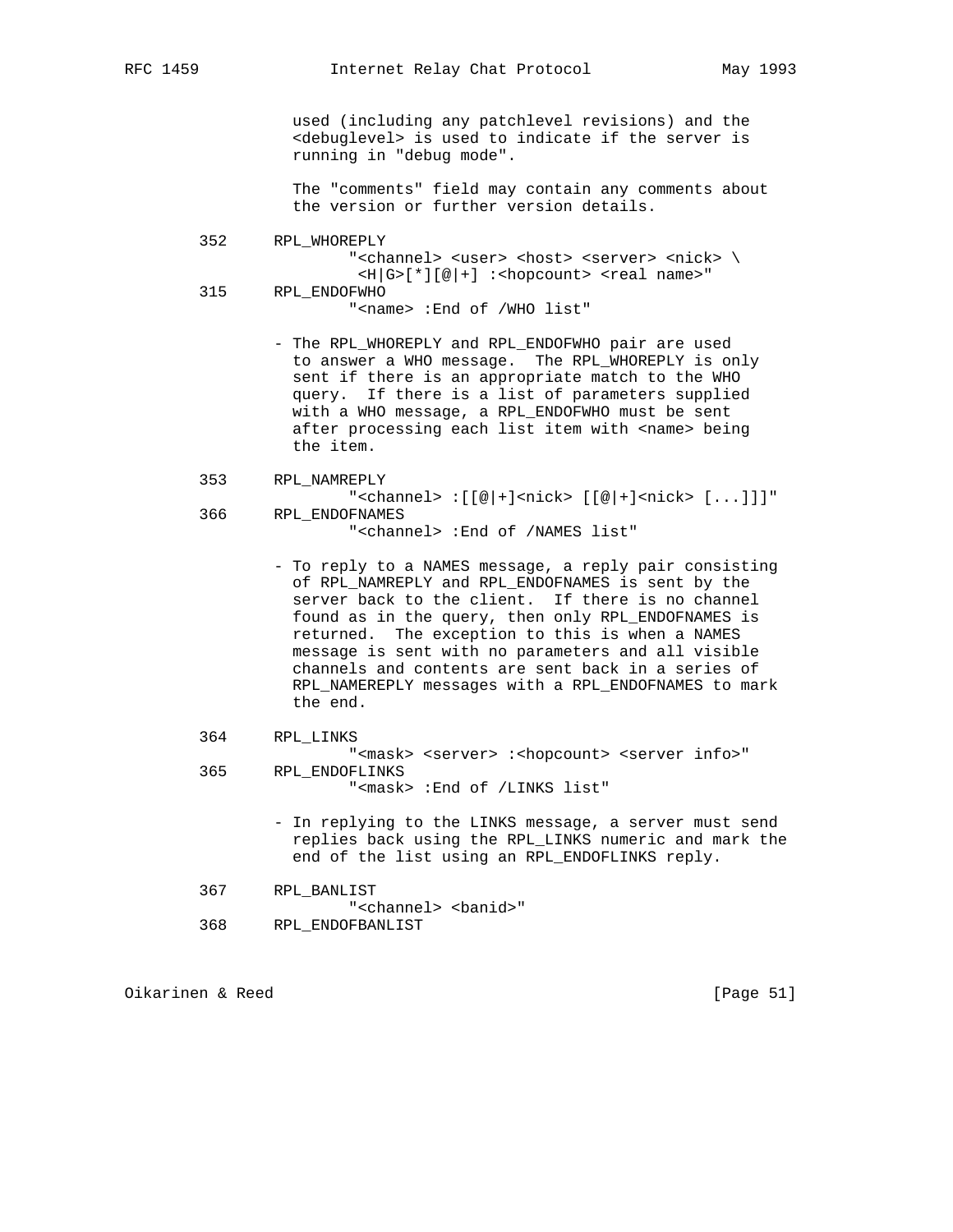"<channel> :End of channel ban list"

- When listing the active 'bans' for a given channel, a server is required to send the list back using the RPL\_BANLIST and RPL\_ENDOFBANLIST messages. A separate RPL\_BANLIST is sent for each active banid. After the banids have been listed (or if none present) a RPL\_ENDOFBANLIST must be sent.
	- 371 RPL\_INFO
	- ":<string>" 374 RPL\_ENDOFINFO ":End of /INFO list"
		- A server responding to an INFO message is required to send all its 'info' in a series of RPL\_INFO messages with a RPL\_ENDOFINFO reply to indicate the end of the replies.
	- 375 RPL\_MOTDSTART
		- ":- <server> Message of the day "
	- 372 RPL\_MOTD
	- ":- <text>" 376 RPL\_ENDOFMOTD ":End of /MOTD command"
		- When responding to the MOTD message and the MOTD file is found, the file is displayed line by line, with each line no longer than 80 characters, using RPL\_MOTD format replies. These should be surrounded by a RPL\_MOTDSTART (before the RPL\_MOTDs) and an RPL\_ENDOFMOTD (after).
	- 381 RPL\_YOUREOPER

":You are now an IRC operator"

- RPL\_YOUREOPER is sent back to a client which has just successfully issued an OPER message and gained operator status.
- 382 RPL\_REHASHING "<config file> :Rehashing"
	- If the REHASH option is used and an operator sends a REHASH message, an RPL\_REHASHING is sent back to the operator.
- 391 RPL\_TIME

Oikarinen & Reed [Page 52]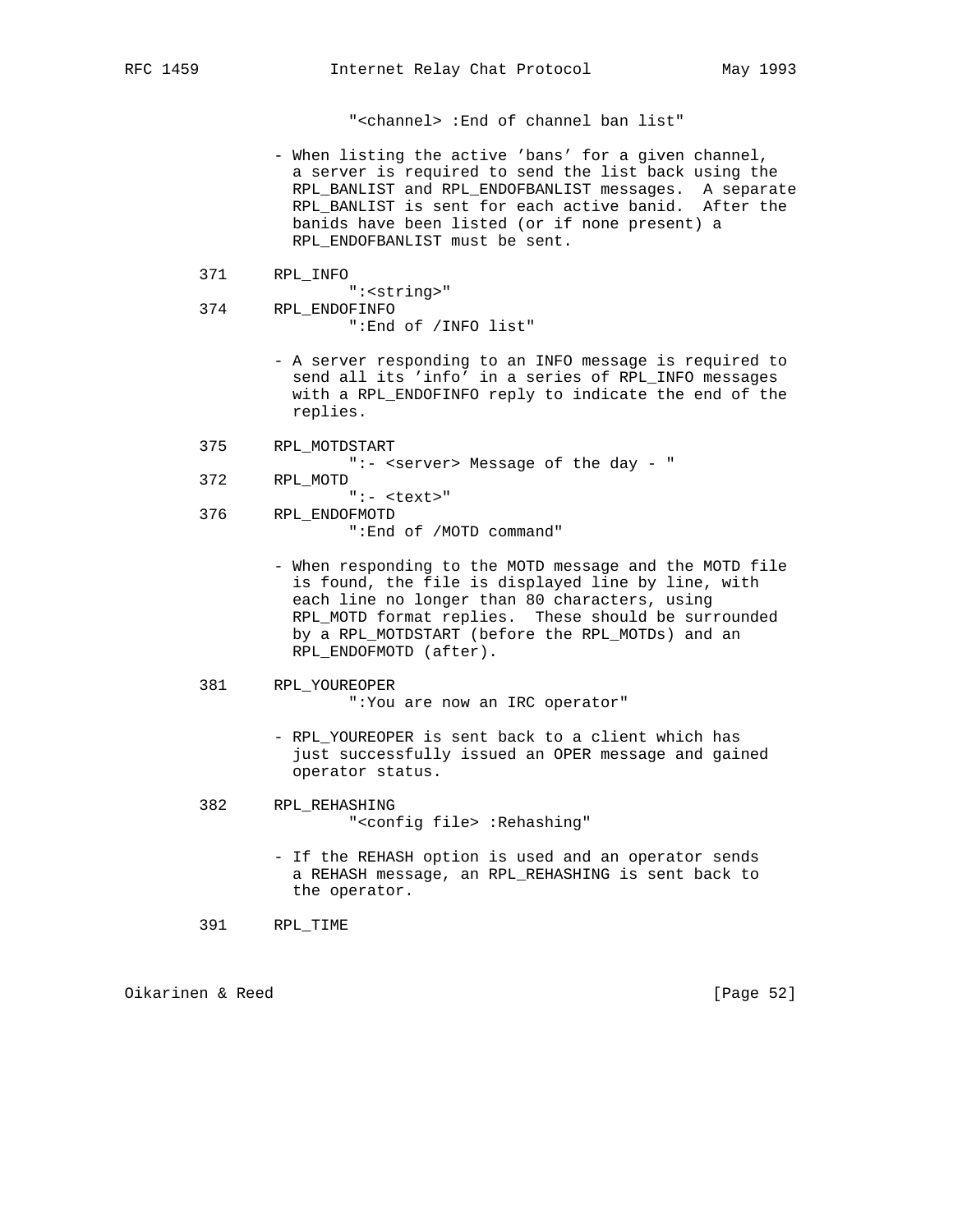"<server> :<string showing server's local time>"

- When replying to the TIME message, a server must send the reply using the RPL\_TIME format above. The string showing the time need only contain the correct day and time there. There is no further requirement for the time string.
- 392 RPL\_USERSSTART ":UserID Terminal Host" 393 RPL\_USERS
- ":%-8s %-9s %-8s"
- 394 RPL\_ENDOFUSERS ":End of users" 395 RPL\_NOUSERS
	- ":Nobody logged in"
	- If the USERS message is handled by a server, the replies RPL\_USERSTART, RPL\_USERS, RPL\_ENDOFUSERS and RPL\_NOUSERS are used. RPL\_USERSSTART must be sent first, following by either a sequence of RPL\_USERS or a single RPL\_NOUSER. Following this is RPL\_ENDOFUSERS.
- 200 RPL\_TRACELINK "Link <version & debug level> <destination> \ <next server>" 201 RPL\_TRACECONNECTING "Try. <class> <server>" 202 RPL\_TRACEHANDSHAKE "H.S. <class> <server>" 203 RPL\_TRACEUNKNOWN "???? <class> [<client IP address in dot form>]" 204 RPL\_TRACEOPERATOR "Oper <class> <nick>" 205 RPL\_TRACEUSER "User <class> <nick>" 206 RPL\_TRACESERVER "Serv <class> <int>S <int>C <server> \ <nick!user|\*!\*>@<host|server>" 208 RPL\_TRACENEWTYPE "<newtype> 0 <client name>" 261 RPL\_TRACELOG "File <logfile> <debug level>" - The RPL\_TRACE\* are all returned by the server in response to the TRACE message. How many are
	- returned is dependent on the the TRACE message and

Oikarinen & Reed [Page 53]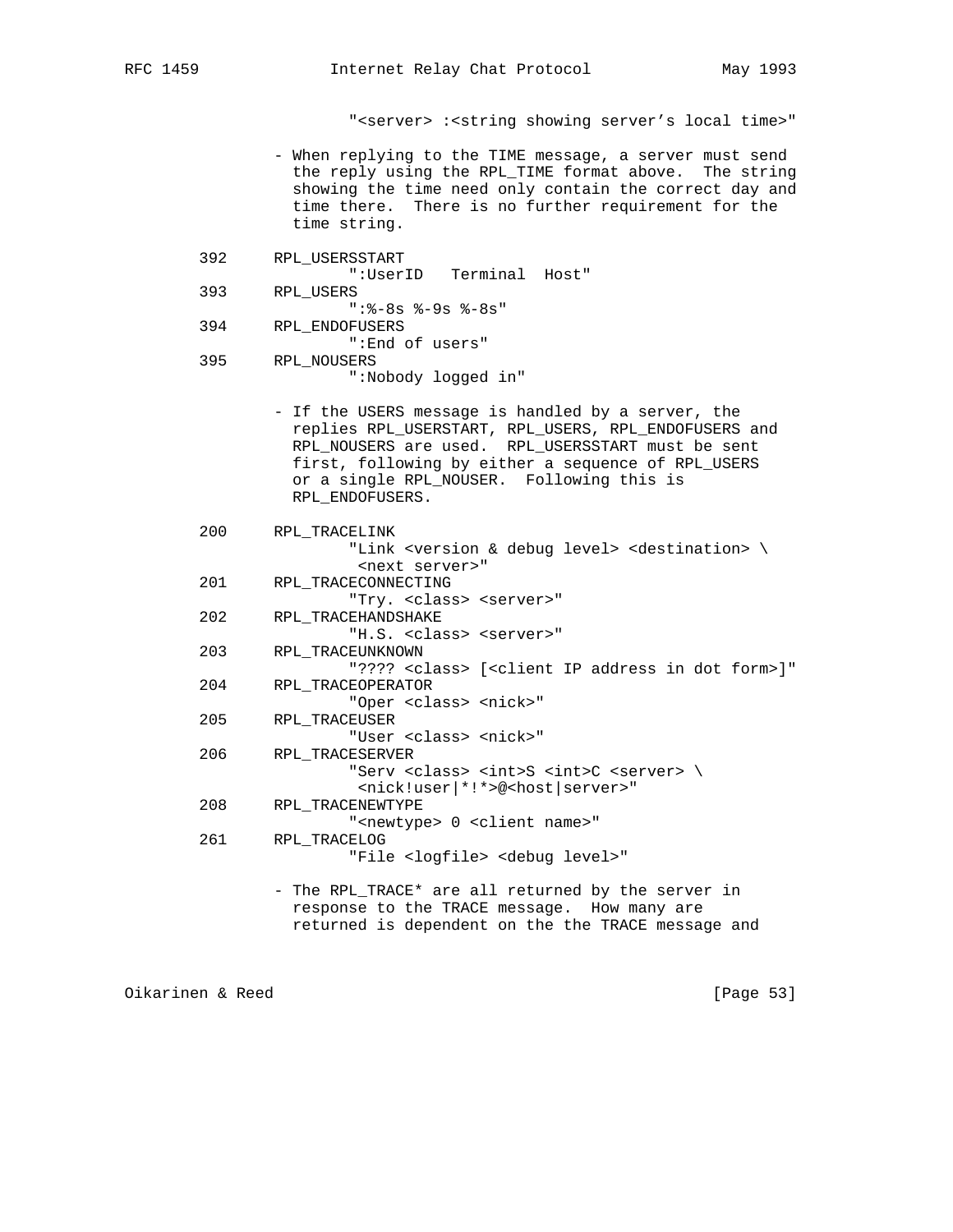whether it was sent by an operator or not. There is no predefined order for which occurs first. Replies RPL\_TRACEUNKNOWN, RPL\_TRACECONNECTING and RPL\_TRACEHANDSHAKE are all used for connections which have not been fully established and are either unknown, still attempting to connect or in the process of completing the 'server handshake'. RPL\_TRACELINK is sent by any server which handles a TRACE message and has to pass it on to another server. The list of RPL\_TRACELINKs sent in response to a TRACE command traversing the IRC network should reflect the actual connectivity of the servers themselves along that path. RPL\_TRACENEWTYPE is to be used for any connection which does not fit in the other categories but is being displayed anyway. 211 RPL\_STATSLINKINFO "<linkname> <sendq> <sent messages> \ <sent bytes> <received messages> \ <received bytes> <time open>" 212 RPL\_STATSCOMMANDS "<command> <count>" 213 RPL\_STATSCLINE "C <host> \* <name> <port> <class>" 214 RPL\_STATSNLINE "N <host> \* <name> <port> <class>" 215 RPL\_STATSILINE "I <host> \* <host> <port> <class>" 216 RPL\_STATSKLINE "K <host> \* <username> <port> <class>" 218 RPL\_STATSYLINE "Y <class> <ping frequency> <connect \ frequency> <max sendq>" 219 RPL\_ENDOFSTATS "<stats letter> :End of /STATS report" 241 RPL\_STATSLLINE "L <hostmask> \* <servername> <maxdepth>" 242 RPL\_STATSUPTIME ":Server Up %d days %d:%02d:%02d" 243 RPL\_STATSOLINE "O <hostmask> \* <name>" 244 RPL\_STATSHLINE "H <hostmask> \* <servername>"

 221 RPL\_UMODEIS "<user mode string>"

Oikarinen & Reed [Page 54]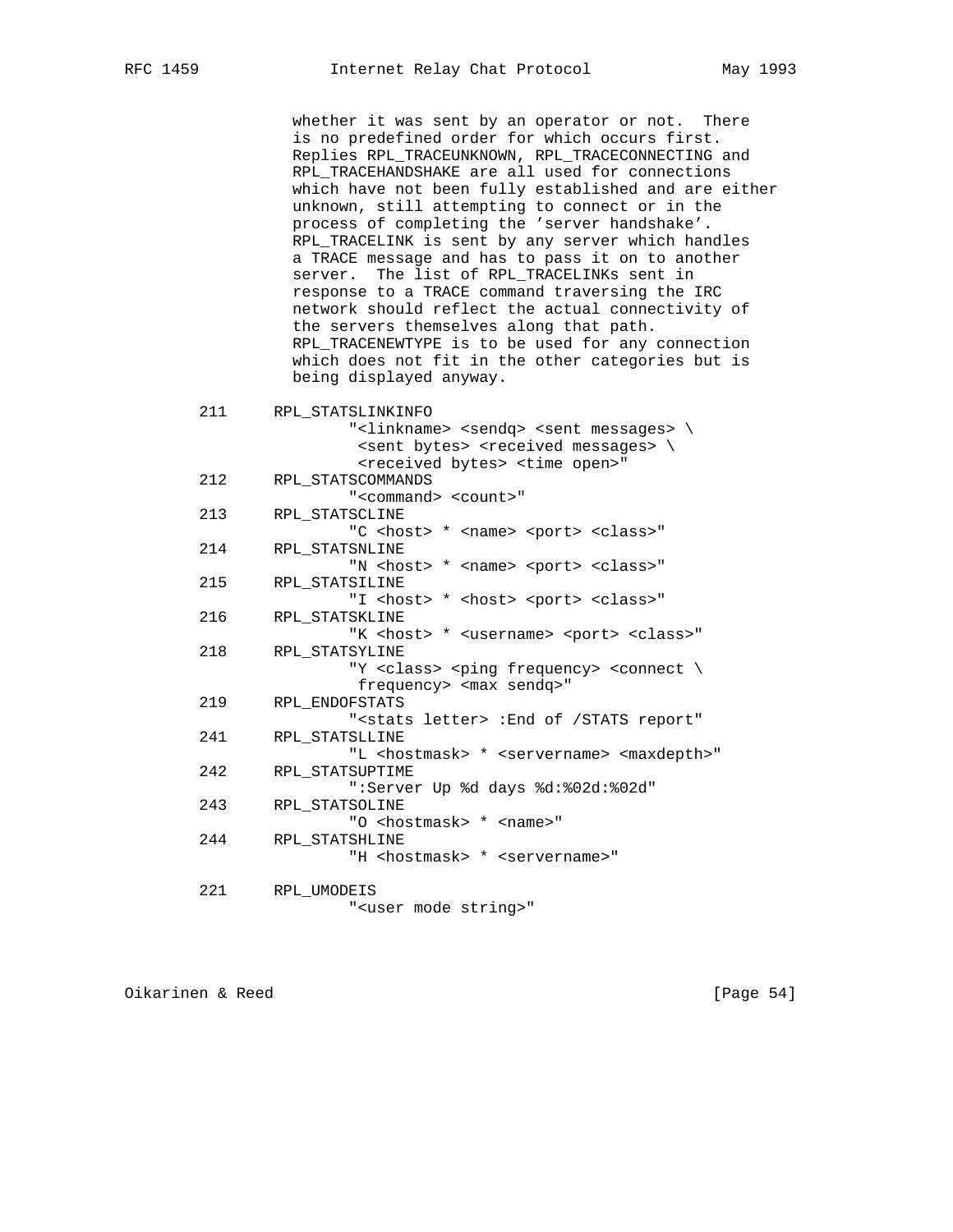- To answer a query about a client's own mode, RPL\_UMODEIS is sent back.

- 251 RPL\_LUSERCLIENT ":There are <integer> users and <integer> \ invisible on <integer> servers"<br>252 RPL LUSEROP RPL\_LUSEROP "<integer> :operator(s) online" 253 RPL\_LUSERUNKNOWN "<integer> :unknown connection(s)" 254 RPL\_LUSERCHANNELS "<integer> :channels formed" 255 RPL\_LUSERME ":I have <integer> clients and <integer> \ servers" - In processing an LUSERS message, the server sends a set of replies from RPL\_LUSERCLIENT, RPL\_LUSEROP, RPL\_USERUNKNOWN, RPL\_LUSERCHANNELS and RPL\_LUSERME. When replying, a server must send back RPL\_LUSERCLIENT and RPL\_LUSERME. The other replies are only sent back if a non-zero count is found for them. 256 RPL\_ADMINME "<server> :Administrative info" 257 RPL\_ADMINLOC1 ":<admin info>" 258 RPL\_ADMINLOC2 ":<admin info>" 259 RPL\_ADMINEMAIL
	- ":<admin info>"
	- When replying to an ADMIN message, a server is expected to use replies RLP\_ADMINME through to RPL\_ADMINEMAIL and provide a text message with each. For RPL\_ADMINLOC1 a description of what city, state and country the server is in is expected, followed by details of the university and department (RPL\_ADMINLOC2) and finally the administrative contact for the server (an email address here is required) in RPL\_ADMINEMAIL.

Oikarinen & Reed [Page 55]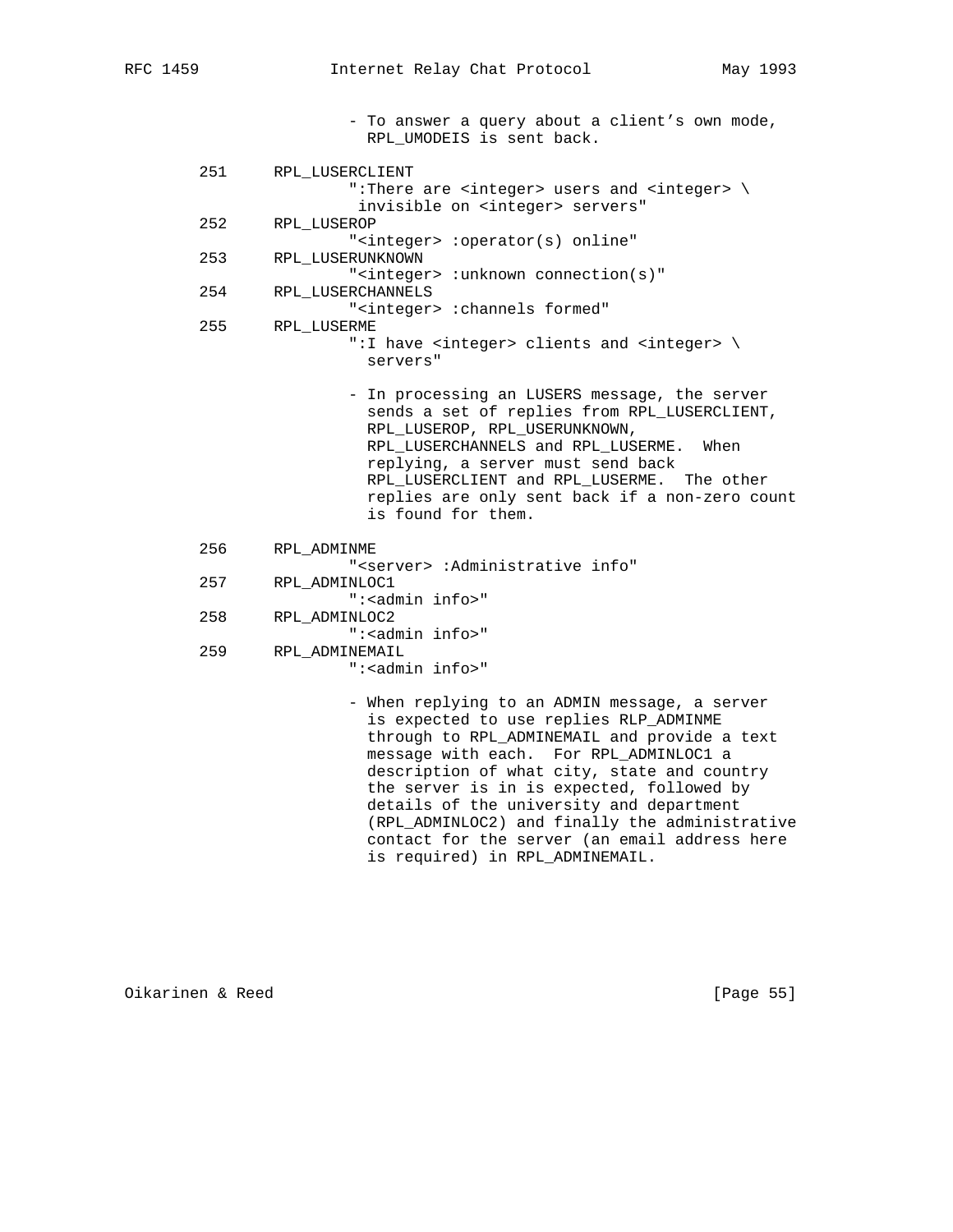### 6.3 Reserved numerics.

 These numerics are not described above since they fall into one of the following categories:

- 1. no longer in use;
- 2. reserved for future planned use;
- 3. in current use but are part of a non-generic 'feature' of the current IRC server.

| 209 | RPL TRACECLASS      | 217 | RPL STATSOLINE    |
|-----|---------------------|-----|-------------------|
| 231 | RPL SERVICEINFO     | 232 | RPL ENDOFSERVICES |
| 233 | RPL SERVICE         | 234 | RPL SERVLIST      |
| 235 | RPL SERVLISTEND     |     |                   |
| 316 | RPL WHOISCHANOP     | 361 | RPL KILLDONE      |
| 362 | RPL CLOSING         | 363 | RPL CLOSEEND      |
| 373 | RPL INFOSTART       | 384 | RPL MYPORTIS      |
| 466 | ERR YOUWILLBEBANNED | 476 | ERR BADCHANMASK   |
| 492 | ERR NOSERVICEHOST   |     |                   |

7. Client and server authentication

 Clients and servers are both subject to the same level of authentication. For both, an IP number to hostname lookup (and reverse check on this) is performed for all connections made to the server. Both connections are then subject to a password check (if there is a password set for that connection). These checks are possible on all connections although the password check is only commonly used with servers.

 An additional check that is becoming of more and more common is that of the username responsible for making the connection. Finding the username of the other end of the connection typically involves connecting to an authentication server such as IDENT as described in RFC 1413.

 Given that without passwords it is not easy to reliably determine who is on the other end of a network connection, use of passwords is strongly recommended on inter-server connections in addition to any other measures such as using an ident server.

8. Current implementations

 The only current implementation of this protocol is the IRC server, version 2.8. Earlier versions may implement some or all of the commands described by this document with NOTICE messages replacing

Oikarinen & Reed [Page 56]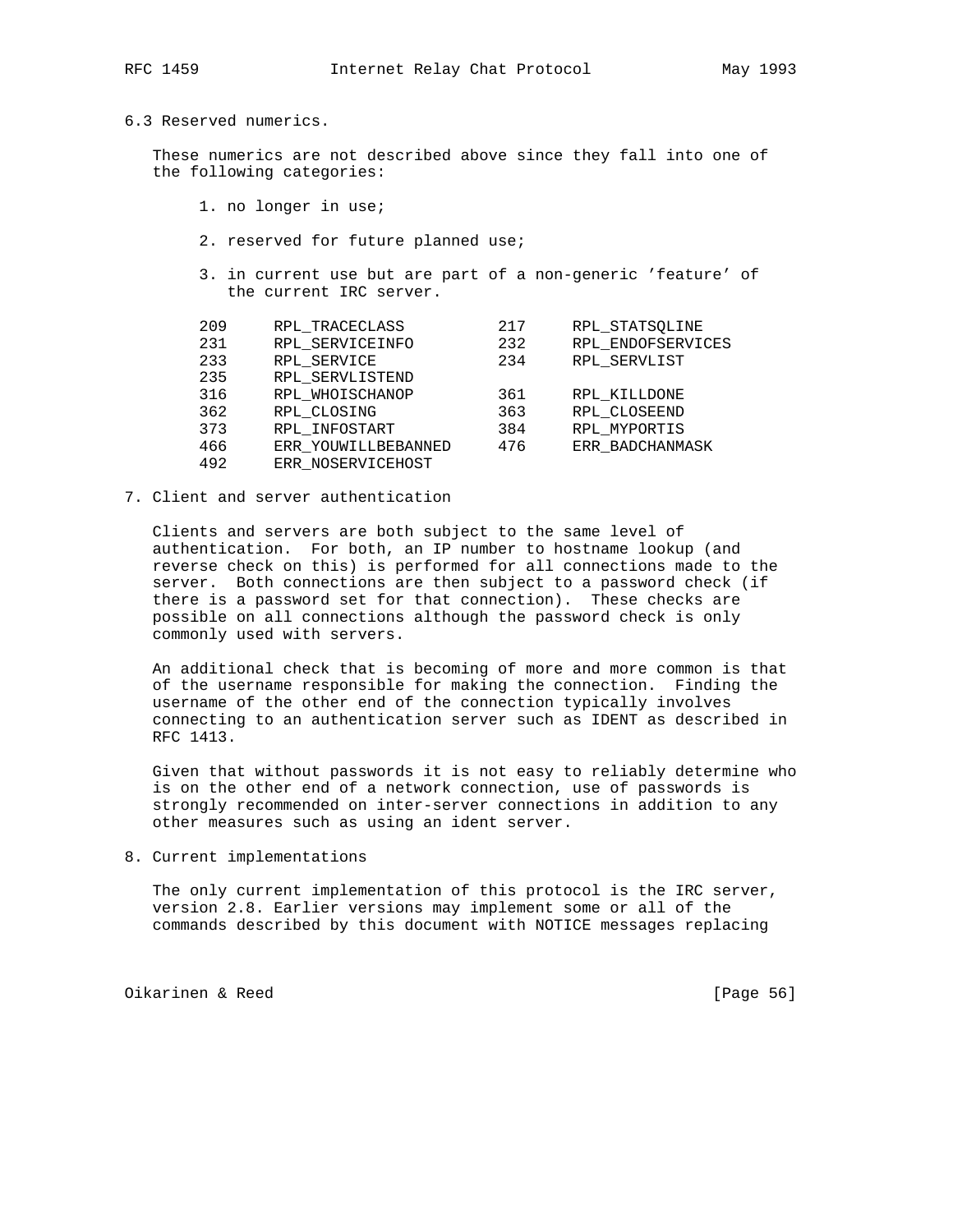many of the numeric replies. Unfortunately, due to backward compatibility requirements, the implementation of some parts of this document varies with what is laid out. On notable difference is:

 \* recognition that any LF or CR anywhere in a message marks the end of that message (instead of requiring CR-LF);

 The rest of this section deals with issues that are mostly of importance to those who wish to implement a server but some parts also apply directly to clients as well.

8.1 Network protocol: TCP - why it is best used here.

 IRC has been implemented on top of TCP since TCP supplies a reliable network protocol which is well suited to this scale of conferencing. The use of multicast IP is an alternative, but it is not widely available or supported at the present time.

8.1.1 Support of Unix sockets

 Given that Unix domain sockets allow listen/connect operations, the current implementation can be configured to listen and accept both client and server connections on a Unix domain socket. These are recognized as sockets where the hostname starts with a '/'.

 When providing any information about the connections on a Unix domain socket, the server is required to supplant the actual hostname in place of the pathname unless the actual socket name is being asked for.

8.2 Command Parsing

 To provide useful 'non-buffered' network IO for clients and servers, each connection is given its own private 'input buffer' in which the results of the most recent read and parsing are kept. A buffer size of 512 bytes is used so as to hold 1 full message, although, this will usually hold several commands. The private buffer is parsed after every read operation for valid messages. When dealing with multiple messages from one client in the buffer, care should be taken in case one happens to cause the client to be 'removed'.

# 8.3 Message delivery

 It is common to find network links saturated or hosts to which you are sending data unable to send data. Although Unix typically handles this through the TCP window and internal buffers, the server often has large amounts of data to send (especially when a new server-server link forms) and the small buffers provided in the

Oikarinen & Reed [Page 57]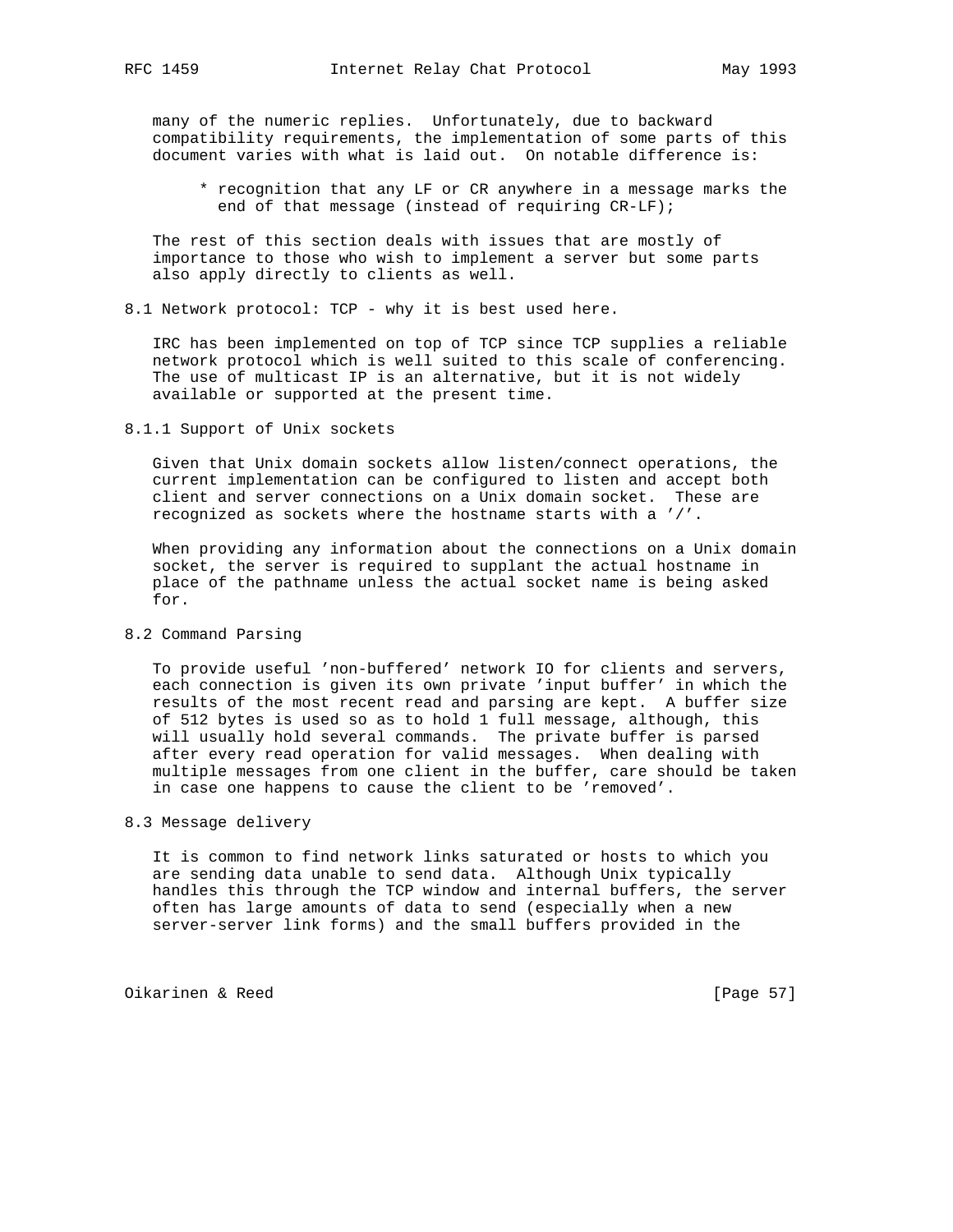kernel are not enough for the outgoing queue. To alleviate this problem, a "send queue" is used as a FIFO queue for data to be sent. A typical "send queue" may grow to 200 Kbytes on a large IRC network with a slow network connection when a new server connects.

 When polling its connections, a server will first read and parse all incoming data, queuing any data to be sent out. When all available input is processed, the queued data is sent. This reduces the number of write() system calls and helps TCP make bigger packets.

8.4 Connection 'Liveness'

 To detect when a connection has died or become unresponsive, the server must ping each of its connections that it doesn't get a response from in a given amount of time.

 If a connection doesn't respond in time, its connection is closed using the appropriate procedures. A connection is also dropped if its sendq grows beyond the maximum allowed, because it is better to close a slow connection than have a server process block.

8.5 Establishing a server to client connection

 Upon connecting to an IRC server, a client is sent the MOTD (if present) as well as the current user/server count (as per the LUSER command). The server is also required to give an unambiguous message to the client which states its name and version as well as any other introductory messages which may be deemed appropriate.

 After dealing with this, the server must then send out the new user's nickname and other information as supplied by itself (USER command) and as the server could discover (from DNS/authentication servers). The server must send this information out with NICK first followed by USER.

8.6 Establishing a server-server connection.

 The process of establishing of a server-to-server connection is fraught with danger since there are many possible areas where problems can occur - the least of which are race conditions.

 After a server has received a connection following by a PASS/SERVER pair which were recognised as being valid, the server should then reply with its own PASS/SERVER information for that connection as well as all of the other state information it knows about as described below.

When the initiating server receives a PASS/SERVER pair, it too then

Oikarinen & Reed [Page 58]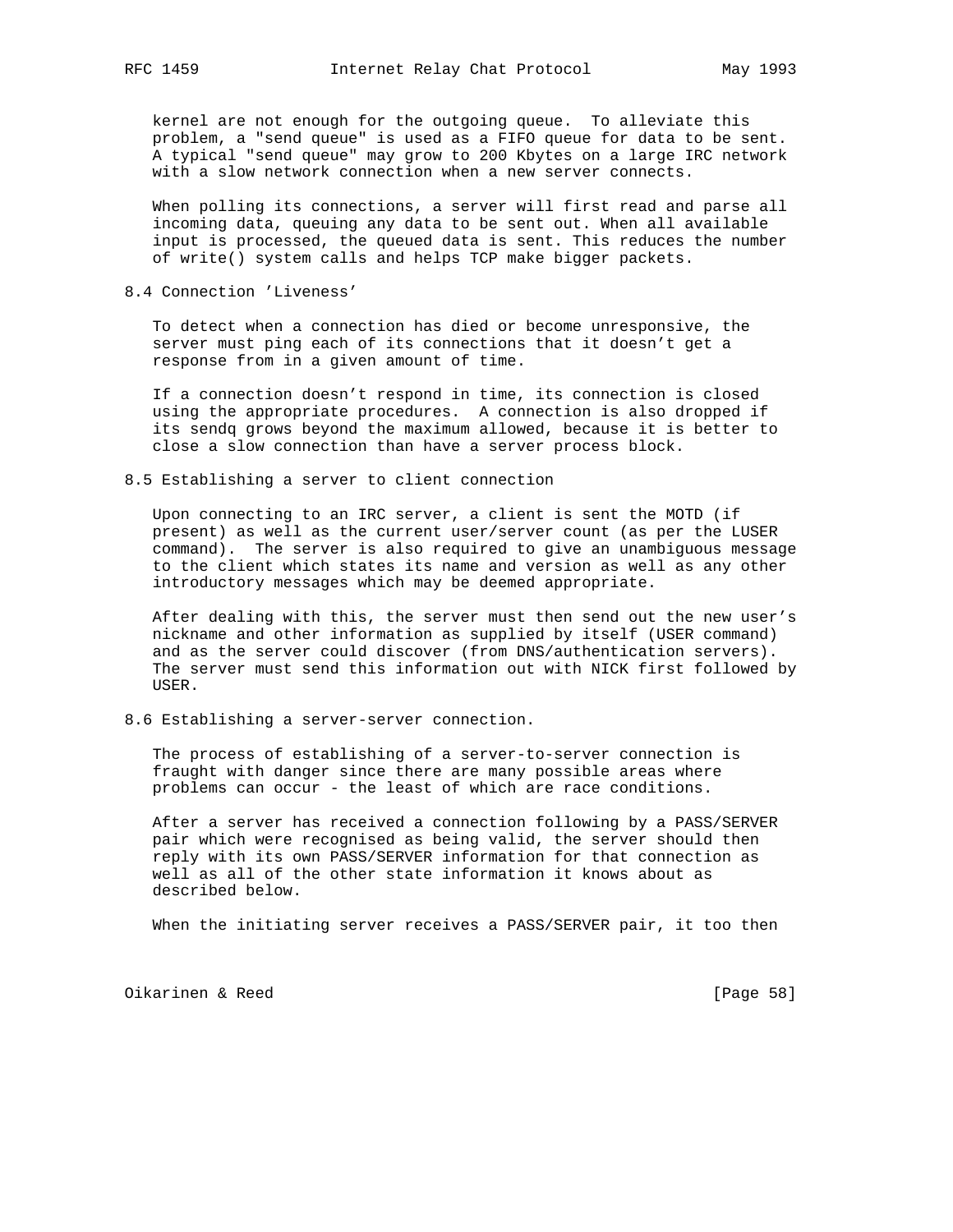checks that the server responding is authenticated properly before accepting the connection to be that server.

8.6.1 Server exchange of state information when connecting

 The order of state information being exchanged between servers is essential. The required order is as follows:

- \* all known other servers;
- \* all known user information;
- \* all known channel information.

 Information regarding servers is sent via extra SERVER messages, user information with NICK/USER/MODE/JOIN messages and channels with MODE messages.

 NOTE: channel topics are \*NOT\* exchanged here because the TOPIC command overwrites any old topic information, so at best, the two sides of the connection would exchange topics.

 By passing the state information about servers first, any collisions with servers that already exist occur before nickname collisions due to a second server introducing a particular nickname. Due to the IRC network only being able to exist as an acyclic graph, it may be possible that the network has already reconnected in another location, the place where the collision occurs indicating where the net needs to split.

8.7 Terminating server-client connections

 When a client connection closes, a QUIT message is generated on behalf of the client by the server to which the client connected. No other message is to be generated or used.

8.8 Terminating server-server connections

 If a server-server connection is closed, either via a remotely generated SQUIT or 'natural' causes, the rest of the connected IRC network must have its information updated with by the server which detected the closure. The server then sends a list of SQUITs (one for each server behind that connection) and a list of QUITs (again, one for each client behind that connection).

Oikarinen & Reed [Page 59]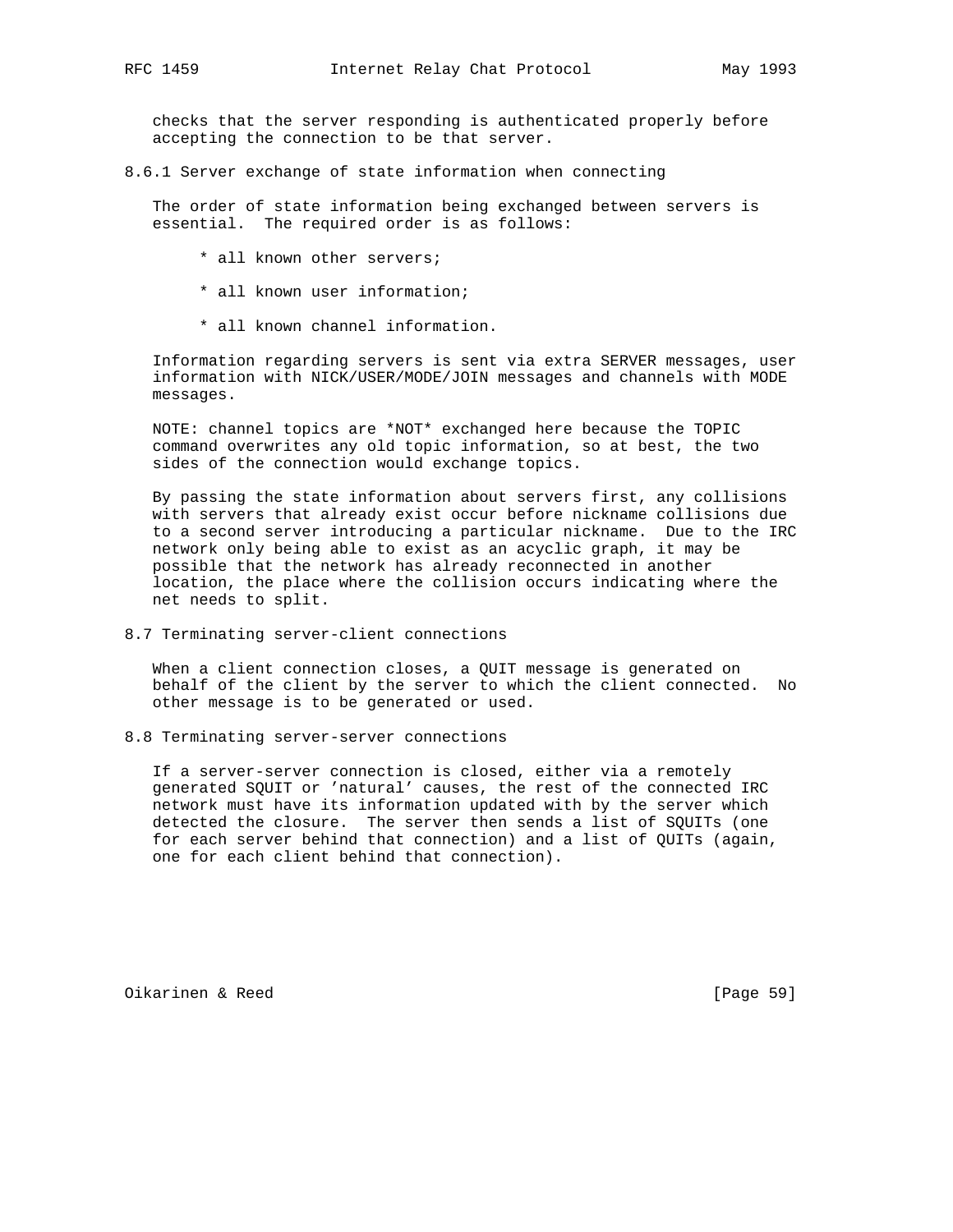#### 8.9 Tracking nickname changes

 All IRC servers are required to keep a history of recent nickname changes. This is required to allow the server to have a chance of keeping in touch of things when nick-change race conditions occur with commands which manipulate them. Commands which must trace nick changes are:

- \* KILL (the nick being killed)
- \* MODE  $(+/- 0, v)$
- \* KICK (the nick being kicked)

No other commands are to have nick changes checked for.

 In the above cases, the server is required to first check for the existence of the nickname, then check its history to see who that nick currently belongs to (if anyone!). This reduces the chances of race conditions but they can still occur with the server ending up affecting the wrong client. When performing a change trace for an above command it is recommended that a time range be given and entries which are too old ignored.

 For a reasonable history, a server should be able to keep previous nickname for every client it knows about if they all decided to change. This size is limited by other factors (such as memory, etc).

8.10 Flood control of clients

 With a large network of interconnected IRC servers, it is quite easy for any single client attached to the network to supply a continuous stream of messages that result in not only flooding the network, but also degrading the level of service provided to others. Rather than require every 'victim' to be provide their own protection, flood protection was written into the server and is applied to all clients except services. The current algorithm is as follows:

- \* check to see if client's 'message timer' is less than current time (set to be equal if it is);
- \* read any data present from the client;
- \* while the timer is less than ten seconds ahead of the current time, parse any present messages and penalize the client by 2 seconds for each message;

which in essence means that the client may send 1 message every 2

Oikarinen & Reed [Page 60]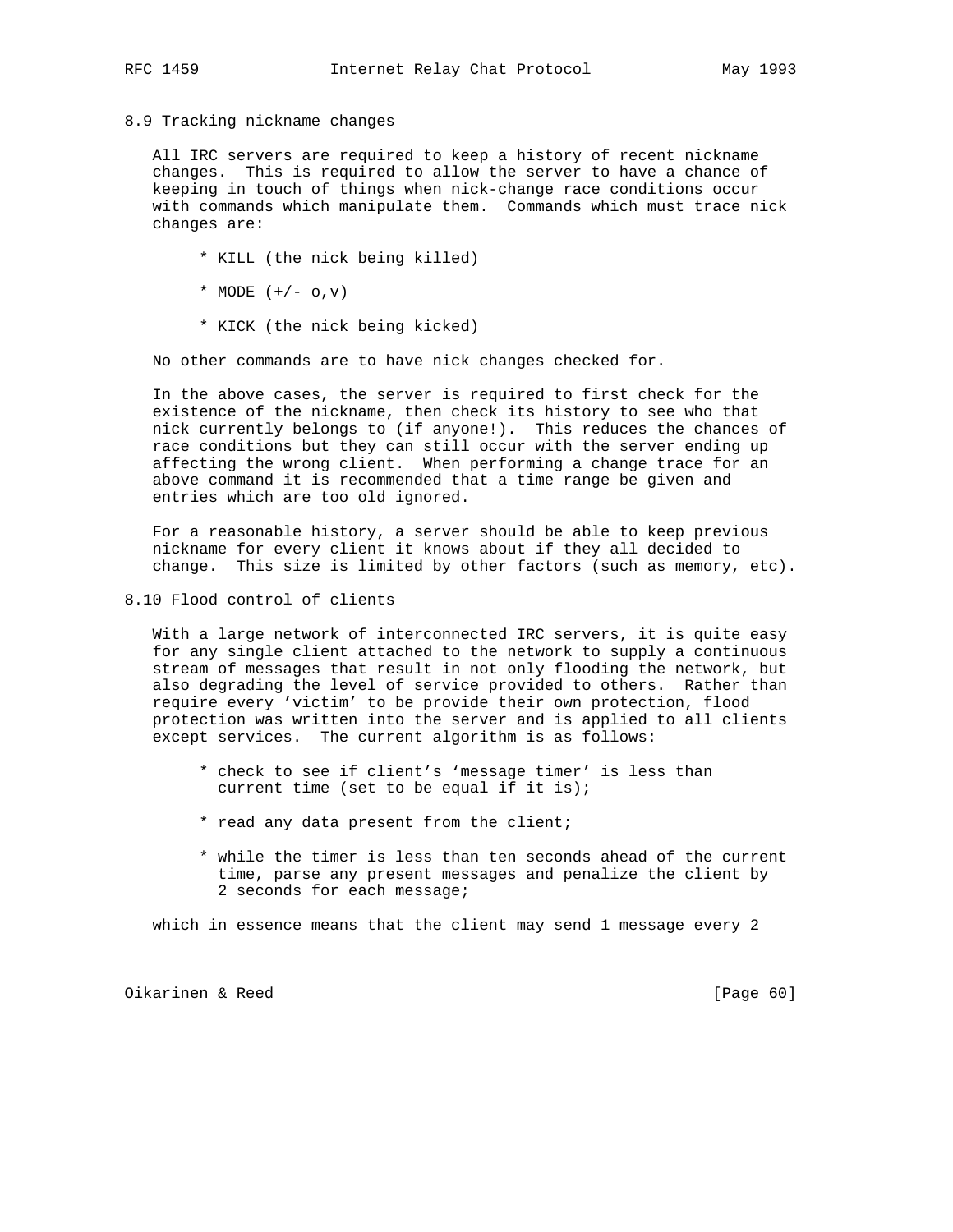seconds without being adversely affected.

8.11 Non-blocking lookups

 In a real-time environment, it is essential that a server process do as little waiting as possible so that all the clients are serviced fairly. Obviously this requires non-blocking IO on all network read/write operations. For normal server connections, this was not difficult, but there are other support operations that may cause the server to block (such as disk reads). Where possible, such activity should be performed with a short timeout.

8.11.1 Hostname (DNS) lookups

 Using the standard resolver libraries from Berkeley and others has meant large delays in some cases where replies have timed out. To avoid this, a separate set of DNS routines were written which were setup for non-blocking IO operations and then polled from within the main server IO loop.

8.11.2 Username (Ident) lookups

 Although there are numerous ident libraries for use and inclusion into other programs, these caused problems since they operated in a synchronous manner and resulted in frequent delays. Again the solution was to write a set of routines which would cooperate with the rest of the server and work using non-blocking IO.

8.12 Configuration File

 To provide a flexible way of setting up and running the server, it is recommended that a configuration file be used which contains instructions to the server on the following:

- \* which hosts to accept client connections from;
- \* which hosts to allow to connect as servers;
- \* which hosts to connect to (both actively and passively);
- \* information about where the server is (university, city/state, company are examples of this);
- \* who is responsible for the server and an email address at which they can be contacted;
- \* hostnames and passwords for clients which wish to be given

Oikarinen & Reed [Page 61]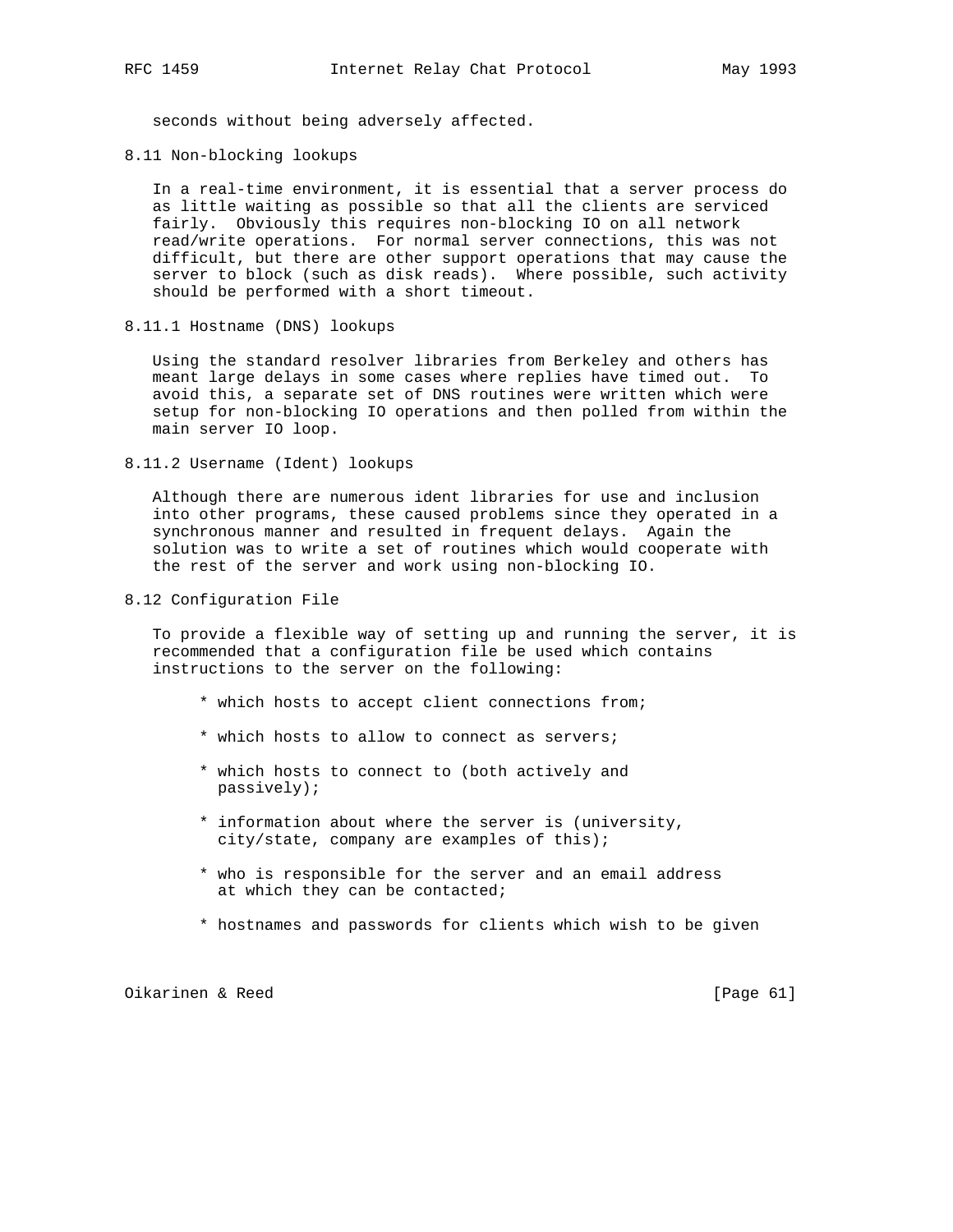access to restricted operator commands.

 In specifying hostnames, both domain names and use of the 'dot' notation (127.0.0.1) should both be accepted. It must be possible to specify the password to be used/accepted for all outgoing and incoming connections (although the only outgoing connections are those to other servers).

 The above list is the minimum requirement for any server which wishes to make a connection with another server. Other items which may be of use are:

- \* specifying which servers other server may introduce;
- \* how deep a server branch is allowed to become;
- \* hours during which clients may connect.

#### 8.12.1 Allowing clients to connect

 A server should use some sort of 'access control list' (either in the configuration file or elsewhere) that is read at startup and used to decide what hosts clients may use to connect to it.

 Both 'deny' and 'allow' should be implemented to provide the required flexibility for host access control.

#### 8.12.2 Operators

 The granting of operator privileges to a disruptive person can have dire consequences for the well-being of the IRC net in general due to the powers given to them. Thus, the acquisition of such powers should not be very easy. The current setup requires two 'passwords' to be used although one of them is usually easy guessed. Storage of oper passwords in configuration files is preferable to hard coding them in and should be stored in a crypted format (ie using crypt(3) from Unix) to prevent easy theft.

8.12.3 Allowing servers to connect

 The interconnection of server is not a trivial matter: a bad connection can have a large impact on the usefulness of IRC. Thus, each server should have a list of servers to which it may connect and which servers may connect to it. Under no circumstances should a server allow an arbitrary host to connect as a server. In addition to which servers may and may not connect, the configuration file should also store the password and other characteristics of that link.

Oikarinen & Reed [Page 62]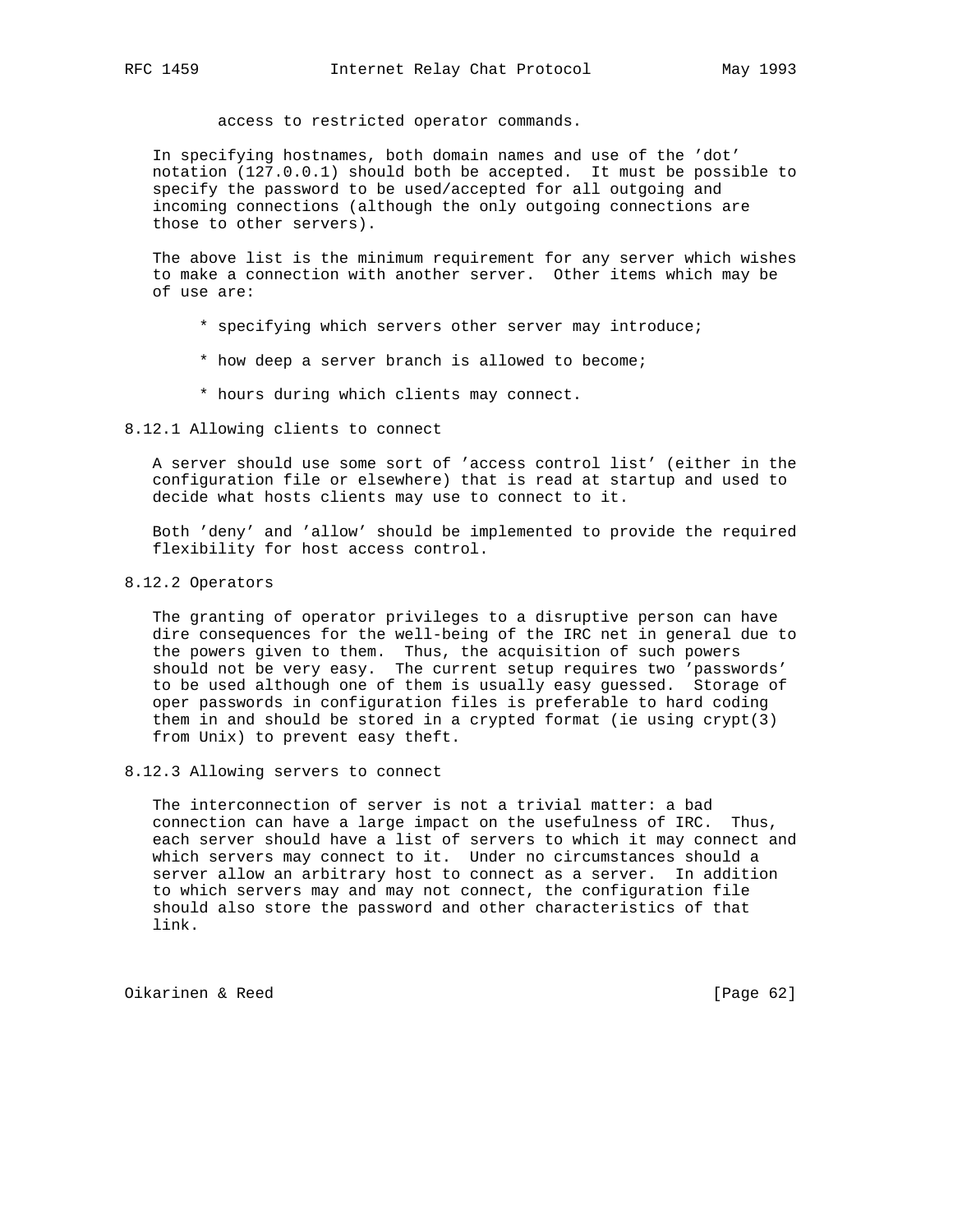# 8.12.4 Administrivia

 To provide accurate and valid replies to the ADMIN command (see section 4.3.7), the server should find the relevant details in the configuration.

8.13 Channel membership

 The current server allows any registered local user to join upto 10 different channels. There is no limit imposed on non-local users so that the server remains (reasonably) consistant with all others on a channel membership basis

9. Current problems

 There are a number of recognized problems with this protocol, all of which hope to be solved sometime in the near future during its rewrite. Currently, work is underway to find working solutions to these problems.

9.1 Scalability

 It is widely recognized that this protocol does not scale sufficiently well when used in a large arena. The main problem comes from the requirement that all servers know about all other servers and users and that information regarding them be updated as soon as it changes. It is also desirable to keep the number of servers low so that the path length between any two points is kept minimal and the spanning tree as strongly branched as possible.

### 9.2 Labels

 The current IRC protocol has 3 types of labels: the nickname, the channel name and the server name. Each of the three types has its own domain and no duplicates are allowed inside that domain. Currently, it is possible for users to pick the label for any of the three, resulting in collisions. It is widely recognized that this needs reworking, with a plan for unique names for channels and nicks that don't collide being desirable as well as a solution allowing a cyclic tree.

#### 9.2.1 Nicknames

 The idea of the nickname on IRC is very convenient for users to use when talking to each other outside of a channel, but there is only a finite nickname space and being what they are, its not uncommon for several people to want to use the same nick. If a nickname is chosen by two people using this protocol, either one will not succeed or

Oikarinen & Reed [Page 63]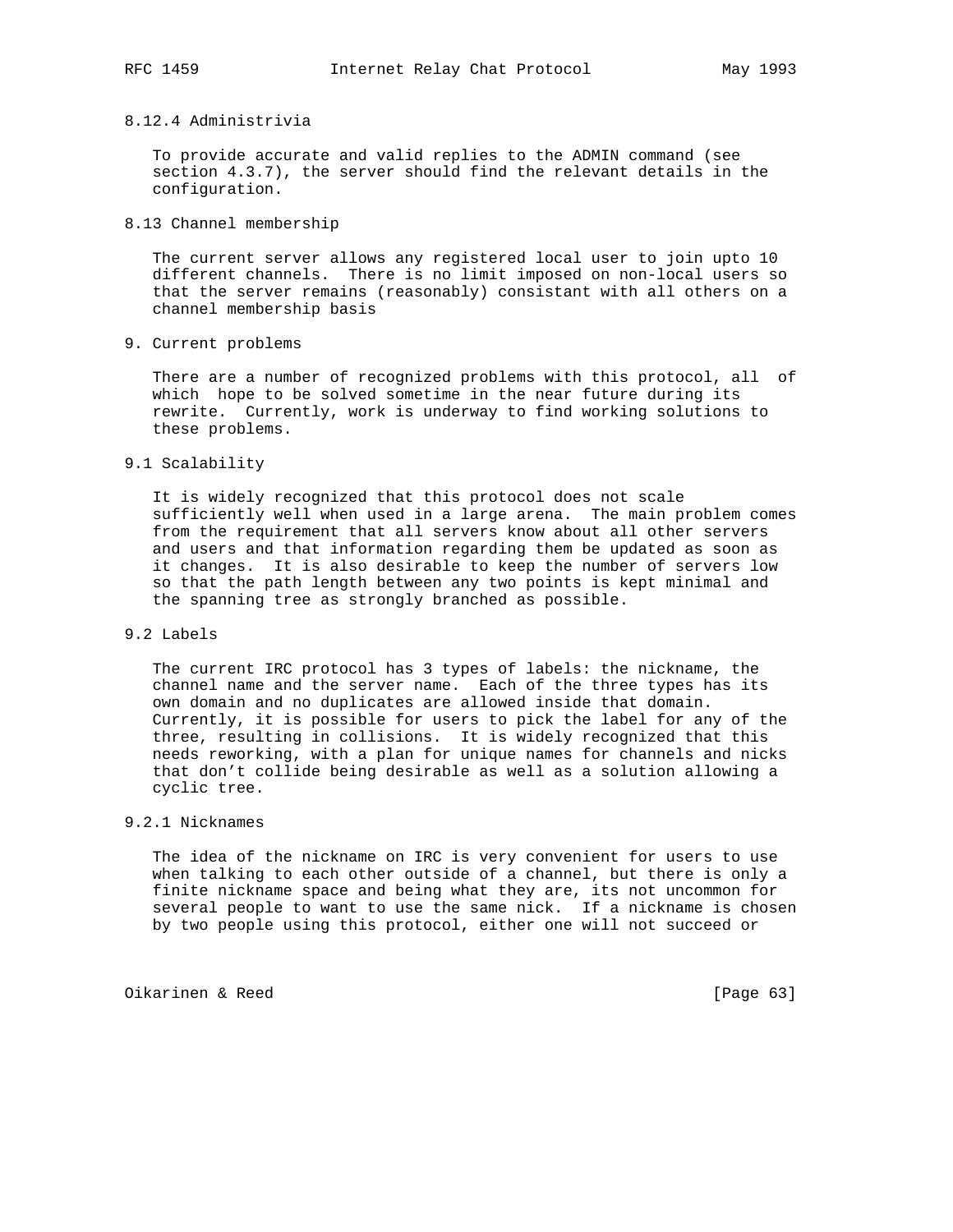both will removed by use of KILL (4.6.1).

#### 9.2.2 Channels

 The current channel layout requires that all servers know about all channels, their inhabitants and properties. Besides not scaling well, the issue of privacy is also a concern. A collision of channels is treated as an inclusive event (both people who create the new channel are considered to be members of it) rather than an exclusive one such as used to solve nickname collisions.

# 9.2.3 Servers

 Although the number of servers is usually small relative to the number of users and channels, they two currently required to be known globally, either each one separately or hidden behind a mask.

#### 9.3 Algorithms

 In some places within the server code, it has not been possible to avoid N^2 algorithms such as checking the channel list of a set of clients.

 In current server versions, there are no database consistency checks, each server assumes that a neighbouring server is correct. This opens the door to large problems if a connecting server is buggy or otherwise tries to introduce contradictions to the existing net.

 Currently, because of the lack of unique internal and global labels, there are a multitude of race conditions that exist. These race conditions generally arise from the problem of it taking time for messages to traverse and effect the IRC network. Even by changing to unique labels, there are problems with channel-related commands being disrupted.

10. Current support and availability

 Mailing lists for IRC related discussion: Future protocol: ircd-three-request@eff.org General discussion: operlist-request@eff.org

 Software implemenations cs.bu.edu:/irc nic.funet.fi:/pub/irc coombs.anu.edu.au:/pub/irc

Newsgroup: alt.irc

Oikarinen & Reed [Page 64]